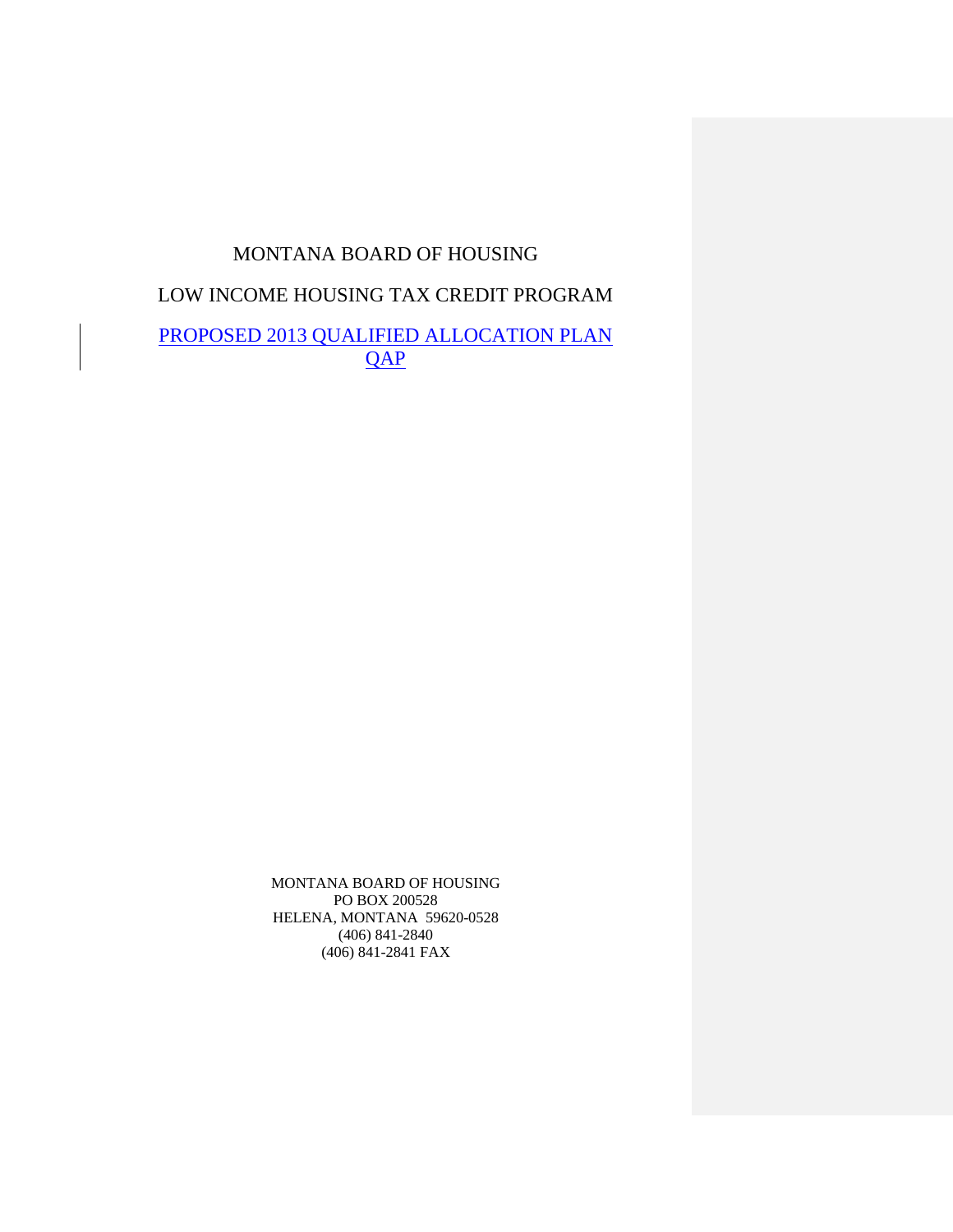# Table of Contents

| Exhibit A -            |  |
|------------------------|--|
| Exhibit B -            |  |
| & Market Study Summary |  |
| Exhibit C -            |  |

 $\overline{\phantom{a}}$ 

 $\begin{array}{c} \rule{0pt}{2ex} \rule{0pt}{2ex} \rule{0pt}{2ex} \rule{0pt}{2ex} \rule{0pt}{2ex} \rule{0pt}{2ex} \rule{0pt}{2ex} \rule{0pt}{2ex} \rule{0pt}{2ex} \rule{0pt}{2ex} \rule{0pt}{2ex} \rule{0pt}{2ex} \rule{0pt}{2ex} \rule{0pt}{2ex} \rule{0pt}{2ex} \rule{0pt}{2ex} \rule{0pt}{2ex} \rule{0pt}{2ex} \rule{0pt}{2ex} \rule{0pt}{2ex} \rule{0pt}{2ex} \rule{0pt}{2ex} \rule{0pt}{2ex} \rule{0pt}{$ 

 $\overline{\phantom{a}}$ 

 $\overline{\phantom{a}}$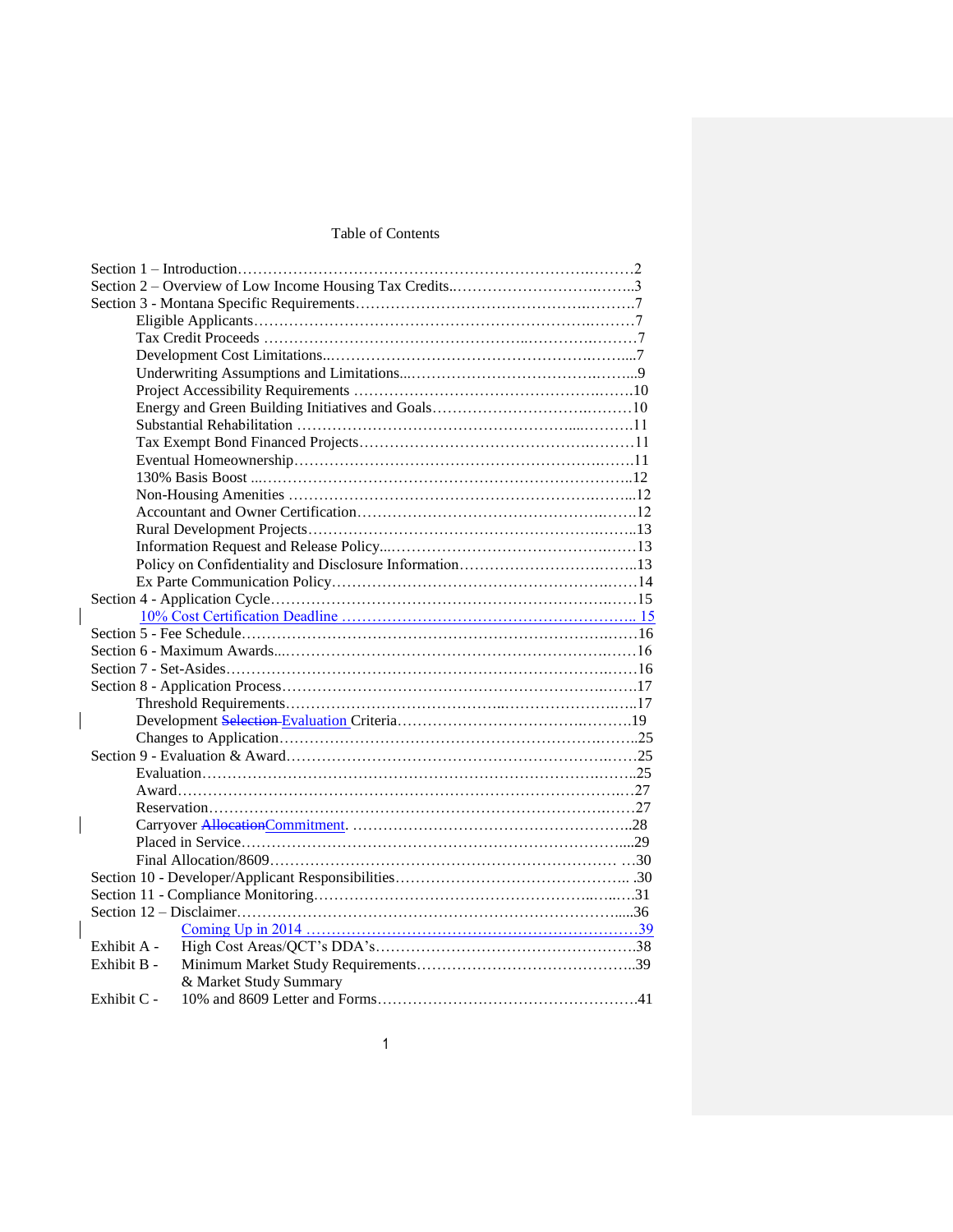#### **SECTION 1 - INTRODUCTION**

The low income housing tax credit is available under Section 42 of the Internal Revenue Code of 1986. The credit is a federal income tax credit for owners of qualifying rental housing which meets certain low income occupancy and rent limitation requirements.

Congress established the Low Income Housing Tax Credit program by enactment the Tax Reform Act of 1986. Montana Board of Housing (MBOH) implemented and began administering the Low Income Housing Tax Credit program in 1987 in the State of Montana. Since then,  $\frac{it}{t}$  the program has assisted in providing for the retention, rehabilitation, and construction of rental housing for low income individuals and families for over 6,000 units throughout Montana.

The Omnibus Budget Reconciliation Act of 1989 required the appropriate administering agencies (in this case, MBOH) to develop a Qualified Allocation Plan (QAP) defining the process to distribute Low Income Housing Tax Credits to low income rental housing developments in Montana. The Omnibus Budget Reconciliation Act of 1993 provided a permanent extension for the Low Income Housing Tax Credit.

Montana Board of Housing (MBOH) is the state agency that allocates the tax credits for housing located in Montana. The per state resident amount of tax credit allocated annually for housing is limited to \$2.15 with a minimum cap as allocated by IRS, whichever is larger. The current allocation of Tax Credits plus any inflation factor the IRS may calculate is posted to the MBOH website, normally in August or September each year. Montana receives the minimum cap because of our population.

Except for certain buildings substantially financed with tax exempt bonds, an owner must obtain a credit allocation from the appropriate state agency before claiming the tax credit.

This QAP is intended to ensure the selection of those developments which address the most pressing housing needs of the state in accordance with the guidelines and requirements established by the federal government.

At its August 16, 2012 meeting, the The MBOH Board considered and approved public notice and distribution of the proposed final 2013 Qualified Allocation Plan (QAP) for administration and distribution of the Low Income Housing Tax Credit was reviewed by the MBOH Board on August 23, 2011, Public notice of the proposed 2013 QAP and the opportunity for public comment was published and was distributed on September \_\_\_, 2012. At its October 15, 2012 meeting in Missoula, Montana, after considering written and oral public comment on the proposed 2013 QAP, for public comment and accepted public comment in Helena, MT, October 10, 2011, then the Board approved the proposed 2013 QAP for submission to and approval by the Montana Governorby the MBOH Board on October 17, 2011. The Governor of Montana, Brian Schweitzer, approved the final plan as the final 2013 QAP on **month/day/year.**

MBOH annually makes available for reservation and allocation its authorized volume cap of credit authority (go to http://housing.mt.gov/About/MF/lihtcallocation.mcpx). MBOH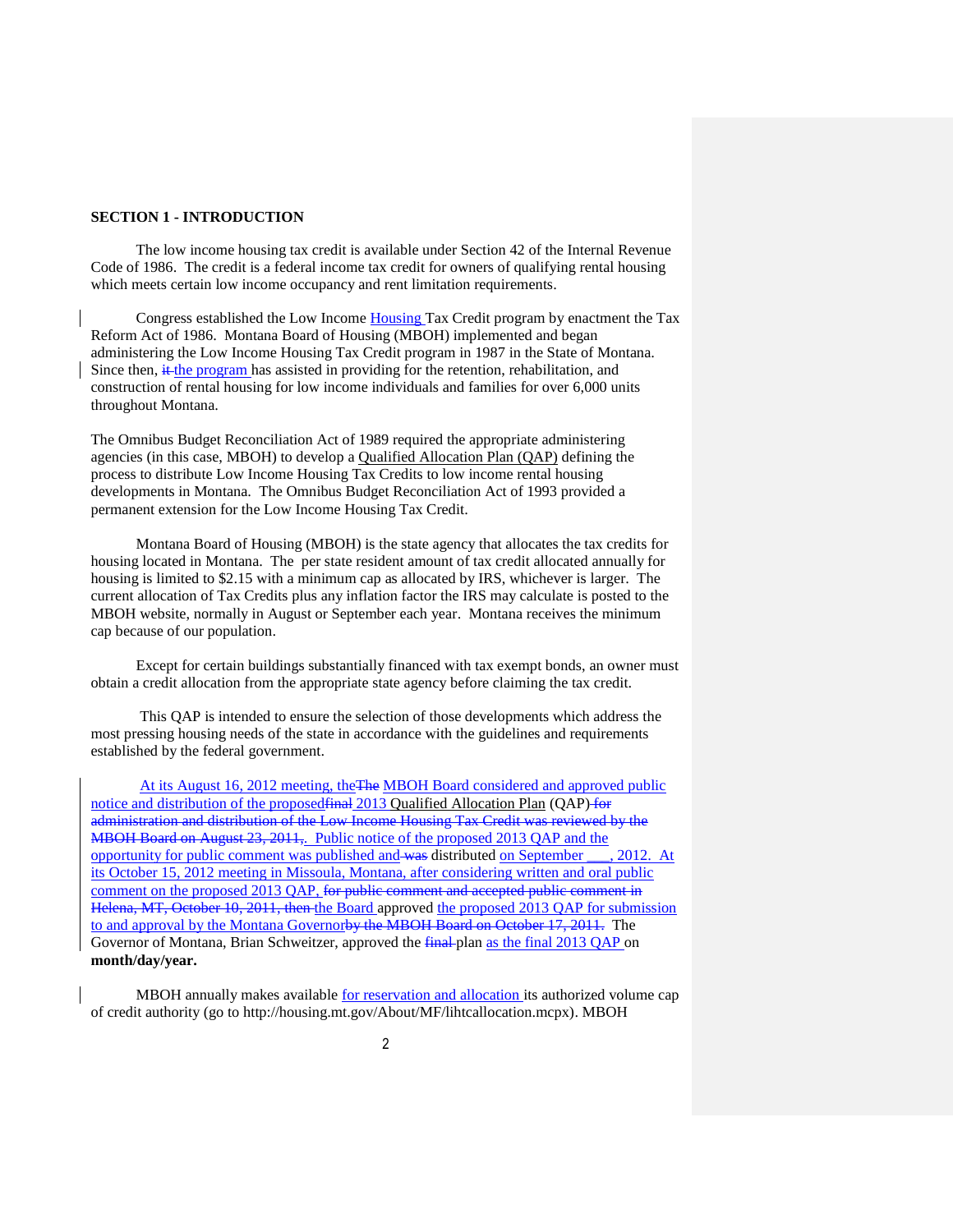evaluates tax credit applications, selects the projects for which tax credits will be reserved, and allocates credits to the selected developments meeting applicable requirements. Federal legislation requires that the administering agency allocate only the amount of credit it determines necessary to the financial feasibility of the development.

Tax credits not awarded during a given round or any unused credits from earlier allocations rounds may, at the discretion of MBOH, be carried forward for the next round of allocation or, as MBOH determines necessary for financial feasibility, be used to increase the amount of tax credits awarded for a project selected for an award of tax credits in a prior round.

#### SECTION 2 - OVERVIEW OF LOW INCOME HOUSING TAX CREDITS

THE FOLLOWING IS A BRIEF SUMMARY OF SOME ELEMENTS OF THE LOW INCOME HOUSING TAX CREDIT AND IS PROVIDED FOR INFORMATIONAL PURPOSES ONLY. THERE ARE NUMEROUS TECHNICAL RULES GOVERNING A BUILDING'S QUALIFICATION FOR THE TAX CREDIT, THE AMOUNT OF THE TAX CREDIT, AND AN OWNER'S ABILITY TO USE THE CREDIT TO OFFSET FEDERAL INCOME TAXES. ANYONE CONSIDERING APPLYING FOR TAX CREDITS SHOULD REFER TO SECTION 42 OF THE UNITED STATES INTERNAL REVENUE CODE (26 U.S.C. § 42). DEVELOPERS OR OWNERS INTERESTED IN APPLYING FOR A CREDIT ALLOCATION SHOULD CONSULT THEIR OWN TAX ACCOUNTANT OR ATTORNEY IN PLANNING A SPECIFIC TRANSACTION.

Low Income Housing Tax Credits (LIHTC) are awarded by the State of Montana through the Montana Board of Housing to applicants based on the information submitted in or in connection with applications, other information obtained by MBOH staff, and justification with support documentation supplied by the applicants. At or before the time an application allocation is made, the applicant must solicit an investor who will purchase the tax credits, if awarded.

The tax credits are awarded each year for a ten-year period. Hypothetically, a project awarded \$100,000 in tax credits is essentially awarded \$1,000,000 (\$100,000 X 10 years) for the ten-year period. When an investor purchases the credits, the money from the purchase is infused into the financing for the building of the project. The investor purchases the tax credits, for example,  $$.75$  on the dollar (\$100,000 X \$.75 X 10 years) equating to \$750,000. Typically, the investor pays at a range of \$ .70 to \$.90 on the dollar. This money directly reduces the amount of dollars financed in a project, thereby the amount each tenant must pay (Low Income) as well as assuring that the project cash flows.

There is a requirement that the investor, through a limited liability partnership (LLP) or a limited partnership (LP) be a 99.99% owner of the project for fifteen years during which the investor declares \$100,000 each year for ten years as credit on the investor's income tax. Generally, once fifteen years have passed, the project is sold back to the applicant (the .01% partner) for a negotiated amount and the ownership is transferred.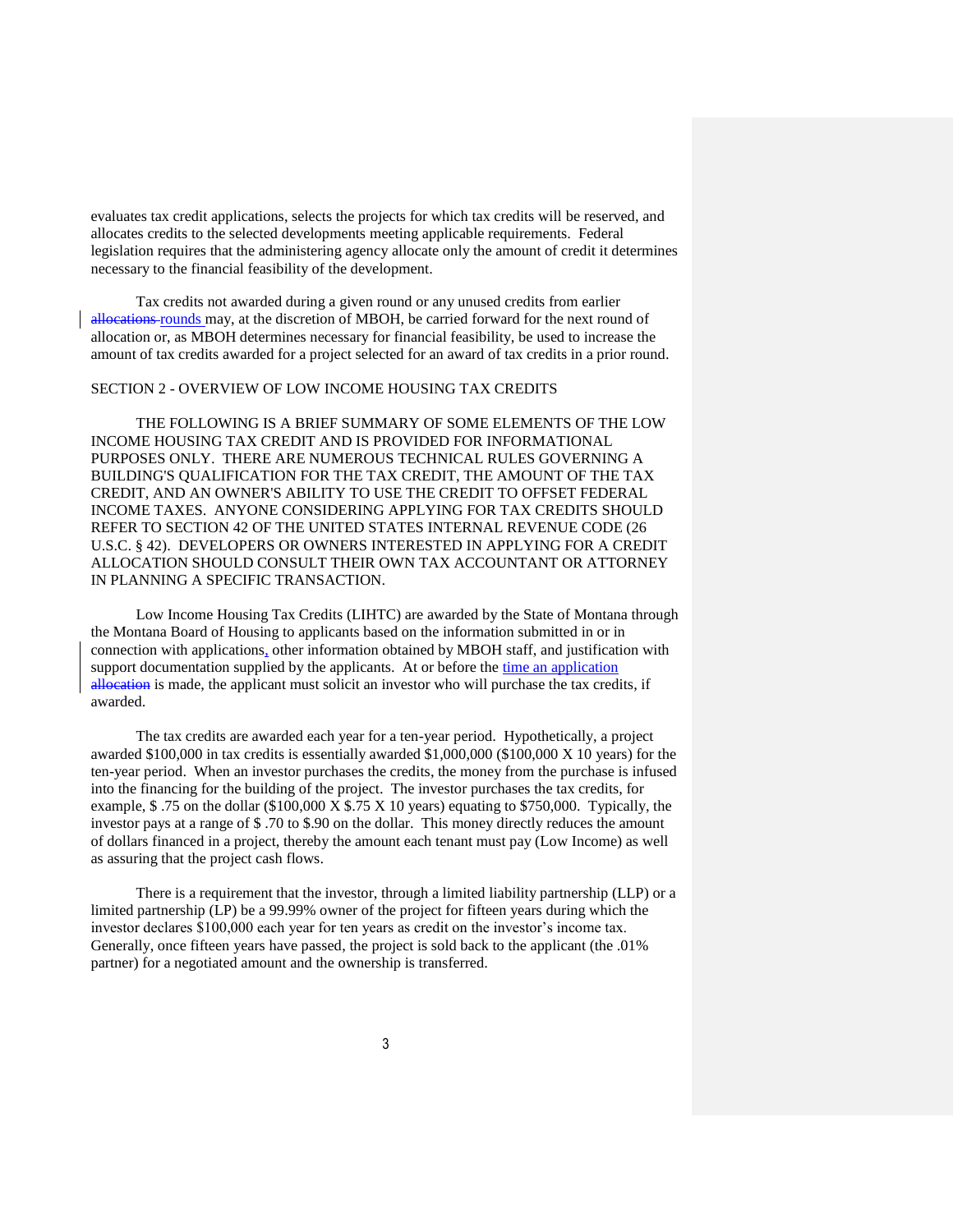Throughout the tax credit extended use period (a minimum of 15 years, which may be extended to 31 years or more) the project must comply with the requirements of tax credit administration. Periodic file audits and inspection of units will be performed by MBOH staff.

The tax credit is available for residential rental buildings which are part of a qualifying low income project. The rental units must be available to the general public. Residential properties which are ineligible for the credit generally include transient housing, housing initially leased for less than six (6) months, buildings of four (4) units or less which are occupied by the owner or a relative of the owner, nursing homes, life care facilities, retirement homes providing significant services other than housing, dormitories, and trailer parks.

Projects with tax-exempt financing under the volume limitation of private activity bonds may be eligible to receive tax credits outside the state's tax credit allocation volume cap. See specific requirements for Montana below.

The tax credit can be used to assist in financing acquisition with substantial rehabilitation, substantial rehabilitation, construction of qualifying residential rental, or eventual homeownership housing. Depending upon the type of building and its financing, the annual tax credit for buildings is nine (9) percent for projects placed in service by December 31, 2013 (and approximately 9% for projects placed in service after that date) or approximately four (4) percent, and is based on either a present value of 70% or 30% of the qualified basis of the building. As long as the building continues to qualify for the credit, the owner may claim the credit each year during the 10-year credit period.

New Construction or Substantial Rehabilitation: For a new building placed in service which is not federally subsidized, the annual tax credit is nine (9) percent of the building's qualified basis. If an owner substantially rehabilitates a building (basically by incurring rehabilitation expenditures the greater of either \$6,000 \$6,200 (**see specific higher requirements for Montana below in "Substantial Rehabilitation" section**) hard costs per rental unit or an amount which is not less than 20% of the adjusted basis of the building during a 24-month or shorter period), the rehabilitation expenditure is treated as a separate new building for purposes of the tax credit. The "per unit" calculation is the total amount of the project divided by the number of units within the project.

Acquisition and Substantial Rehabilitation: For an existing building which is acquired and substantially rehabilitated, the tax credit will be approximately four (4) percent for qualified acquisition costs and nine (9) percent for the qualified substantial rehabilitation costs, provided that the rehabilitation is not federally subsidized.

Eventual Home Ownership: The opportunity for Eventual Home Ownership allows for projects to, with sufficient justification, make units available to be purchased by the current tenants after 15 years of successful performance as an affordable rental. See specific requirements for Montana below.

Federally Subsidized Buildings: Projects funded by tax exempt bonds are considered federally subsidized and qualify only for 4% of the qualified basis for new construction, acquisition, and rehabilitation. Buildings directly or indirectly financed with below market federal loans are not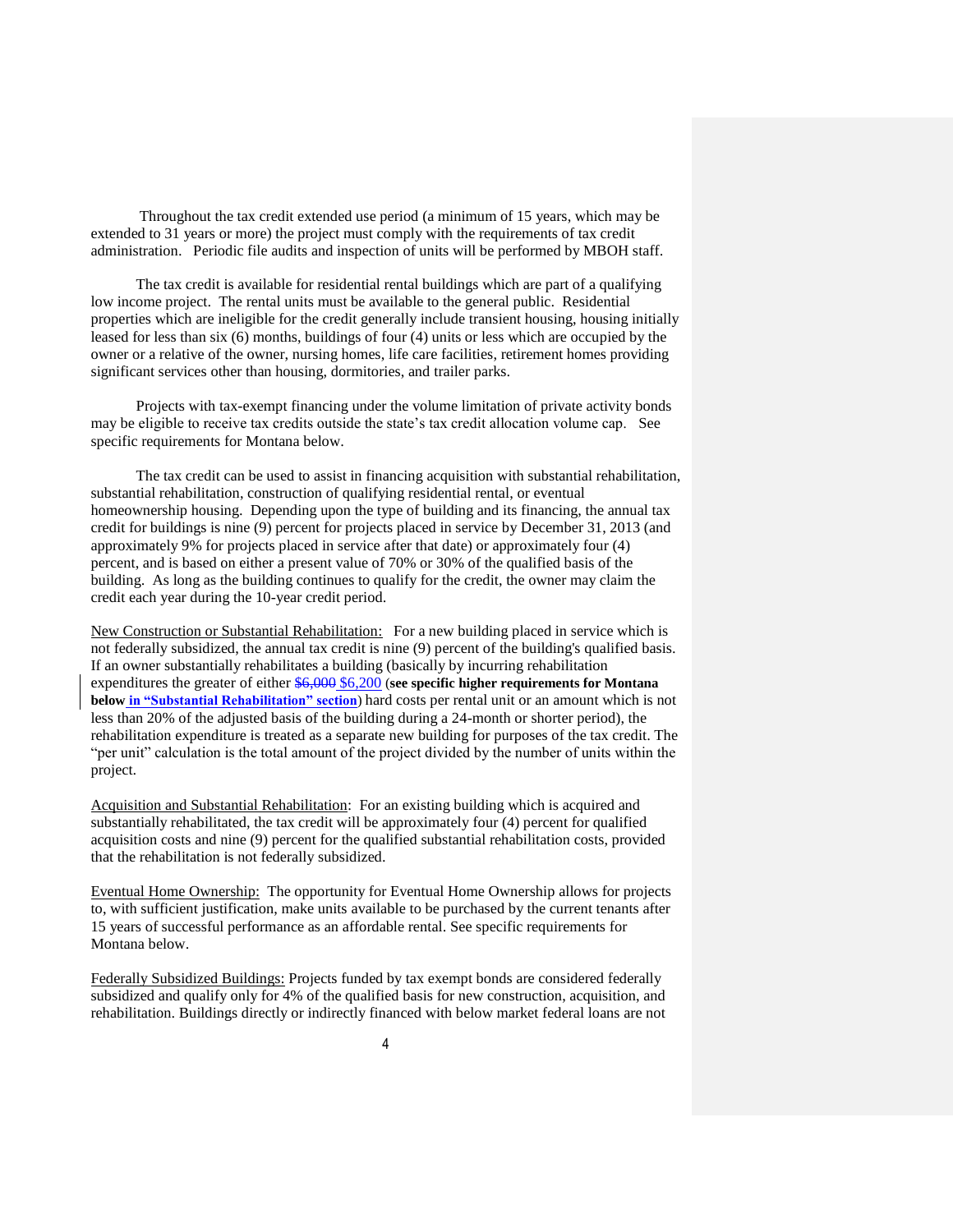considered federally subsidized. Below market loans made to the project from the proceeds of grants made under the HOME Investments Partnership Act or loans made to projects through the Native American Housing Assistance and Self Determination Act of 1996 are no longer considered to be federal subsidy. Section 8 rental "certificate" or "voucher" subsidy is not considered to be federal subsidy.

Qualifying Buildings: In order to qualify for the tax credit, an eligible building must be part of a qualifying low income project. A project is a qualifying project only if it meets one of the following requirements:

At least 20% of its units are rent-restricted and rented to households with incomes at 50% or less of area median gross income, adjusted for family size (the "20-50 test") or

At least 40% of its units are rent-restricted and rented to households with income at 60% or less of area median income, adjusted for family size (the "40-60 test").

Election: The owner must make an irrevocable election between the 20-50 test and the 40-60 test. Regardless of the election made, the credit is only allowed for the portion of the building dedicated to low income use (for example, if the owner elects the 40/60 test and a minimum of 40% of the units are low income, the owner would qualify for tax credits on a minimum of 40% of the eligible basis as defined in this summary).

- $\blacktriangleright$  Rent Limitation: The gGross rent for each low income unit may not exceed 30% of the applicable income ceiling (30% of 50% of median or 30% of 60% of median, as applicable, calculated based on the number of bedrooms in the unit, which is the "Maximum Rent"). For purposes of the rent limitation, the gross rent is the sum of the rent amount payable by the tenant, a utility allowance amount determined in accordance with this QAP (see "Utility Allowances" in Section 3 below) and any mandatory fees payable by the tenant. Gross rent includes the rent paid by the tenant, including utility costs and mandatory fees, but excludes Section 8 or other federal rent subsidies. If the tenant pays utilities directly, the maximum rent must be reduced by a utility allowance. Rental assistance payments made by government agencies such as Section 8, Rural Development, or any comparable rental assistance program are not included in gross rent. Gross rent does not include any fee for supportive services as described in 26 U.S.C.  $\S42(g)(2)(B)(iii)$ . Gross Rent Tenant Paid Utility Allowance + Mandatory Fee's = Tenant paid rent.
- ▶ Tenant paid rent + Utility Allowance + Mandatory Fees equals the Gross Rent. The Gross Rent must be less than or equal to the Maximum Rent (i.e., 30% of the applicable income ceiling).

Basis.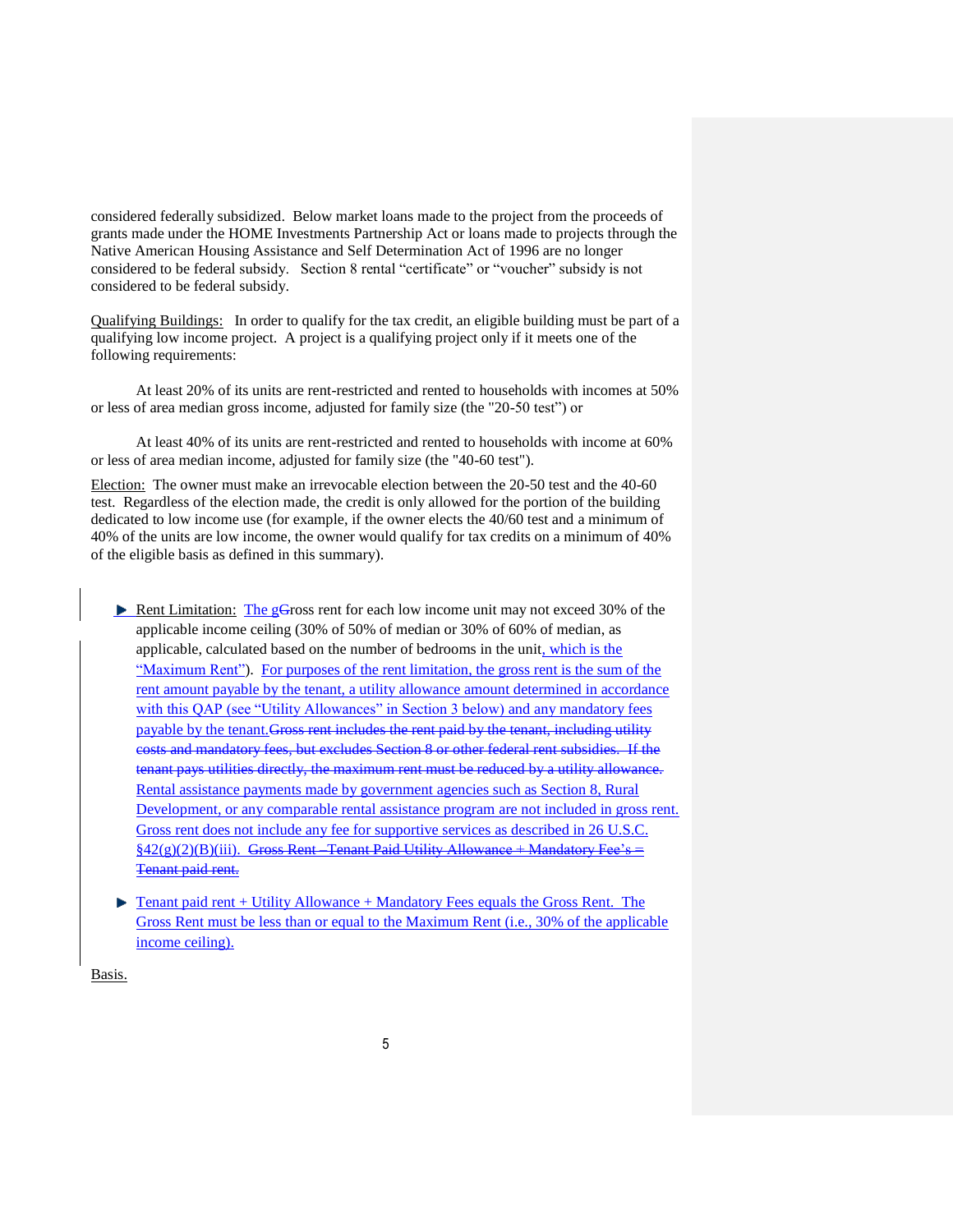Eligible Basis: Eligible basis of a qualifying building is generally the same as its adjusted basis for tax purposes, determined at the time the building is placed in service. Generally, eligible basis consists of:

- The cost of new construction or substantial rehabilitation; or
- The cost of purchasing an existing building and the cost of substantial  $\bullet$ rehabilitation.

Eligible basis includes costs of common areas and comparable amenities provided to all residential rental units in the building. However, eligible basis must be reduced to reflect any rehabilitation or historic preservation credit claimed with respect to the building. Eligible basis excludes land cost, costs attributable to any portion of the building which is not residential rental property (except common areas), and costs attributable to non-low income units which are above the average quality of the low income units in the project. Cost certifications must list all items in basis (parking lot, paving, community areas, covers for parking, etc.)

Qualified Basis: To determine the qualified basis of a qualifying building, the taxpayer multiplies the eligible basis of the building by the lesser of the "unit percentage" or the "floor space percentage". The "unit percentage" is the number of low income units in the building expressed as a percentage of the number of all residential rental units in the building. The "floor space percentage" is the total floor space of the low income units in the building expressed as a percentage of the total floor space of all residential rental units in the building. Low income units are eligible units which are occupied by low income tenants (with income at or below 50% or 60% of area median gross income, depending on the owner's election of the 20-50 or 40-60 test) and which comply with the gross rent limitation (30% of the applicable 50% or 60% income limit). The credit is only allowed for the portion of the building dedicated to low income use.

Credit Calculations: To calculate the credit each year, the taxpayer applies the applicable credit percentage to the qualified basis of a qualifying building. The "qualified basis" is that portion of the "eligible basis" attributable to low income units in the building.

#### Allocation of Credit

Need for Allocation: Except for certain projects substantially financed with tax-exempt bonds, an owner must first obtain a credit allocation from MBOH before claiming the tax credit. Where tax-exempt bond financing is used to finance a project, the issuer of bonds must determine the amount of allocation using the same criteria as the MBOH's Qualified Allocation Plan. MBOH makes an allocation on IRS Form 8609.

Allocation Applies Throughout Credit Period: An owner needs to obtain a credit allocation only once with respect to a building for which the credit will be claimed. The credit allocation then applies each year during the 10-year credit period. Regardless of the maximum credit otherwise available (based on applying the applicable credit percentage to the qualified basis); the credit claimed each year for a building may not exceed the credit allocation for that building.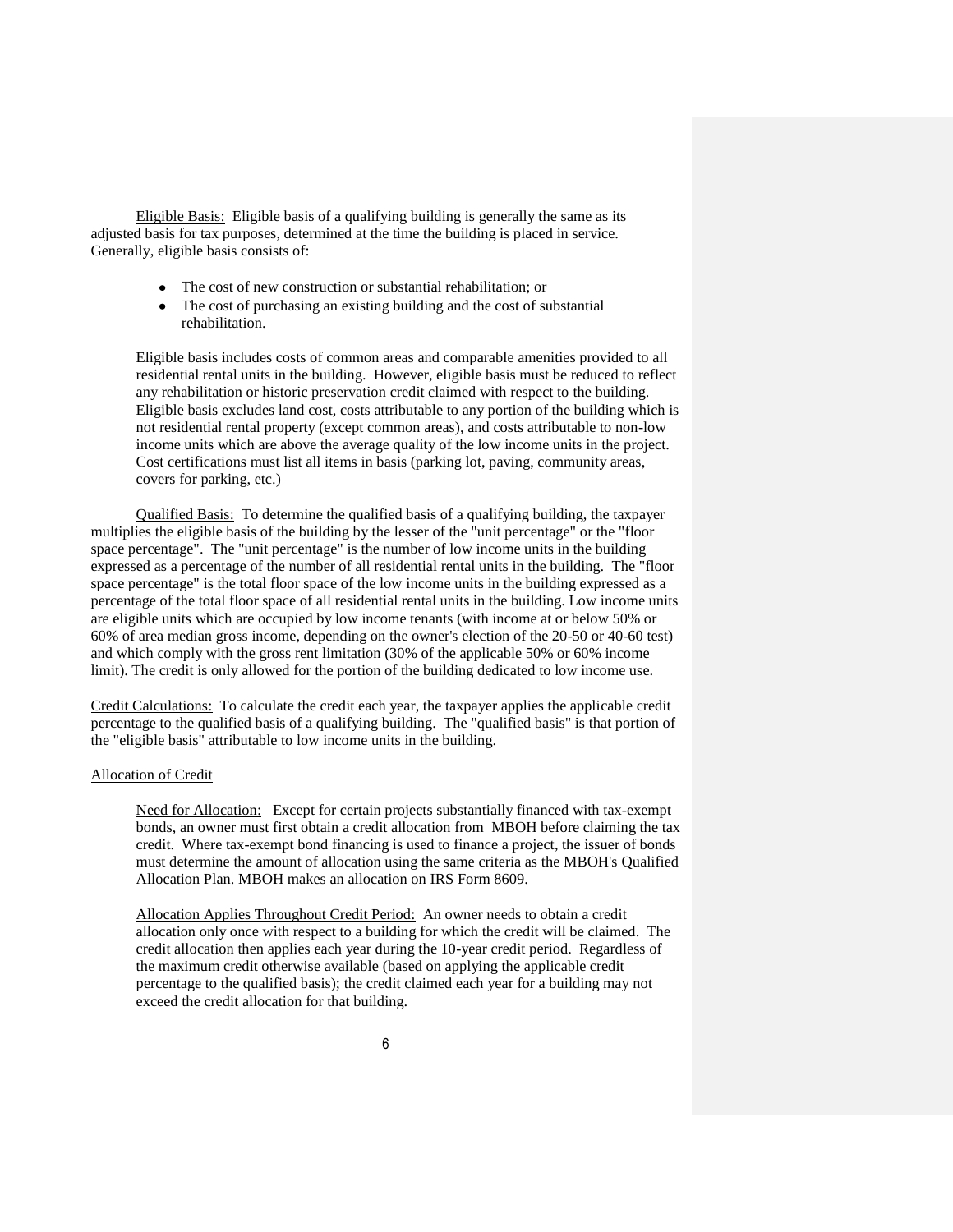Time for Obtaining Allocation – Carryover Provision: The owner must obtain a credit allocation for a building by the close of the calendar year in which the building is placed in service. An owner who receives an award of credits must either:

- Place the building in service, and receive an allocation by MBOH issuance of IRS Form 8609 by the close of the calendar year in which the award determination is made<sub>r</sub>, or
- Obtain a carryover of tax credit allocation as provided below, and place the  $\bullet$ building in service and receive an allocation by MBOH issuance of IRS Form 8609 by the close of the carryover period.

#### OR

Carryover Provision: A carryover of  $\underline{a}$  tax credit allocation for a period of two (2) years beyond the end of the calendar year in which the award determination is made may be permitted if the owner/developer can certify that more than ten percent (10%) of the project's costs have been expended prior to April 30 of the calendarfollowing year following the calendar year in which the award determinationallocation is made and if the taxpayer has title to the property.

Compliance Period: An Owner must continue to meet the credit requirements for an initial compliance period of 15 years. Failure to comply, reducing the number of the low income units, or reducing floor space for which the credit is based during the initial 15-year compliance period, will result in a recapture, including non-deductible interest, of at least a portion of the credits taken previously by the owner.

To be eligible for LIHTC credits, a building must be subject to an extended low income housing commitment between the owner and the state agency, executing a 30 year or longer extended use agreement with an option to sell the project at year fifteen (15). The owner must meet compliance criteria for the full extended use agreement period specified in the agreement. Any application indicating an Extended extended uUse period beyond the initial 15-year compliance period forfeits the right to request that the Board locate a non-profit buyer and the owner mustwill maintain LIHTC units the extended use period

LIHTC rent requirements will continue for a period of three years following the termination or expiration of the extended use period. The owner cannot evict or terminate the tenancy of an existing tenant of any low-income unit other than for good cause during the 15-year compliance period, during the extended use period, or for a three-year period following termination or expiration of the extended use agreementperiod.

SECTION 3 - MONTANA SPECIFIC REQUIREMENTS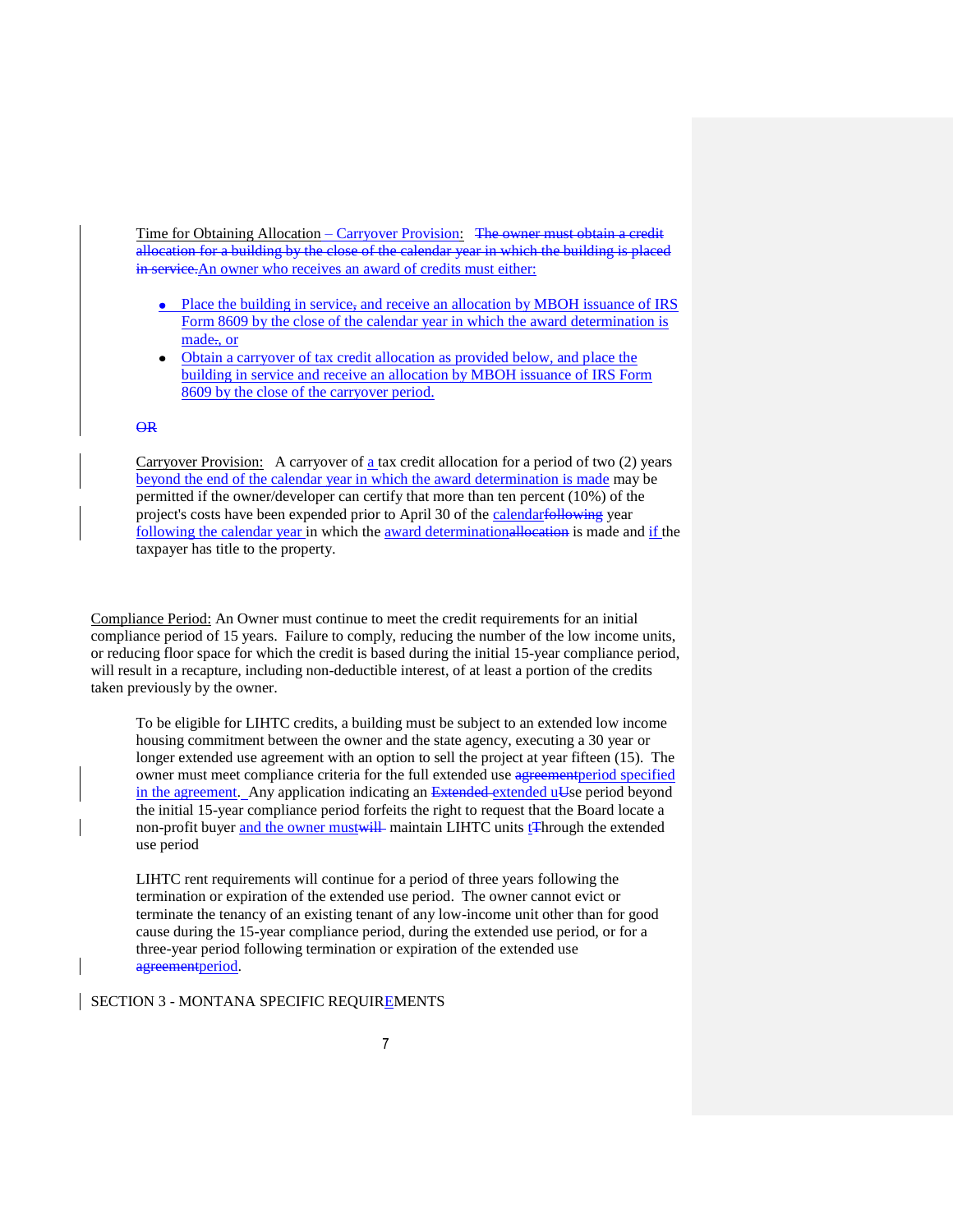Eligible Applicants: Applicants with their first tax credit project under development in Montana will not receive an approval of a second Tax Credit project until the first project has achieved 100% qualified occupancy and an MBOH compliance audit has been conducted which revealed no significant problems.

Tax Credit Proceeds: In order to adequately evaluate sources and uses for Low Income Housing Tax Credit projects, the sponsor/developer is required to provide information to MBOH regarding the proceeds or receipts generated from the tax credit. At application, expected proceeds must be estimated by the sponsor/developer. When equity sources are committed, the sponsor/developer must provide MBOH with a copy of the commitment or agreement. Prior to issuance of IRS Form 8609, MBOH will require the accountant's certification to include gross syndication proceeds and costs of syndication, even though the costs are not allowed for eligible basis.

Development Cost Limitations: To In an attempt to balance housing needs in Montana with appropriate and efficient use of the state's allocation of tax credit authority, MBOH has adopted the following cost limitations for the purpose of calculating the tax credit.

Per-Unit Costs/Cost Per Square Foot: MBOH will evaluate per unit costs and cost per square foot for all projects for reasonableness, taking into account the type of housing, other development costs as detailed below, unit sizes, other relevant factors and the intended target group of the housing and other relevant factors. MBOH will also consider the area of the state and the community where the project will be located in this review.

All applications will be required to provide justification for their development costs. These costs will be analyzed and scrutinized considering the individual characteristics of the project listed above and will be compared to other like projects. If a project is not recommended for funding a basis for such recommendation will be provided

Even though the costs of some developments may be justifiable and even in some contexts considered reasonable given their unique characteristics the Board may decline to award credits toreject a development recognizing the location or amenities may simply make it cost prohibitive.

Development cost analysis will be done on total development costs, including land costs, whether or not any such costs are not just those costs eligible for the credit financing. Other funding utilized to bring down the amount of credit that may be needed to finance the project will not be considered as justification for higher costs.

**Caution Regarding Per Unit Cost Level:** If a proposed project's cost per unit, based on total development costs, exceeds \$230,000, MBOH recommends that the owner/developer contact MBOH staff and provide a detailed justification for such costs at least one month before the application is submitted. In response to such submissions, MBOH staff will review the proposed costs and justification and provide the owner/developer with staff comment regarding staff evaluation of the reasonableness of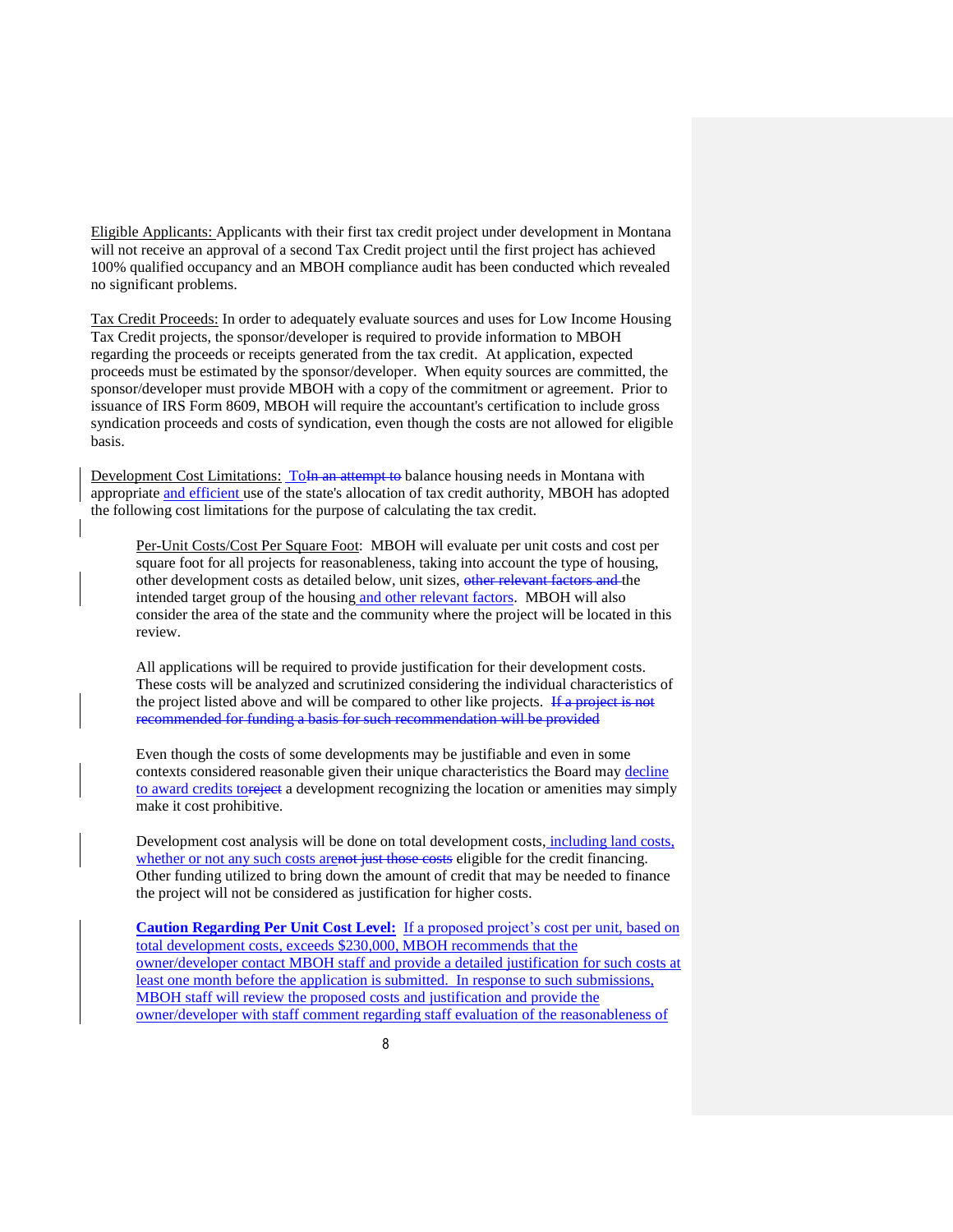such costs for the owner/developer's consideration in preparing its final application. An owner/developer that does not make such an advance submission or that does not reduce per unit costs in response to staff comment is at risk for elimination from Board consideration for a tax credit award based upon lack of financial soundness (see Threshold Requirements" in Section 8) or not being selected by the Board to receive a tax credit award, based upon the cost (see list of factors considered by Board under "Total Points Achievable" near end of Section 8). Revision of per unit cost in response to staff comment does not entitle an applicant to recommendation for or to an award of tax credits.

The Board will require sponsors to certify that they have disclosed all of a development's funding sources and uses, as well as its total financing, and will disclose any future changes in funding to the Board throughout the development period (until 8609's are received). Sponsor certification of such disclosure must be provided to MBOH on the form attached below as Exhibit

Contractor Overhead: Contractor's overhead will be limited to a maximum of 2% of construction costs and improvements (i.e., site work, demolition, construction, construction contingencies, and other construction related costs including general requirements) in accordance with NCSHA standards.

General Builder's Overhead Requirements: Builder's OverheadGeneral requirements (the contractor's miscellaneous administrative and procedural activities and expenses that do not fall into a major-function construction category and are project-specific and therefore not part of the contractor's general overhead) will be limited to 6% of total construction costs as defined above, excluding general requirements, in accordance with NCSHA standards.

Contractor Profit and Developer Fees: The following fee limitations are in accordance with NCSHA standards:

Contractor profit will be limited to 6% of construction costs as defined under the Builders Overhead Requirements Section above.

Developer fees (new construction & rehab) will be limited to a maximum of 15% of total project costs (excluding the developer and builder fees, land costs, and costs of acquisition if a rehabilitation project. Consultant fees (amount must be disclosed) will be included as part of and subject to the limit on developer fees. Architectural, engineering, and legal fees are considered to be professional services, and are not included in this limitation; however, fees for professional services will be examined for reasonableness.

Developer fees (acquisition) will be limited to a maximum of 815% of costs of acquisition (excluding land costs) if a rehabilitation project.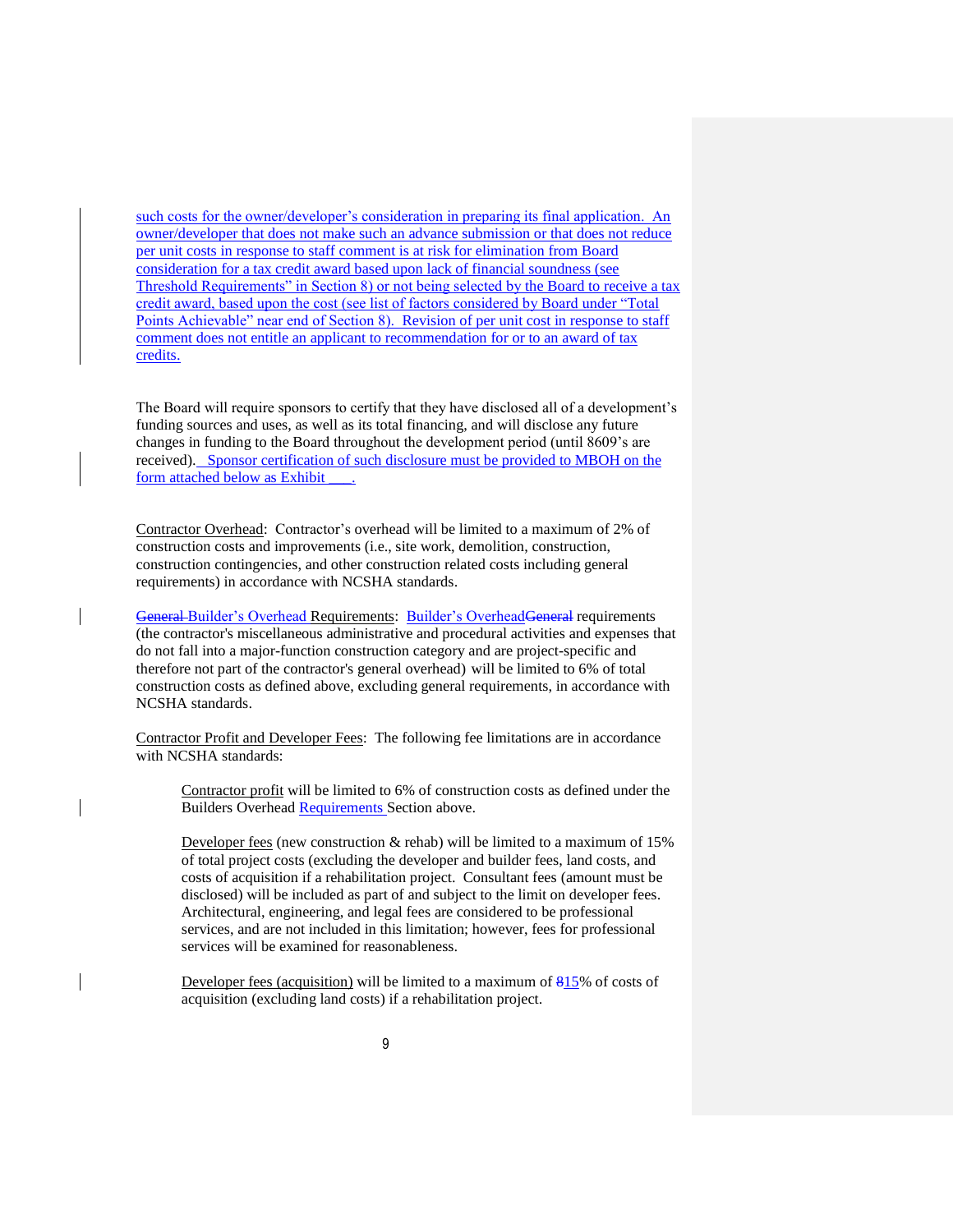Disclosure of developer/consultant fees commingled within the project and/or profit as a result of brokered activities will require a statement of total profit. If the developer/consultant receives a commission on the sale of the homes or structures to the multifamily project and also receives the contractor profit, at a minimum, the cost of the homes and the contractor profit and overhead must be subtracted from the total development cost before calculating the 15% maximum. Failure to fully disclose such activity may result in the project's disapproval not receiving an award of tax credits (See identities Identities of Interest, below).

Identities of Interest are defined as a financial, familial, or business relationship that permits less than arms length transactions. This includes, but is not limited to, existence of a reimbursement program or exchange, common financial interests, common officers, directors, or stockholders, or family relationships between officers, directors, or stockholders. MBOH reserves the right to negotiate lower Developer and Builder fees on projects when an identity of interest exists between parties.

# Underwriting Assumptions and Limitations

Operating Expenses: MBOH will evaluate operating expenses and vacancy rate projections for all projects for reasonableness, taking into account the type of housing, unit sizes, and the intended target group of the housing and. MBOH will also consider the location of the project within the area of the state and the community.

#### Debt Coverage Ratios:

DCR should be between 1.15 and 1.25. For purposes of this standard, debt service coverage is defined as the ratio of a development's net operating income (rental income less operating expenses and reserve payments) to foreclosable, currently amortizing debt service obligations. DCR's outside this range will must be justified in the application narrative.

MBOH considers several variables, including projected vacancy rates (which may require upward adjustment for small properties) and operating cost data, in conjunction with debt service coverage, in judging the long-term financial viability of properties. MBOH must assure the Credits awarded are no greater than necessary to fill any actual funding gap make the project feasible.

Operating Reserves: Minimum operating reserves must equal four months of projected operating expenses, debt service payments, and annual replacement reserve payments. Using an acceptable third party source, this requirement can be met by either cash, letter of credit from a financial institution, or a developer guarantee that a syndicator has accepted the responsibility for a reserve.

Replacement Reserves: Minimum replacement reserves must equal \$250 per unit annually for new construction developments for seniors elderly and \$300 for new construction and rehabilitation developments. The goal for replacement reserve is \$1,000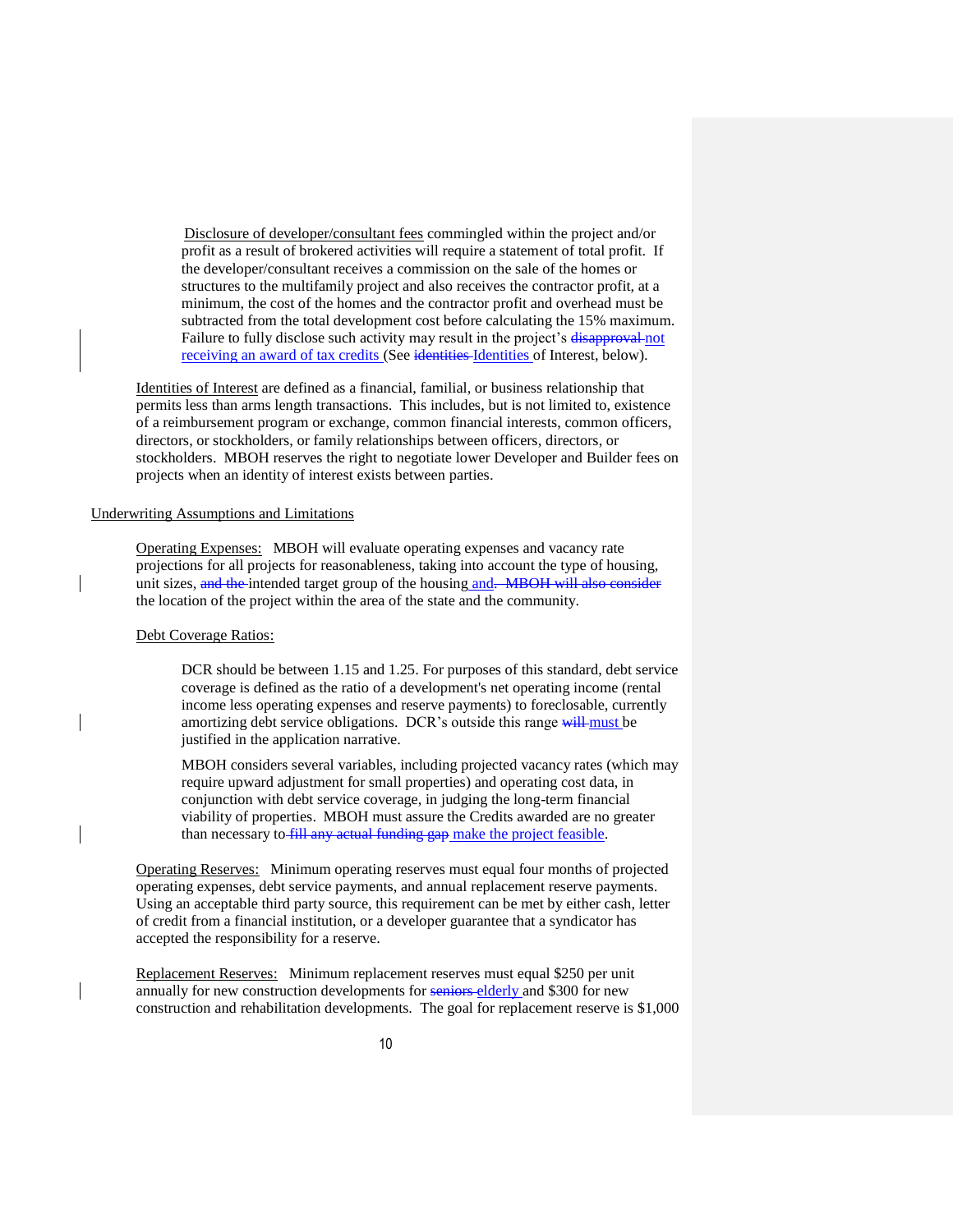per unit. Upon allocation of tax credits, the project has five years to attain then maintain replacement reserves at that level.Exceptions may be made for certain special needs or supportive housing developments. Exceptions will need to be documented and will be reviewed on a case by case basis. In projecting replacement reserves (15 year proforma), developments should take into account a realistic rate of inflation foreseeable at the time of application. The applicant will require continuous compliance with the development cost limitations established in this QAP. The applicant will provide MBOH with a disclosure of fees as part of the Accountant's Certification discussed in this QAP.

Utility Allowances: The HUD Section 8 Utility Allowances are the only acceptable allowances allowed for applications unless provided by USDA (Rural Development) or an approved local public housing authority. Utility allowances provided by utility providers will not be considered or accepted. One year after placed in service owners may submit 12 months of actual utility bills for MBOH to average and approve an AGENCY APPROVED ALLOWANCE.

#### Project Accessibility Requirements

The Fair Housing Act including design and accessibility applies to LIHTC properties. All new construction and major rehabilitation, *i.e.*, rehabilitation - that at least replaces interior walls and doors, will incorporate the following:

- 36 inch doors for all living areas (except pantry, storage, and closets).
- Levered handles for exterior and interior doors (except exterior swing doors)
- Outlets mounted not less than 15 inches above floor covering.
- Light switches, control boxes and/or thermostats mounted no more than 48 inches above floor covering.
- Walls adjacent to toilets, bath tubs and shower stalls require reinforcement for  $\bullet$ later installation of grab bars.
- Lever style faucets for laundry hook-up, lavatory and kitchen sink.
- A minimum of a ground level half-bath with a 30X48 inch turn space (also required in rehab unless waived by staff for structural limitations or excessive cost, etc.)
- No-step entry to all ground floor units.
- Compliance with aAccessibility requirements must be includedcertified in the architect's letter of certification. The aArchitect's letter of certification must be submitted with the application and 8609 submission

#### Energy and Green Building Initiatives and Goals

Integrated Design Process and Community Connectivity: Project development and design includes a holistic approach. Processes include neighborhood and community involvement to ensure project acceptance and enhancement. Integrated design processes ensure higher quality finish project. Existing neighborhood edges, characteristics, fabric are considered in the project design. Some considerations may include but are not limited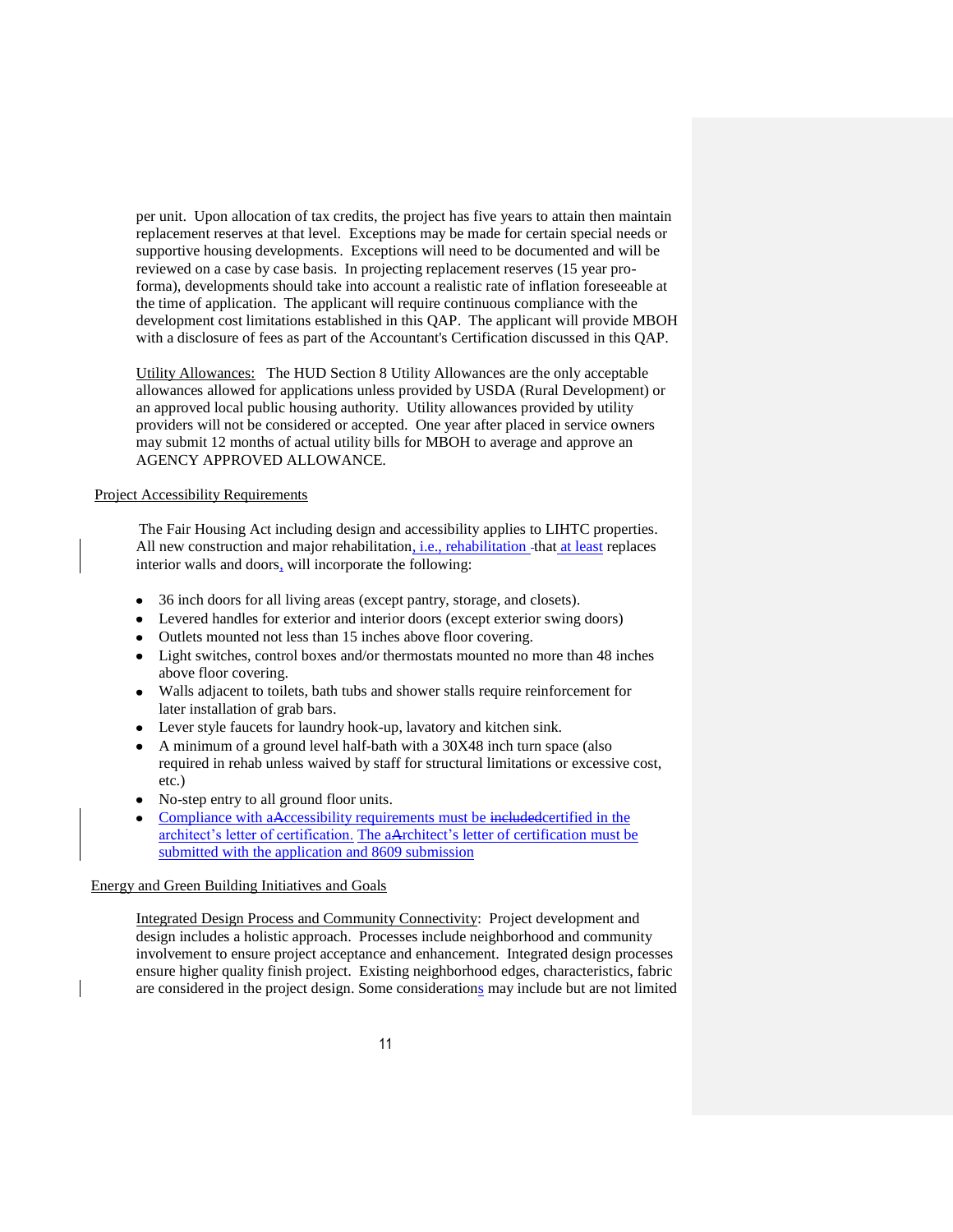to a community design charrette, incorporating project into neighborhood fabric, energy modeling, commissioning, blower door testing, etc.

Sustainable Site, Location and Design: The building(s) and project site, including the surrounding area, provide opportunities for education, alternative transportation, services, and community facilities. This is evidenced by projects using existing infrastructure, reusing a building or existing housing, redeveloping a greyfield/brownfield, and developing in an existing neighborhood. Design elements use the site's characteristics and reduce impact on the site allowing for open space and other amenities including infill project, rehabilitating existing building, rehabilitating existing housing, carpooling opportunities, using well water for landscaping, parking reductions, etc.

Energy and Water Conservation: Design features, product selection and renewable energy options directly reduce use of resources and result in cost savings. Design and product selection exceeds applicable energy codes in performance. Examples include but are not limited to Energy Star appliances, drip irrigation, low flow fixtures, dual flush or composting toilets, ground source heat, duct sealing, rain water collection, and low water consumption plants.

Material and Resource Efficiency: Material selections are better quality, designed for durability and long term performance with reduced maintenance. Products used are available locally and/or contain recycled content. Construction waste is reduced in the project through efficient installation or recycling waste during construction. Considerations include but are not limited to construction waste management specification, recycled content products, local materials, reuse existing building materials, certified lumber, and sustainable harvest lumber.

Healthy Living Environments (Indoor Environmental Quality): Materials and design contribute to a healthy and comfortable living environment. Mechanical system design, construction methods and materials preserve indoor air quality during construction as well as the long term performance such as fresh air circulation and exhaust fans, bathroom and kitchen fans exhausting air and moisture, material selection with low toxicity and low VOC (volatile organic compounds) paints, sealants, and adhesives.

#### Substantial Rehabilitation

Montana's minimum rehabilitation standard is expenditures the greater of (i) \$15,000 (for  $4\%$  projects)/\$25,000 (for 9% projects) of hard costs per rental unit, or (ii) an amount which is not less than 20% of the adjusted basis of the building during a 24-month or shorter period.

#### Tax Exempt Bond Financed Projects

Projects with tax-exempt financing under the volume limitation on private activity bonds may be eligible to receive tax credits outside the state's tax credit allocation volume cap. With the exception of not having eligible competition periods or submission deadlines,

**Comment [A1]:** The Board invites comment regarding whether language should be added to encourage owners to establish and maintain policies to improve health, e.g., non-smoking policies.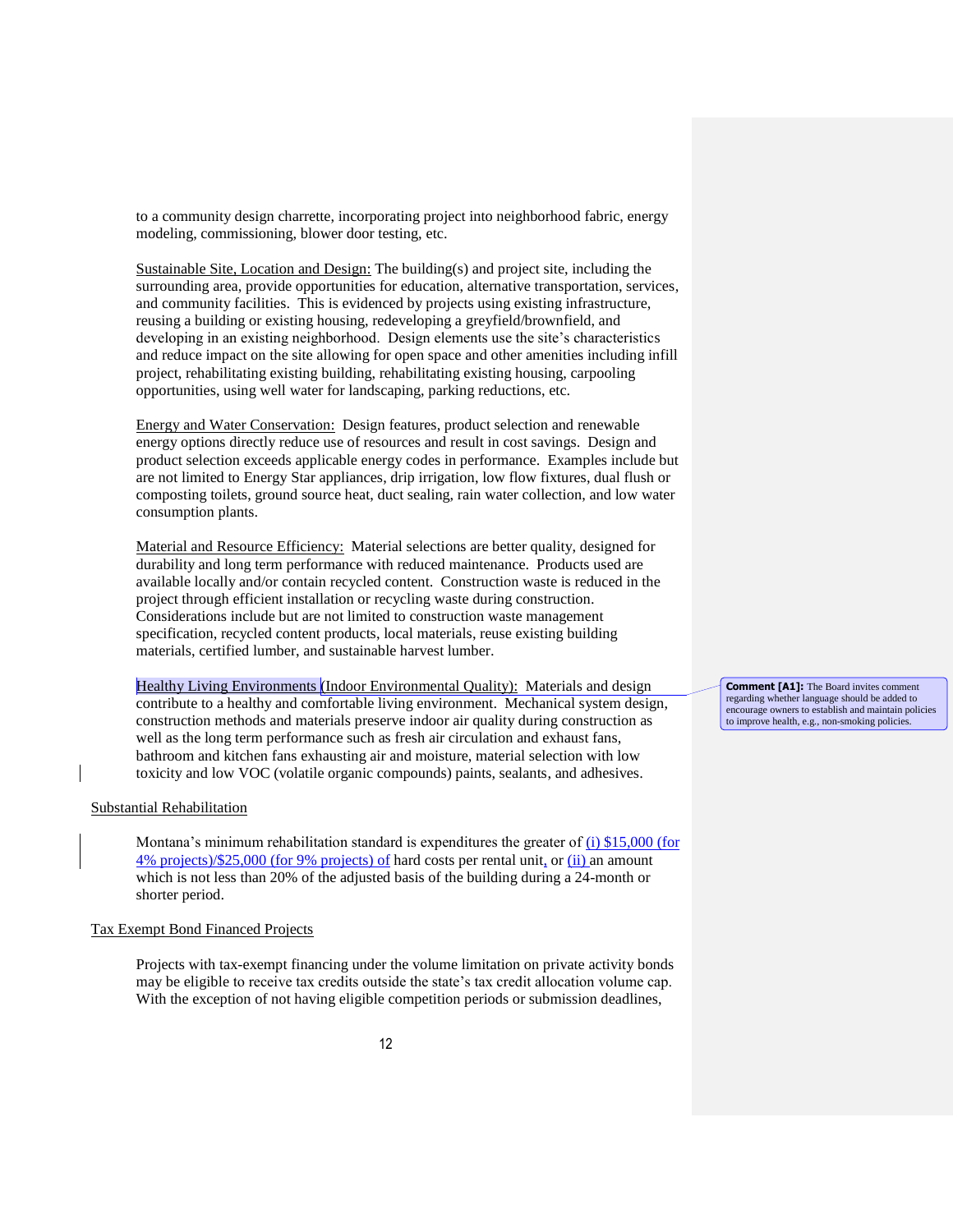each tax exempt project is required to submit the same information and meet the same requirements included in the current QAP as a project submitting an application under the State's tax credit allocation volume cap. If the tax exempt project does not meet development selection evaluation criteria minimum requirements and score, the project will not receive an allocation of tax credits.

Projects with tax exempt financing must submit a certification from the bond financing agency indicating that the project meets the public purpose requirements of the bonds and that the project is consistent with the needs of the community.

Eventual Homeownership. Several supplemental application documents are required in such a case. The application must address how the owner will administer the transfer of ownership to a qualified homebuyer at the end of the initial 15-year compliance period. Secondly, the application must either identify the price at the time of the title transfer or a reasonable process to determine the price. Third the application must document that the potential owners will be required to complete a homebuyers counseling program. The applicant must identify how Reserve for Replacement funds will be used at the time of sale of the properties. At the time of sale, the LIHTC owner must provide a copy of the title transfer together with a certificate verifying that the new homeowner completed a homebuyers program within five years prior to the transfer of title. Enforceable covenants must maintain the home as affordable and prevent sale or re-sale to a realtor, financial institution, or a family with an income over 80% AMI, or more than 80% of FHA appraised value. Families who exceed income levels of 80% of AMI at the time of the sale must have qualified at the appropriate AMI contained in the recorded restrictive covenants for the project evidenced by the Tenant Income Certification at the initial rent-up for the family. Tenant qualification documentation must be sent to MBOH for approval before the sale is completed. Please contact MBOH for current forms. Units not sold under the Eventual Home Ownership Program must remain in compliance with Section 42 until such time as they are sold to a qualified buyer.

#### 130% Basis Boost

**Basis Boost for QCT and DDA Projects.** Federal law permits MBOH to reserve tax credits based on a "basis boost" of 30% for projects in a Qualified Census Tract ("QCT") or in HUD designated Difficult Development Areas ("DDA"). In addition, a 30% "basis boost" may be available for non-QCT or DDA projects based upon the See specific requirements for additional 130% boost for Montana-specified below.

**Basis Boost for Non-QCT/DDA Projects.** For buildings not already eligible for the 30% "basis boost" by virtue of being located in a OCT or DDA, up $\overline{\mathbf{U}}$  to 130% of the eligible basis of a new construction building or the rehabilitation portion of an existing building may be considered in awarding tax credits to buildings not already eligible for this "basis boost" by virtue of being in a QCT or DDA, which are designated byif MBOH determines thatas requiring an increase in tax credits is necessary to achieve the project's feasibility. MBOH staff may recommend an award of tax credits, and the Board The board, at the time it considers authorizing reservations of tax credits, may award creditsdetermine that for such applications having buildings not in a QCT or DDA area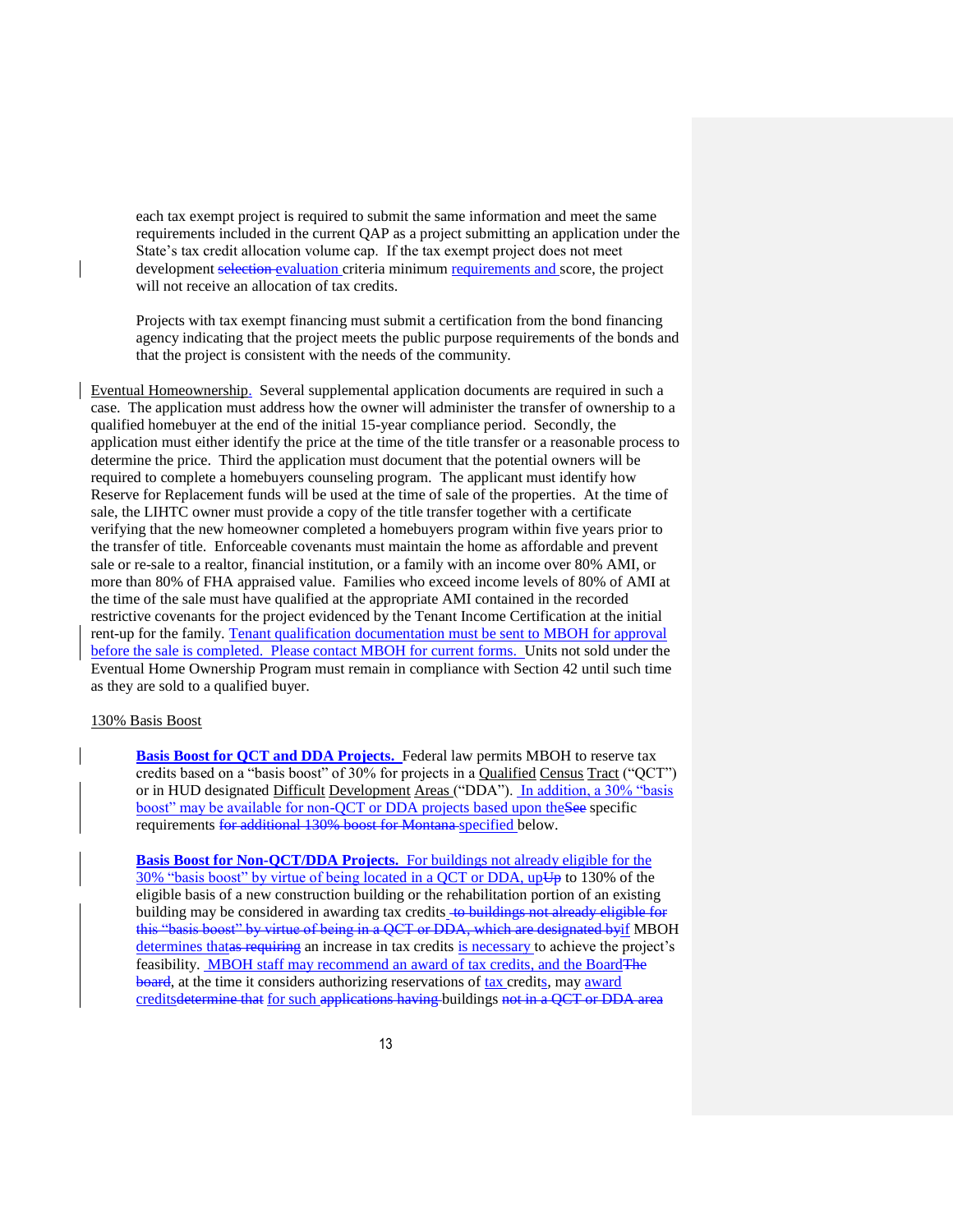may be considered for and based upon a basis boost of up to 30% receive additional tax eredits. Applications for projects not located in a DDA or OCT may be submitted with calculations forrequested tax credits calculated at up to 130% of eligible basis. Applicants must justify the need for the requested basis boost in the narrative and support documentationtheir reasoning for needing the 130% boost. Considerations justifying a need for buildings that may require a basis boost include but are not limited toare equity gap, higher cost of land, construction material, unit size, lower rents,:

- qualification of the application for the small project pool;  $\bullet$
- qualification of the building location for Rural Development funding; LEED certification, Enterprise Green certification or other similar nationally recognized certification as approved by the MBOH;
- Targeting of more than 10% of the project units to 40% or below area median income level or more than 62% of project units to 50% or below area median income level; or
- The project includes historical preservation or preservation of existing affordable  $\bullet$ housing.

Non-Housing Amenities Swimming Amenities including but not limited to items like swimming pools, tennis courts, golf courses, and other similar amenities etc. will not be allowed to be funded by low income housing tax credits. Proposed projects may include such amenities These items will be allowed as long as they are only if the amenities are funded by other sources other than low income housing tax credits. Subject to the requirements of this QAP, gGarages or car ports will may be allowed to be funded by tax credits considering Montana's extreme winter weather.

Accountant and Owner Certification Prior to the 10% Carryover Cost Certification deadline and at submission for  $er$  IRS Form 8609, MBOH requires an independent third party CPA cost certification, including a statement of eligible and qualified basis for the project. The Accountant Certification must include a breakdown of costs similar to the project costs and uses of the application, including development cost limitation categories as discussed in this allocation plan. The owner must provide  $a$  the CPA certification, under penalty of perjury, providing the owner's name and address, the placed in service date, taxpayer identification number, the project name and address, the total eligible and qualified basis, and, if applicable, the percentage of the project financed by tax-exempt bonds.

Rural Development Projects MBOH requires a copy of the final Rural Development cost certification, as well as the Accountant Certification of tax credit eligible and qualified basis, and the owner's certification. While a Rural Development project may be technically eligible for an amount of credit, such projects frequently will receive an award less than the maximum amount of credit, because less credit is required to fill the financing gap. MBOH will award only the amount of credit determined necessary to make the project feasible.

Information Request and Release Policy

#### **Comment [A2]:** Some commenters have suggested that the standards for obtaining a basis boost should be stricter, while others have suggested that the standards should be more flexible. Commenters have suggested adding qualifying certifications sources in addition to LEED and adding historical preservation and preservation of existing affordable housing (as reflected in the draft text language), while others have opposed such additions. The Board invites comments on these suggestions.

**Comment [A3]:** Some commenters have requested that the Board eliminate the rule prohibiting funding of swimming pools with low income housing tax credits. Other commenters have opposed the requested change. The Board invites comments on this request.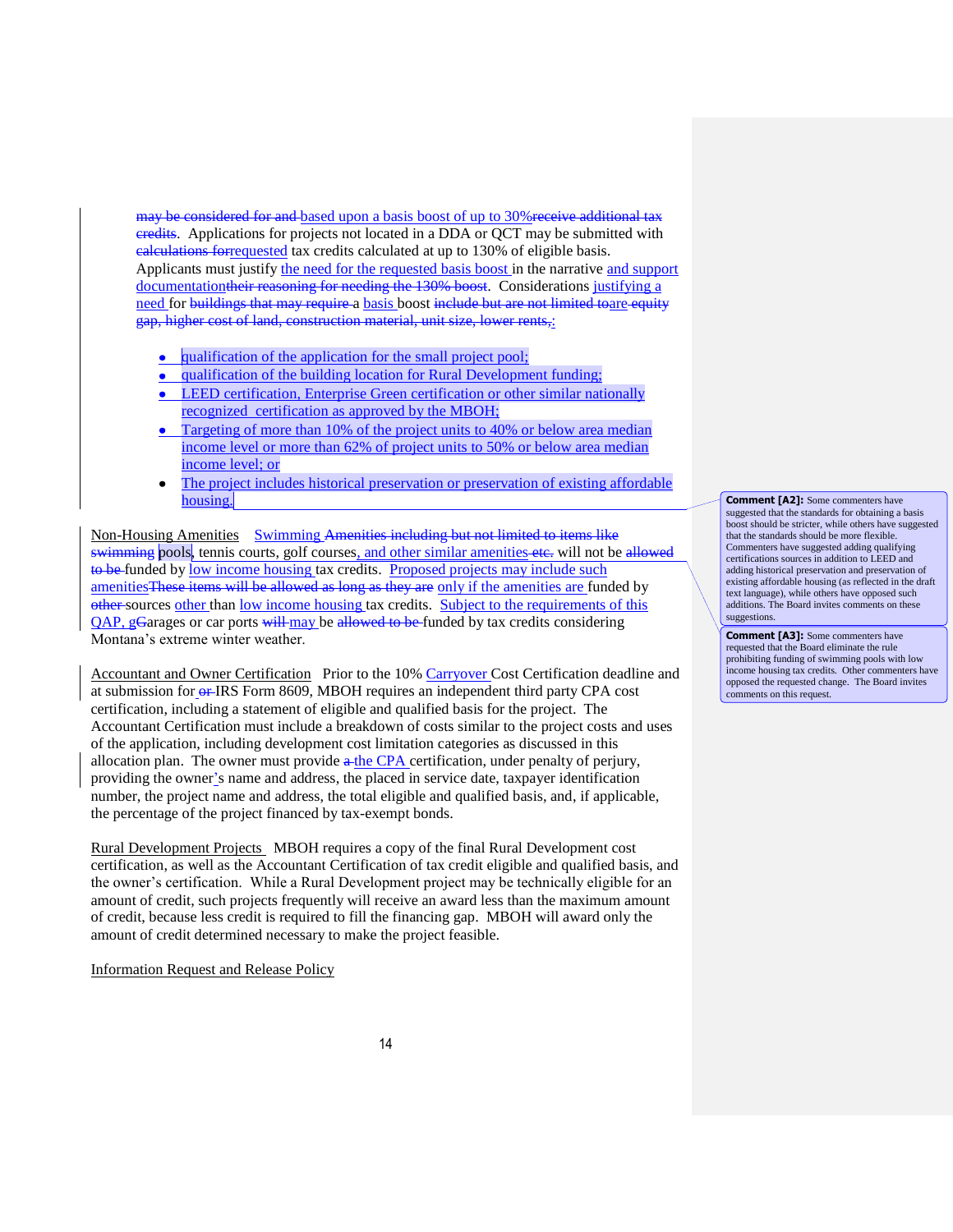General Program Information: All general program information will be provided as requested either by mail, facsimile or on the MBOH website. General information may include, but is not limited to, program terms and guidelines, income and mortgage limits, funds availability, project lists, etc.

Request Procedure: If requesting information from an application and/or compliance file, a written request must be submitted and must include a description of the specific information or documents being requested. Depending upon the size of each request staff may provide copies of the documents being requested free of charge as a courtesy. However the Board reserves the right to require the party making the request to pay the costs of copying by board staff, including staff time and per copy charges.

#### Policy on Confidentiality and Disclosure of Information

Information submitted to the Board is subject to the public's right to know guaranteed by the Montana Constitution except where the demands of individual privacy clearly exceeds the merits of public disclosure.

Information contained in an application or compliance file is subject to disclosure as described in the Board's administrative rule, ARM 8.111.203, which follows:

#### 8.111.203 CONFIDENTIALITY AND DISCLOSURE OF INFORMATION

(1) Information submitted to the board by private parties is generally open to public review and disclosure. Therefore, applications, financial information and other information submitted to the board under any of its programs are subject to inspection and copying by interested members of the public except as provided in this rule. Some information may be protected from public disclosure. Information that is constitutionally protected from disclosure is information in which there is an individual privacy interest that clearly exceeds the merits of public disclosure. (2) If a person or entity submitting information to the board considers any of that information confidential and wishes the information documents to be withheld from public disclosure, the submitting party must identify which part of the information is considered confidential upon their submission and the basis upon which the party believes the information should be withheld from public disclosure.

(3) The type of information which may be withheld from the public disclosure is very limited. If individual documents are not specified and a basis not identified, the board will deem all the information submitted to the board as subject to public disclosure. A submitting party should consult with legal counsel to determine what information may be protected and for what reason. A statement that all information submitted by a submitting party is confidential will be considered ineffective.

(4) The board will take reasonable steps to protect information designated as confidential from public disclosure and for which a reasonable basis is stated for the confidentiality. If information has been designated as confidential and a basis for confidentiality stated, upon receiving a request to review any such information board staff will notify the submitting party of the request in writing by United States mail at an address provided by the submitting party. The notice will identify the party making the request, and the stated purpose for the request.

(5) It is the responsibility of the submitting party upon receipt of the notice to take such action as is necessary to protect the information from disclosure, including obtaining a court order protecting the documents from disclosure if necessary. If the board does not receive an order from a court of competent jurisdiction ordering the board to maintain confidentiality of the requested information or the board is not notified of other arrangements made between the requesting and submitting parties within 10 days from the date of the notice of the request, the information will be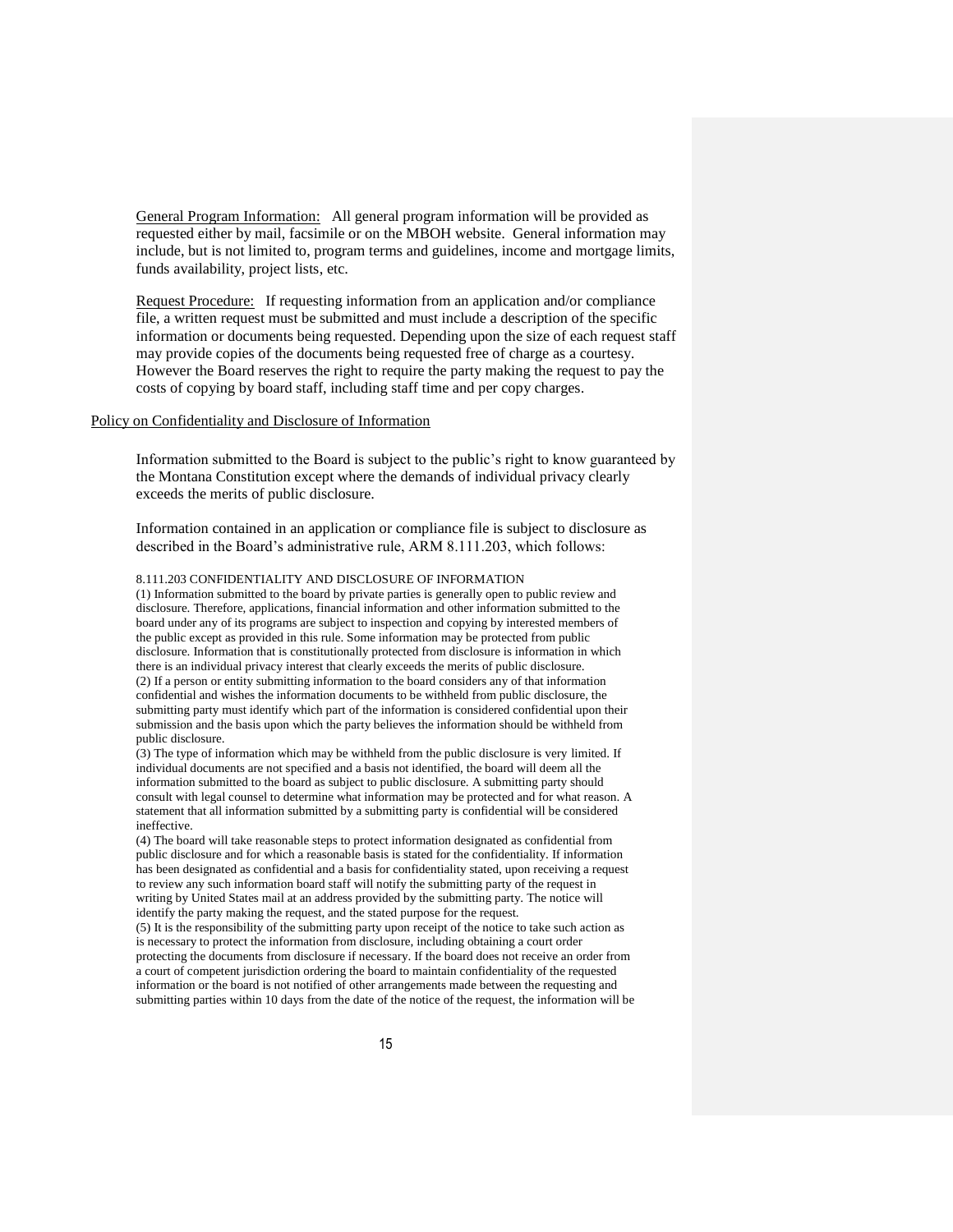disclosed to the requesting party. The board will not assert the right of confidentiality for a submitting party in a court of law.

(6) Any information not designated as confidential with a specified basis for confidentiality will be subject to public disclosure without notification to the submitting party. (7) Tenant certifications, income information and information in individual loan files are confidential and will not be disclosed to the public. (8) If a requesting party wants copies of information maintained by the board, and depending on the number of copies to be made, the board may require the requesting party to provide for their own copying, either by making the copies with a copier and paper provided by the requesting party or by paying the expense of a copy service to make the copies.

Information in compliance files and application information submitted to the Board prior to the effective date of the rule (June 8, 2001) will not be disclosed until the person who submitted the information is given notice of the request and the opportunity obtain an order protecting the information from disclosure as provided in ARM 8.111.203.

#### Compliance File Policy

If the information or documents being requested are from an application, the project owner will be notified of the request by telephone or facsimile, the project owner will be told the identity of the party making the request. If the project owner believes that its application contains trade secrets, confidential or proprietary information, it is the project owner's responsibility to obtain a court order protecting their documents from release. If the Board does not receive a court order within 7 working days from the day the request is received by the Board, the documents will be released to the person requesting them.

Tenant Certifications and Income Information will be considered confidential and will not be released.

Individual Loan Files: Personal financial information will be considered confidential and will not be released.

#### Ex Parte Communication Policy

"In instances where the Board of Housing acts as a quasi-judicial body, its members should refrain from ex parte contact with parties who will be appearing before it or their representatives.

Additionally, any ex parte communication made where a quorum of the Board is present, outside of a hearing scheduled for the purpose of entertaining the issue before it, would violate Montana's open meeting requirements and the right of public participation under Article II, section 8 of the Montana Constitution and § 2-3-203, MCA. A quorum of the Board is defined as a majority of the membership § 2-15-124(8), MCA.

The policy when the Board is sitting as a quasi-judicial body is:

Not to receive any evidence, individually, or collectively, except as a part of the public record at a publicly noticed hearing scheduled for that purpose.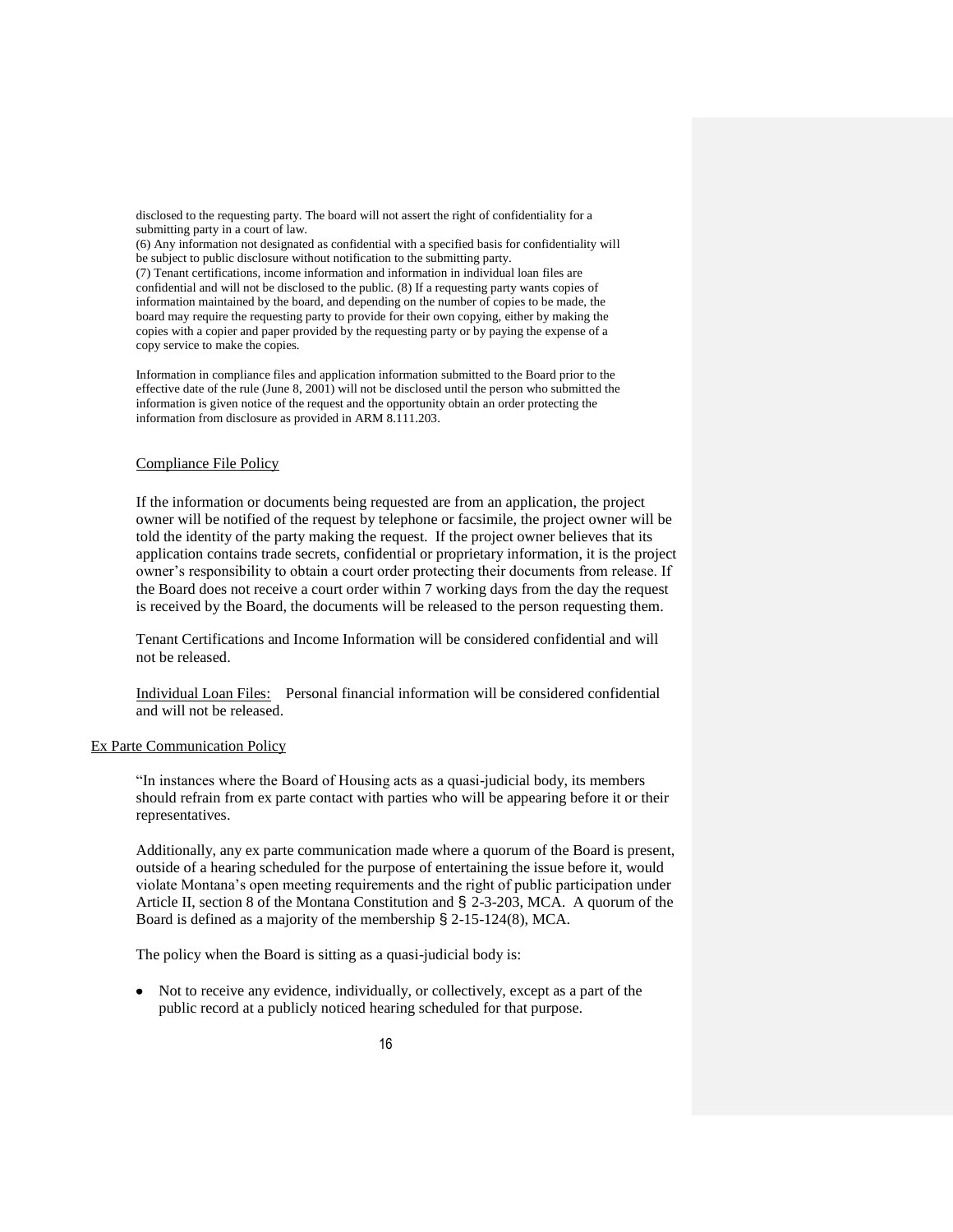- If a member is not able to avoid receipt of information or contact with parties outside of a public hearing the remedial action in that instance is for the Board member to disclose at the public hearing the full content of the information received.
- Avoidance of ex parte communications is preferred over relying on the public  $\bullet$ disclosure remedy because an incomplete or inaccurate conveyance of the ex parte contact, even if inadvertent, may bias the outcome and subject the Board action to challenge.

All information an applicant wants distributed to board members should be provided to staff who will disburse consistently to all members. Board Approved July 9, 2007.

#### SECTION 4 - APPLICATION CYCLE

Applicants may apply for an award of tax credits for a particular development during the following Eligible Competition periods. As used in this QAP, the term "award" means selection of a project by the Board to receive a reservation of tax credits.

Send the application for an Award of Low Income Housing Tax Credits and the applicable fee (based on the fee schedule below) to MBOH. A separate application is required for each project. A single application should be made for all buildings within a single project.

An applicant for tax-exempt financing under the volume limitation on private activity bonds also seeking an award of 4% tax credits outside the state's tax credit allocation volume for a scattered-site project under s single partnership may apply for such credits by submission of a single application that includes sub-applications for each property included in the project.

Electronic submission of applications areis preferred (by digital mediaDises or submission through the State transfer system). Hard copy applications will also be accepted.

Applications must be received atto MBOH's office by 5:00 pm Mountain Time on the application submission date specified below.

#### First Allocation Round:

- Application Submission: Third Friday in January<br>• Presentation to Board: February Board Meeting
- **February Board Meeting**
- Award Determination: April or May Board Meeting

Second Allocation Round (if any):

- Application Submission: First Friday in May
- Presentation to Board: June Board Meeting
- Award Determination: July or August Board Meeting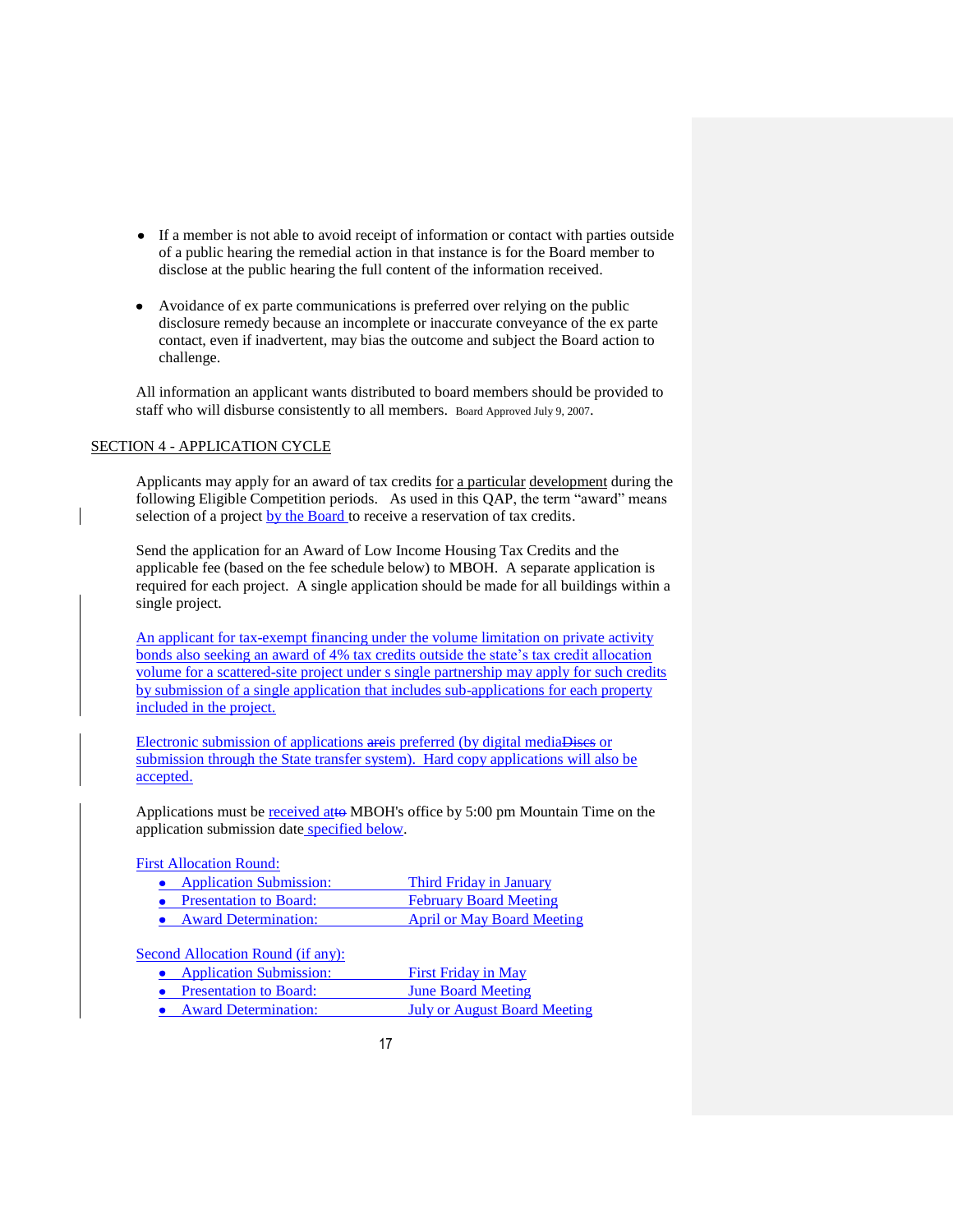Submission **Application Presented to Board** Third Friday in January **April or May Board Meeting** First Friday in May **July or August Board Meeting** 

At the Board's meeting in the month after application submission, but prior to scoring and formulation of recommendations by staff, the The Board will provide have an opportunity for applicantsdevelopers to present their projects and applications to the Board and will provide an opportunity for public comment on proposed projects and applicationswill be heard the month after submittal but before scoring and ranking is done. Applicant These presentations will be strictly limited held to 10 minutes or less. After scoring and formulation of recommendations by staffand ranking are is completed, applicants will not be permitted to make additional presentations to the Boarddevelopers would but should be available to the Board for to answer questions and comments but not presentationsregarding their respective applications.

Application deadlines and/or presentations to the Board at a time other than identified may be announced when circumstances warrant.

Carryover Commitment: MBOH will issue a Carryover Commitment in December of the year of the award for a period of two (2) years. To preserve this commitment the owner/developer must submit the cost certificatione ertify that more than ten percent (10%) of the project's costs have been expended by the 10% cost certification deadline. The 10% Cost Certification Deadline is: April  $30<sup>th</sup>$  following the year of the Carryover Commitment (or a year after the month of award if awarded later than April).

# SECTION 5 - FEE SCHEDULE (Subject To Change)

#### Initial application:

The application fee is 1.5% of the amount of credits requested in your application, payable with your application and may not be refundable. MBOH will not consider applications submitted without an application fee. If the Board awards all or a portion of the tax credits requested, no adjustment will be made to the application fee.

In addition to the application fee, a reservation fee in the amount of 3.5% of the credits reserved is due by December 1 of the year of the award. Once the partnership enters a Reservation Agreement, the fee is not refundable. Projects, owners, or partnerships that fail to meet the conditions described in the Reservation Agreement forfeit the entire reservation fee to MBOH.

#### Requesting additional credits after initial allocation:

As MBOH, in its discretion, determines necessary for financial feasibility, returned or unreserved tax credits may be used to increase the amount of tax credits reserved for a project after the first round awards have been made. A developer or sponsor seeking an increase in the amount of reserved credits must apply in writing for such increase and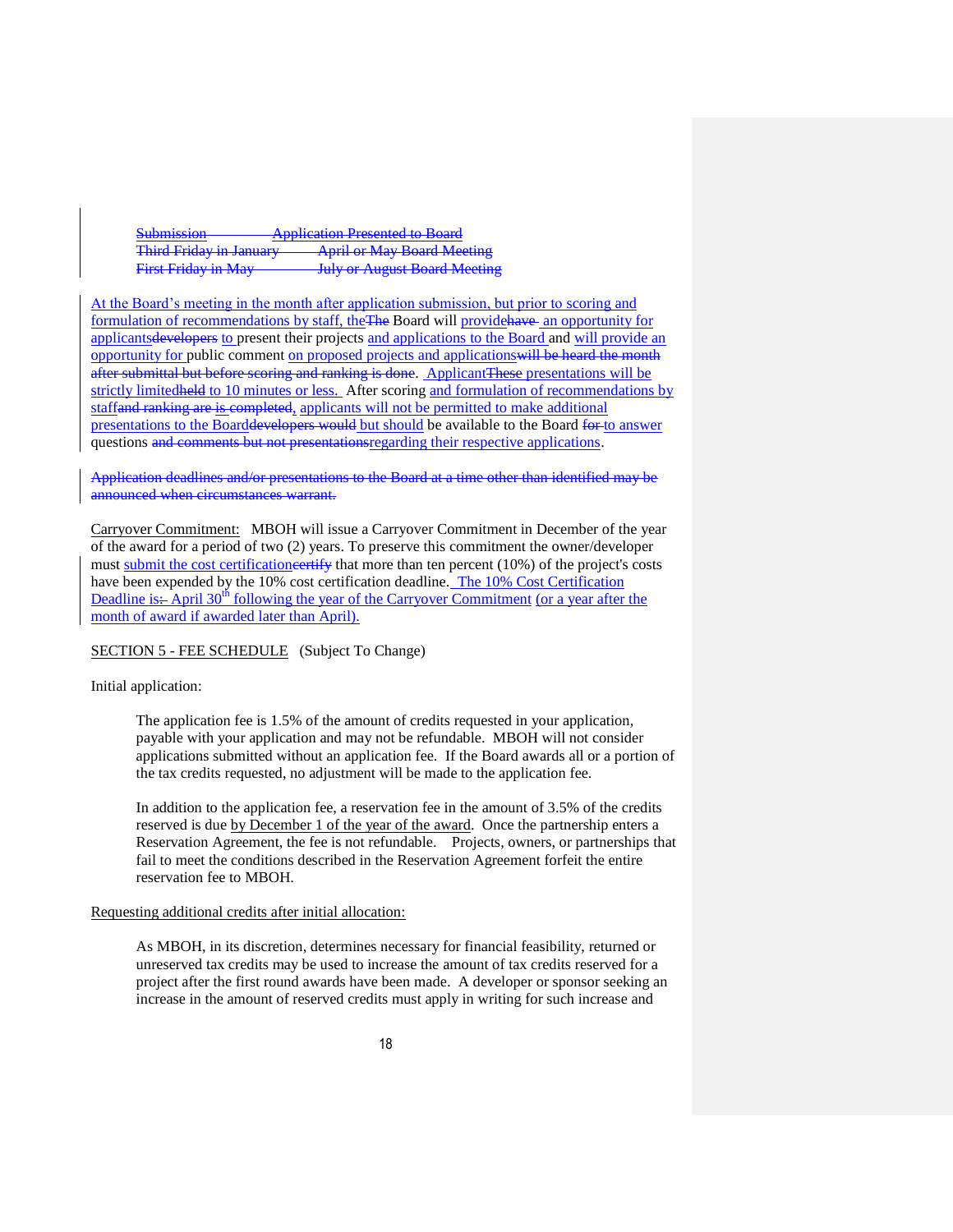must submit new financials (UNIAPP Section C) and documentation of cost increases. Applications for additional credits must be submitted to staff.  $-S\text{taff}$  will review and evaluate supporting financials and new cost documentation and a staff recommendation will be presented at a later Board meeting for consideration. Staff will not recommend Board approval of any increase beyond that necessary to make the project feasible.

An application and reservation fee of 5% of the tax credits requested is due with the request. In the event an increase for the additional requested credits is not approved, the reservation fee in the amount of 3.5% will be returned.

Compliance Fees See Section 11 - Compliance Monitoring

#### SECTION 6 - MAXIMUM AWARDS

Twenty-five percent (25%) of the total annual credit cap will be the maximum credit awarded to any one development or developer. The developer's percentage of the development fee, as specified in a written development agreement, will be that developer's percentage of the 25% limit. The maximum award will be determined in the first year the project is awarded.

#### **MBOH does not commit tax credits from future years.**

#### SECTION 7 – SET ASIDES

Non-profit: Ten percent of each state's credit allocation must be set aside for buildings which are part of projects involving "qualified nonprofit organizations". To qualify as such, an organization must be exempt from federal income tax under Section  $501(c)$  (3) or (4) of the Internal Revenue Code and must have as one of its exempt purposes, the fostering of low income housing, must own an interest in the project, and must materially participate in the development and operation of the project throughout the compliance period. Such nonprofit organizations may not be affiliated with or controlled by a for-profit organization.

Small Rural Projects: Twenty-five percent (25%) of the available state's available annual credit allocation is set-aside for small rural development projects. For purposes of this set-aside, a small rural project is a project: (1) for which the submitted tax credit application requests tax credits in an amount up to but no more than10% of the state's available annual credit allocation-or less in credits, and (2) proposed to be developed and constructed in a location that is not within the city limits of Billings, Bozeman, Butte, Great Falls, Helena, Kalispell or Missoula.

If there are insufficient qualifying small rural projectsdevelopments meeting the set-aside criteria within the first round of the application year to exhaust the small rural projectdevelopment setaside, the credits will be available for general allocation within the general applicant pool.  $\frac{1}{1}$ , within the first round, there is a large project application that was not fully funded with tax credits, but scored well enough to be considered, it may be funded by the board during the first round when applications for small projects have been fully funded and the board deems that remaining funds should be applied toward the partially funded large project.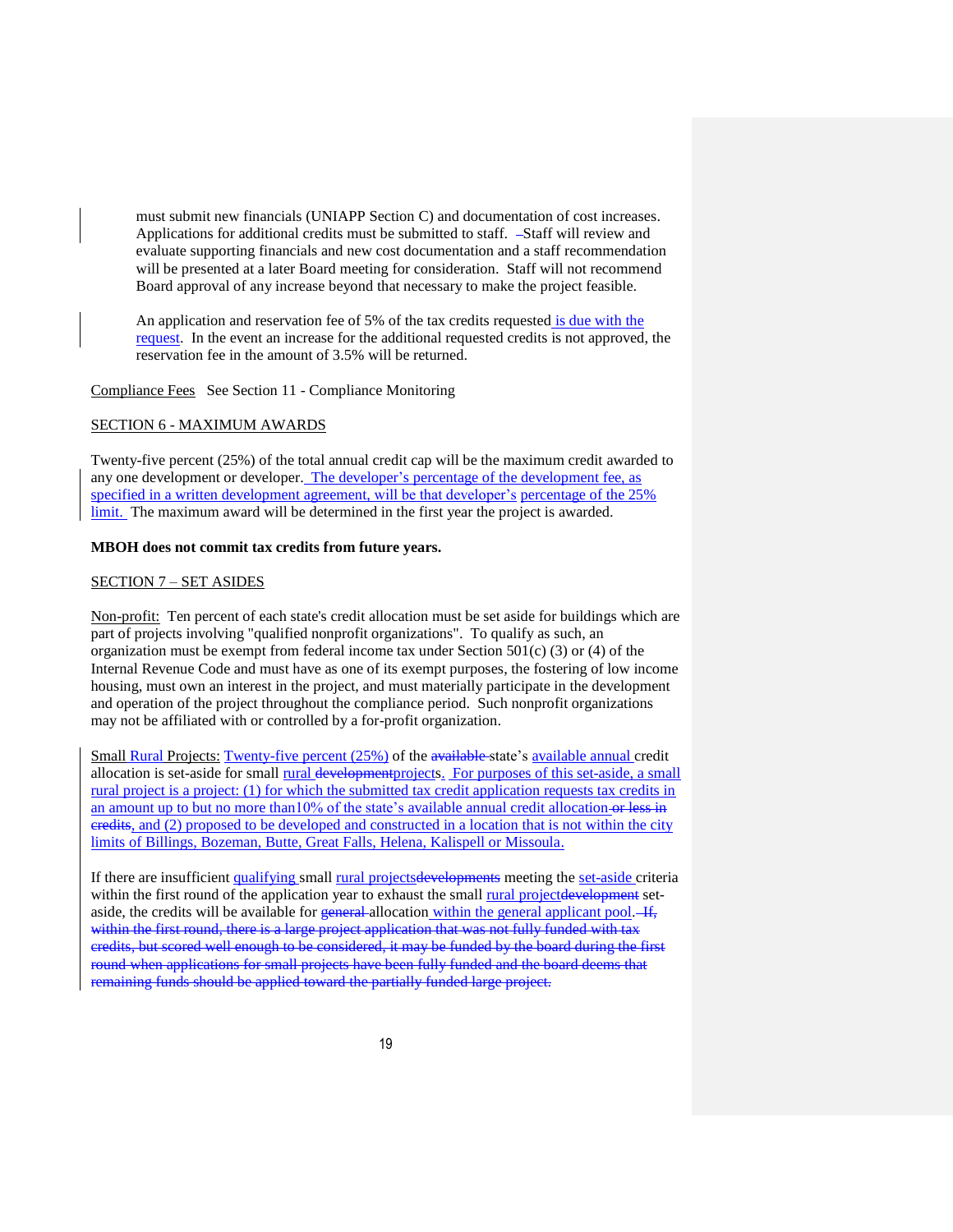MBOH reserves the right to determine in which set-aside a project will be reviewed (subject to its eligibility), regardless of its eligibility for any other set-aside. If a project is submitted as a small rural project in order to utilize the small rural project set-aside when it is clearly part of a larger or non-rural project, the project will be placed in the proper category as determined by MBOH staff.

To qualify and receive consideration to receive an award of credits under a set-aside, the development project must meet all applicable requirements of this QAP and must receive minimum development evaluation criteria score specified in this QAPthe minimum number of points for consideration.

#### SECTION 8 – APPLICATION PROCESS

Read this Qualified Allocation Plan (QAP) and accompanying materials.

Determine the degree that your building(s) and development correspond to the MBOH's Development Selection Evaluation Criteria, contained in this QAP.

Consult your tax attorney or accountant concerning: (a) each building's eligibility for the tax credit; (b) the amount of the credit, if any, for which your building(s) may be eligible; and (c) your ability and/or your investor's ability to use the tax credit.

Commission full market study as outlined in Exhibit B.

Complete and submit the Uniform Application and Tax Credit Supplement by the applicable application deadline (see Section 4 – Application Cycle).

#### Threshold Requirements

Applications received not meeting Threshold Requirements will be returned un-scored and will receive no further consideration. Application fees will not be returned.

Submit complete applications to MBOH. Electronic submission of applications is preferred but hard copy applications will also be accepted. MBOH may allow minor corrections to applications, but will return and will not further consider applications requiring substantial revision or those that are substantially incomplete.

Application Threshold Requirements – To meet the seering threshold for further consideration an application packet must:

- $\bullet$ Be complete and,
- Be received by the deadline date.

A complete application must include all of the following documents, information and items, completed and submitted in compliance with the requirement of this QAP: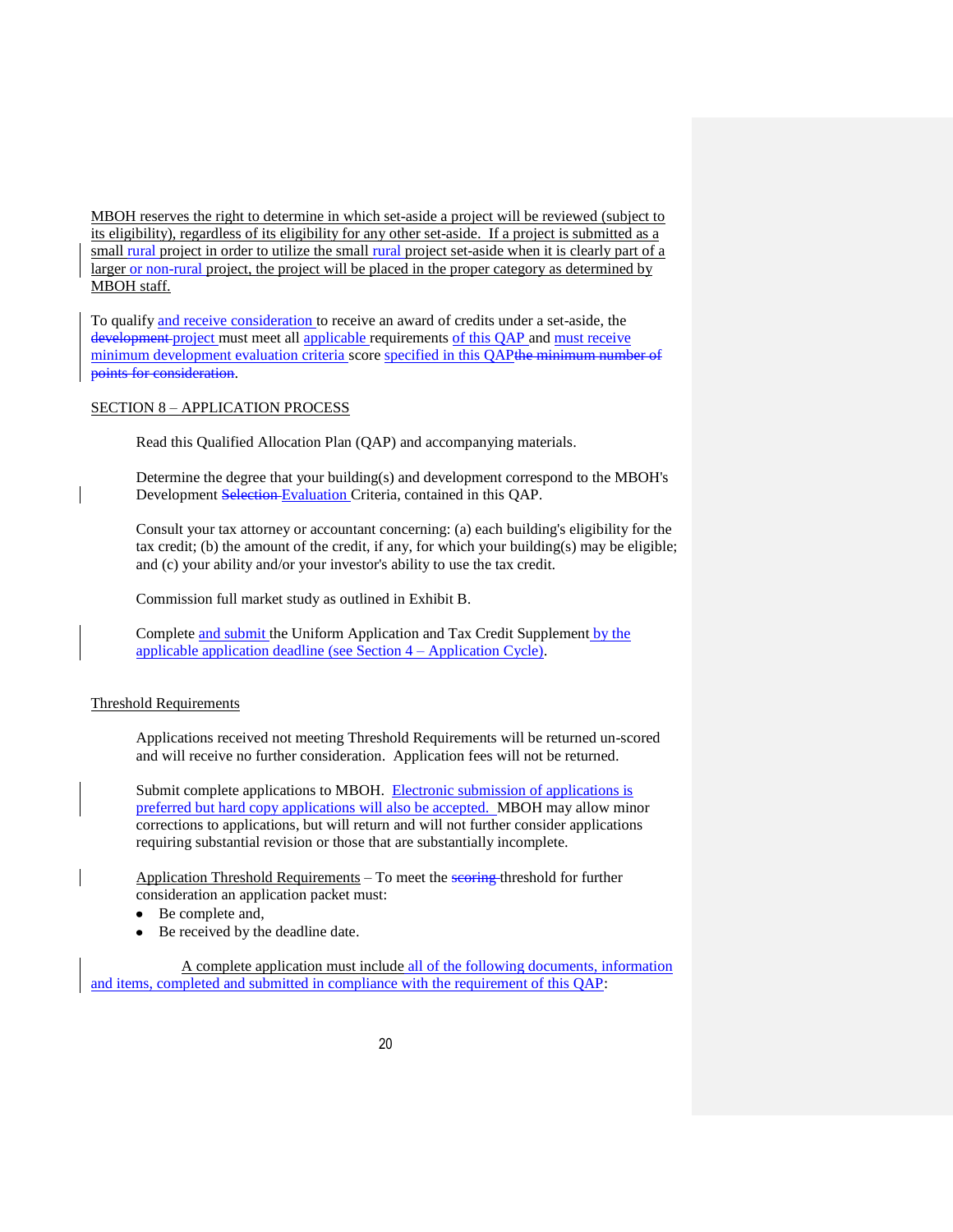- The application fee.
- Documentation verifying the General Partner or a member of the LLC (if applicable), and the Management Company personnel have been certified in LIHTC Compliance by one of the nationally recognized training companies.
- Proof of ability or capacity to construct two or more LIHTC projects simultaneously, if applicable.
- Cash flow analysis.
- Market Study prepared by a disinterested third party. Market Studies must be completed within six (6) months prior to the submission date of the application and must adhere to minimum market study requirements in Exhibit B.
- Site control through lease, ownership or a legal form of option to purchase.
- Evidence of proper zoning addressed (zoning place, planned unit development, zoning change requested) unless no zoning requirements exists. If no zoning requirements exist provide documentation from the proper authority.
- A preliminary financing letter from a lender indicating the proposed terms and conditions of the loan must be included. The financing letter must formally express interest in financing the project sufficient to support the terms and conditions represented in the project financing section of the application.
- A letter of interest from an equity provider including an anticipated price based on the market at time of application.
- **•** Preliminary Full scale Capital Needs Assessment for Rehabilitation Applications, on the USDA Rural Development Capital Needs Assessment (CAN) template or similar form.
- For applications proposing rehabilitation, a preliminary relocation plan addressing the logistics of moving tenants out of their residences and providing temporary housing during the rehabilitation and returning tenants to their residences upon completion of the rehabilitation.
- Aa site plan, and an architect's preliminary floor plan and elevations for the project.
- Project/unit amenities.
- Profit or non-profit status.
- If a not-for-profit owner proposes a property tax exemption, documentation of intent to conduct a public hearing must be submitted with the application and conducted by the owner. Without documentation of intent, the project will be underwritten as if no exemption was received. Documentation of public hearing(s) must be submitted prior to issuance of the Carryover Commitmentthe time the 10% documents are issued.
- Specify the extended use period.  $\bullet$
- If project is targeted for Eventual Homeownership, Total years of commitment to project, if targeted for Eventual Home Ownership, number of years, and provide supplemental application documents and information specified in the "Eventual Homeownership" portion of Section 3plan for conversion refer to Section 3, page 11.

**Comment [A4]:** The Board invites comment regarding the appropriate form and scale of the capital needs assessment to be submitted as part of tax credit applications.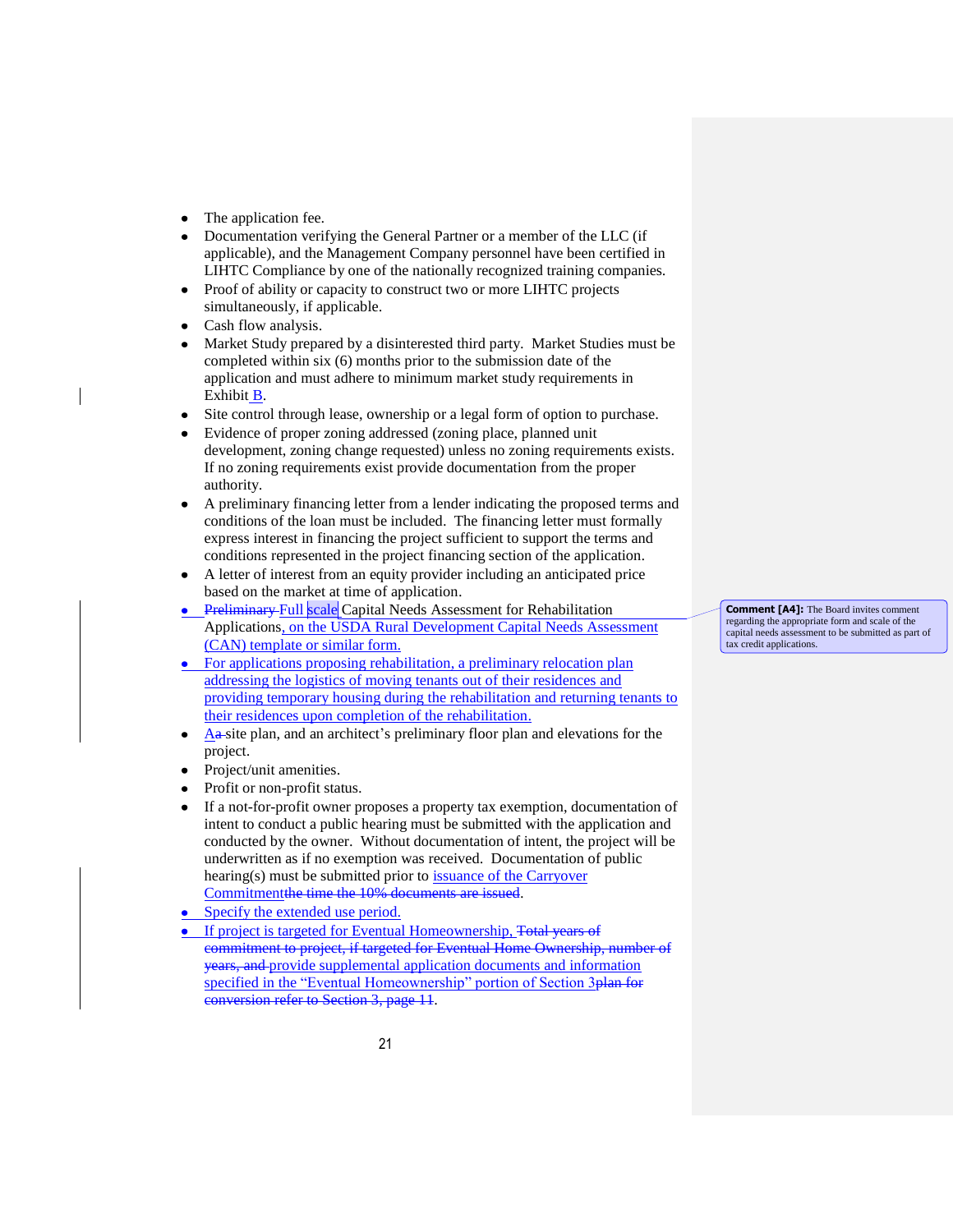- Specify selectedSelection of target audience-income level (20-50)(40-60).
- Letters of community support.
- If the project is for Elderly elderly, stipulation of minimum age (i.e., 55 or 62 and over) if the project is for elderly.
- A narrative addressing each of the development selection evaluation criteria and how the application meets each of these eriterionscriteria.

Applications must also demonstrate that they are financially sound. This includes reasonable financing terms, costs, expenses, and sufficient cash flow to support the operations of the project, all of which must meet the underwriting standards of MBOH.

A Tax Credit Applicant must place an advertisement in the local newspaper of the intent to apply, and by doing so, encourage public comment to be submitted to MBOH. Such notice must include Name of Project, Number of Units, Location of Project, For-profit or Non-profit status, and, if applicable, Intent to Request Tax-exempt Status for the project. The notice will be placed as a box advertisement in the newspaper within 30 days prior to or not more than 5 working days after the due-date of the application and will allow for not less than 30 days for response. The advertisement must be published twice within a seven-day period. A copy of the notice, annotated with dates published, must be included in the application.

#### Example of Public Notice

(Name of Developer, address, telephone number), a (for-profit/non-profit) organization, hereby notifies all interested persons of (city, town, community name) that we are planning to develop, (Name of project) an affordable multifamily rental housing complex on the site at (street location). This complex will consist of (number) (one bedroom, two bedroom, or three bedroom) units for (elderly persons/families). This project (will/will not) be exempt from property taxes.

An application (will be/has been) submitted to the Montana Board of Housing for federal tax credits financing.

You are encouraged to submit comments regarding the need for affordable multi-family rental housing in your area to the Montana Board of Housing, PO Box 200528, Helena, MT 59620-0528 or FAX (406) 841-2841. Comments will be accepted through February 28 (for the first round), and May 30 (for the second round).

Applications received by the submission deadline of the application cycle will first be reviewed for compliance with Threshold requirements, including completeness of the application and soundness of the development.

# Development Selection-Evaluation Criteria

1. Extended Low Income Use\* (0- 10 points): Federal law requires a 30-year extended use agreement with an option to sell the project at year 15. An application in which the applicant agrees to maintain units for low income occupancy beyond the initial fifteen year compliance period will receive points as indicated below and will have these restrictions incorporated into the Declaration of Restrictive Covenants.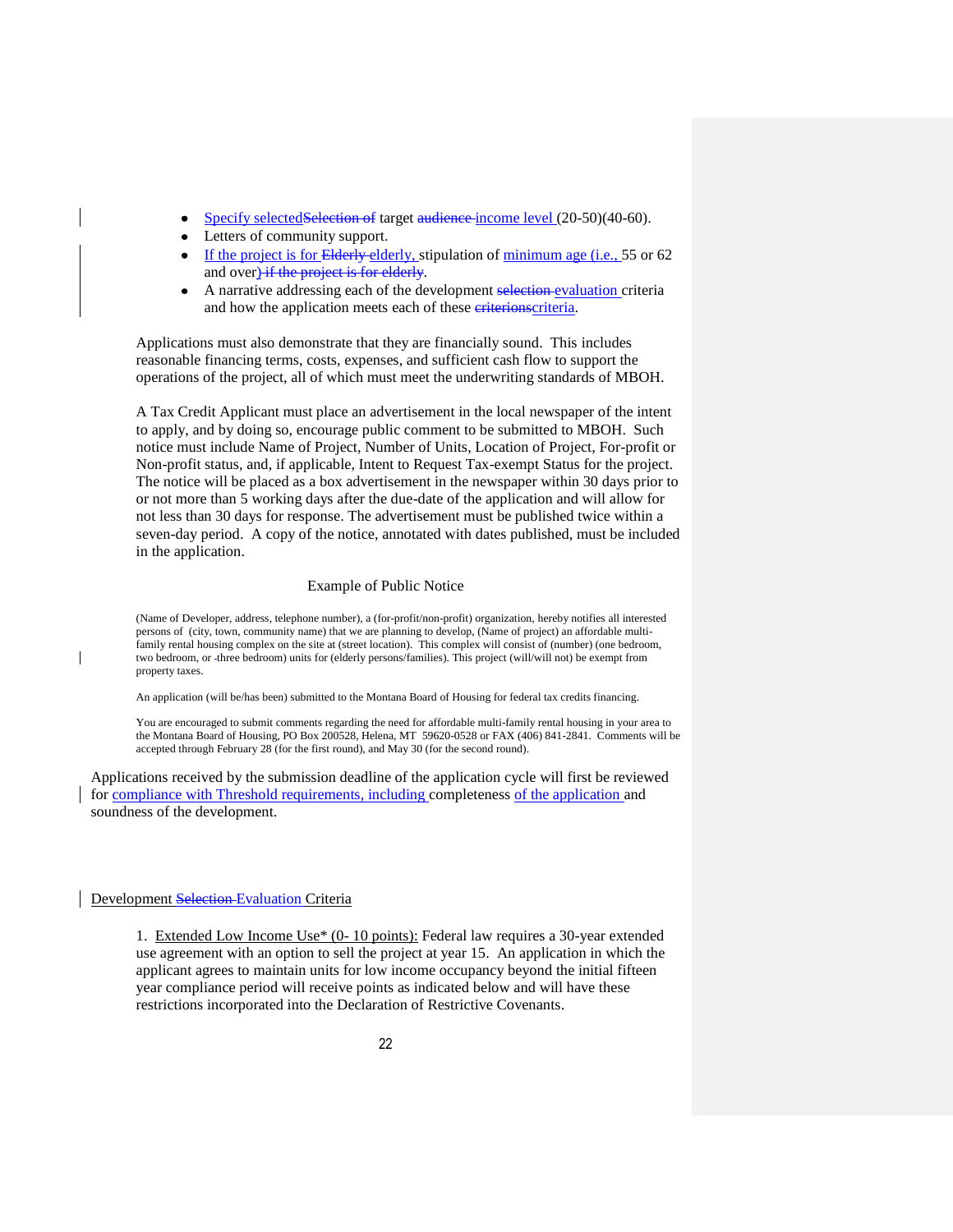| теат осубщи ппиат то |           |                           |
|----------------------|-----------|---------------------------|
| $-15$ years          | 0 points  | (30 total years)          |
| $16 - 20$ years      | 4 points  | $(31 - 35 \text{ years})$ |
| $21 - 25$ years      | 6 points  | $(36 - 40 \text{ years})$ |
| $26 - 30$ years      | 8 points  | $(41 - 45 \text{ years})$ |
| Over 30 years        | 10 points | $(46 \text{ years} +)$    |

Eventual Home Ownership\*  $\frac{10}{20}$  points NOTE 1

Years beyond initial 15

applications must also identify an extended use period and will receive points for the extended use period chosen as provided above (refer to the "Eventual Homeownership" portion of Section 3for supplemental application documentation and information requirements).

NOTE 1: Development targets projects intended for eventual low-income tenant ownership. Applicant must provide at time of application, a) a feasible plan that transfers property in whole at the end of year 15, b) the future selling price at the end of year 15, c) a method for the completion of homebuyers counseling by the tenant, and d) any other information requested by the MBOH. Information will be reviewed for conformance with Section 42(h)(6) and IRS Ruling 95.49.

2. Lower Income Tenants\* (0-22 points): A proposal will receive points for the percentage of eligible units at area median income ("AMI") levels listed below. A development will receive points for 40%, 50%, and 60% categories when the development targets those income & rent levels. Points awarded for 40% units are independent of and not calculated as part of 50% or 60% units. Developments will be bound by the terms committed to in the application process through the use of the Declaration of Restrictive Covenants. Section C, Part IV, Rent and Forecasted Income of the Uni App will be used to calculate the score for this item.

| Area Median<br>Income Level | Percentage of<br>Eligible Units | Points               |
|-----------------------------|---------------------------------|----------------------|
| 40% or below                | 10% (or greater)                | $2$ NOTE $21$        |
| 50% or below                | 15-20%                          | $6$ NOTE $21$        |
| 50% or below                | 21-40%                          | $8$ NOTE 21          |
| 50% or below                | $41 - 60%$                      | $15 \text{ nOTE}$ 21 |
| 50% or below                | 61-100%                         | $20$ NOTE $21$       |
| $60\%$ or below             | 40%                             | $\theta$             |
| 60% or below                | 41-60%                          | $\overline{c}$       |
| $60\%$ or below             | 61-100%                         | 4                    |

NOTE 21: Rents @ 40% allowed to income qualify to 49% AMI.

 Rents @ 50% allowed to income qualify to 55% AMI (40/60 election must apply) (Applicable to all existing LIHTC properties)

3. Project Location<sup>\*</sup> (0-3 points): Development is located in an given area where amenities and/or essential services will be available to tenants (schools, medical services,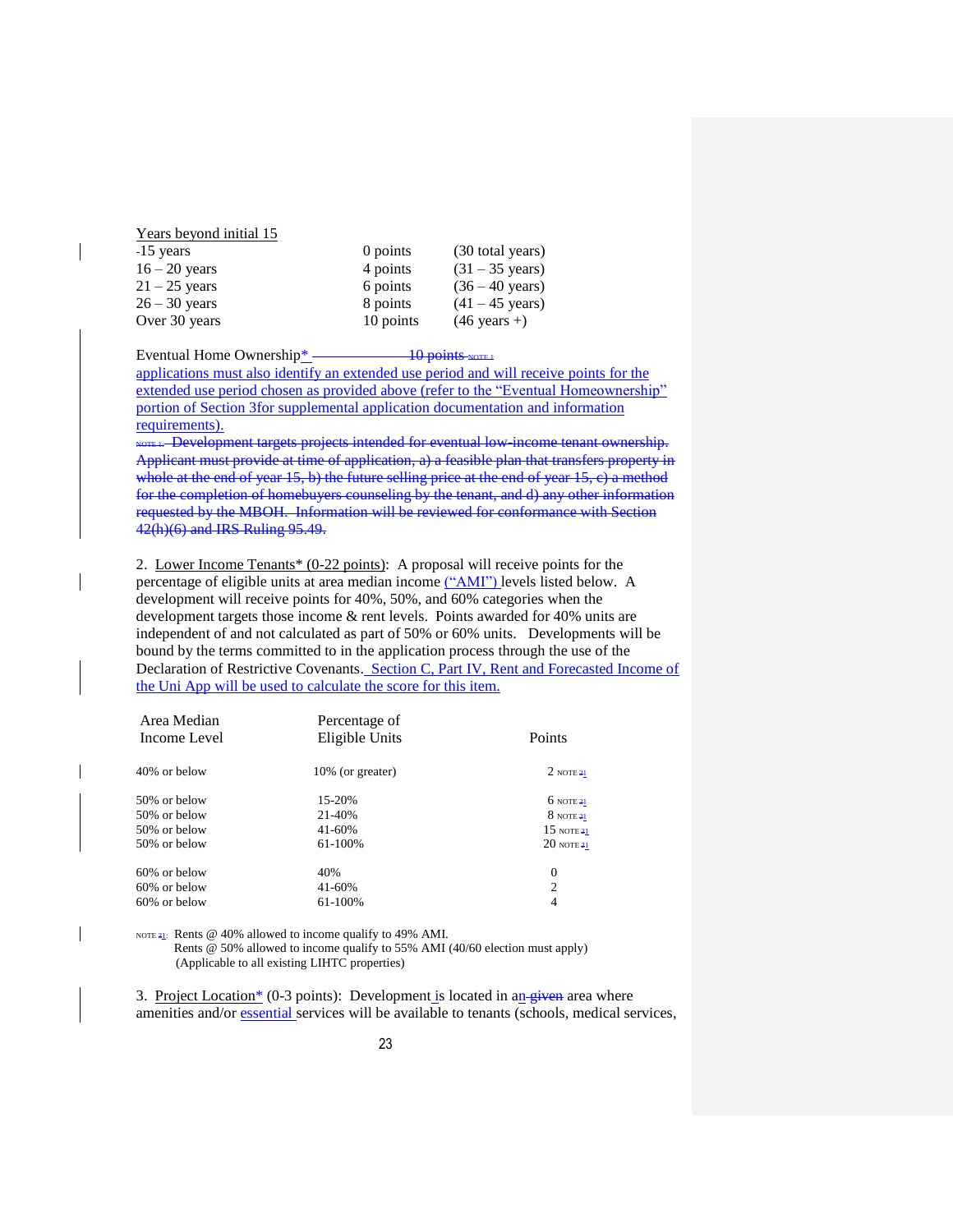shopping, grocery store, bank, police, fire station, transportation, etc.). In evaluating the development location under this section, considerations will include the relative proximity of the development to such amenities and essential services and/or the availability of public or contracted transportation to such amenities and services, the targeted tenant population and other relevant factors. (0**-**3 points)

4. Housing Needs Considerations Characteristics\* (0-14 points): Meets area housing needs and priorities as evidenced by area housing providers. Addresses area market concerns, such as public housing waiting lists (for all units and tenants), vacancy rate and type of housing required.

- $\bullet$ Evidence provided in the application and in response to MBOH inquiries indicates that the community supports the project through neighborhood meetings with attendance rosters, minutes, and/or local charrettes with supporting documents, concept drawings, and input from community, etc. (4 points)
- Appropriateness of size of development,  $(6 \text{ points})$
- Appropriateness of market (rehab versus new construction, for example). (4 points)
- 5. Project Characteristics\* (0-16 points):

Preservation of or Increase in Housing Stock. Proposes the preservation of existing federally assisted housing stock or increases the affordable housing stock through the use of funds from other sources to leverage the tax credit dollars. (0-2 points)

Amenities. Developments that include higher quality amenities in comparison with other applications in the same round of competition. Items which may be considered would be higher quality cabinets, floor and wall finishes, dishwashers, carports, central computer or recreation rooms, emergency buttons in each unit, on site managers, air conditioning (especially if medically warranted), and playgrounds. Luxury amenities will not be considered. Items deemed luxury amenities would be similar to include swimming pools, golf courses-or, tennis courts and similar amenities. These items are meant only to be examples and are not to be considered complete lists. The amenities and qualities itemized will be analyzed and awarded points accordingly. Use of existing terrain and landscaping that matches the surrounding area to enhance the grounds and; use of innovative accessibility will receive favorable consideration as amenities under this section. The added costs attributed to the project because of efficiency, higher quality and amenities will be considered on a project by project basis for a cost to benefit assessment. (0-4 points)

Green Building and Energy Conservation Standards. Applicant's justification for green building and energy conservation includes but is not limited to Energy Star building and appliance initiatives, water saving devises, green construction and materials, heating, and insulation applications. Criteria for each application will be compared to those of other applications. The applicant's architect must provide a letter confirming the initiatives incorporated into the project. This letter must be included in the application. **Threshold items must exceed the IEEC 2009 standards** *The architect will explain*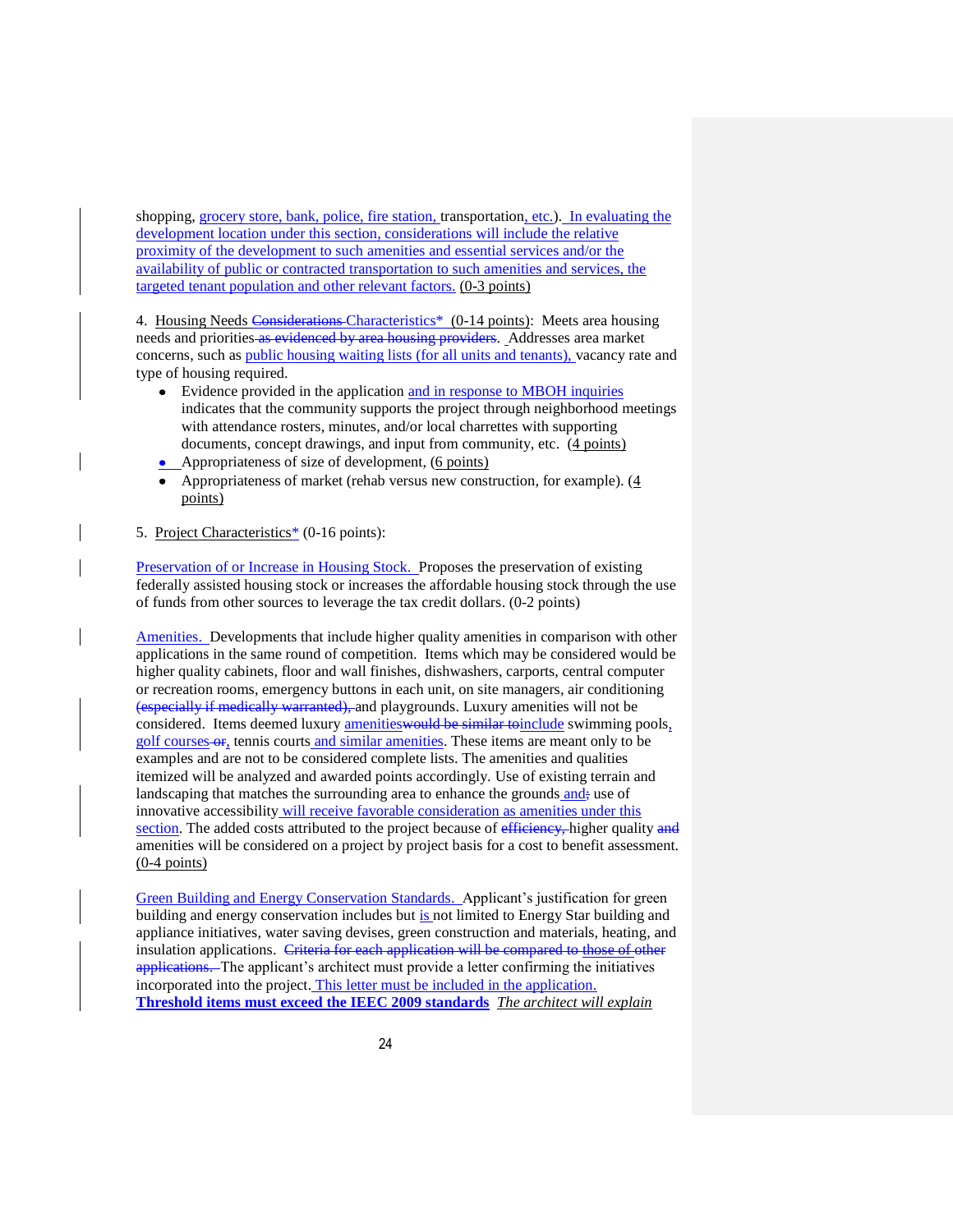*how, and by what amount, threshold items WILL EXCEED the IECC 2009 standards.* NOTE: The applicant's architect also must provide certification upon completion of the project confirming that the initiatives were incorporated. (0-10 points)

*NOTE: Standards prescribed by ResCHECK will NOT be accepted.*

 $\overline{\phantom{a}}$ 

| Energy        | Scoring Items                                             | New | Rehab |
|---------------|-----------------------------------------------------------|-----|-------|
| Threshold     | Insulation, Windows – <i>Exceeds</i> IECC 2009 standards, |     |       |
|               | Add Air Lock Doors (Single Bldg hi-rise Rehab) (2 points) |     |       |
| Threshold     | Furnace/Boiler – <i>Exceeds</i> IECC 2009 standards,      |     |       |
|               | Electric heating – Energy Star (1 point)                  |     |       |
| Threshold     | Energy Star Appliances (1 point)                          |     |       |
| Discretionary | <b>Water Flow Saving Devises</b>                          |     |       |
| Discretionary | <b>Florescent Lights</b>                                  |     |       |
| Discretionary | Photovoltaic Panels                                       |     |       |
| Discretionary | Ceiling Fans – LR & Bdrm                                  |     |       |
| Discretionary | Hydromatic heating/Ground Source                          |     |       |
| Discretionary | Light Colored Roofing/Metal Roofing                       |     |       |
| Discretionary | Whole Unit Circulating Fan                                |     |       |
| Discretionary | Permeable Paving                                          |     |       |
| Discretionary | Programmable Thermostats                                  |     |       |
| Discretionary | Hot Water Pipe Insulation                                 |     |       |
| Discretionary | Minimize Glass on East/West Exposure                      |     |       |
| Discretionary | <b>Building Orientation</b>                               |     |       |
| Discretionary | <b>Commissioning Conducted</b>                            |     |       |
| Discretionary | Window Overhang                                           |     |       |
| Discretionary | Other (List)                                              |     |       |
|               |                                                           |     |       |

Threshold items – 2 points for insulation/windows, 1 point each for remaining scoring item

Discretionary items for new construction– 1 point for 4 to 7 of 15 items, 2 points for 8 to 15 of 15 items Discretionary items for rehab construction– 1 point for 3 to 5 of 12 items, 2 points for 6 to 12 of 12 items

| Green Building | <b>Scoring Items</b>                                                       | New | Rehab |
|----------------|----------------------------------------------------------------------------|-----|-------|
| Threshold      | Low/No VOC paint/adhesive (1 point)                                        |     |       |
| Threshold      | Use of Montana products (1 point)                                          |     |       |
| Discretionary  | Engineered Lumber (GluLam, etc.)                                           |     |       |
| Discretionary  | Flyash Concrete Greater than 30%                                           |     |       |
| Discretionary  | Recycled Insulation                                                        |     |       |
| Discretionary  | Recycled Sheetrock                                                         |     |       |
| Discretionary  | Water Efficient Landscaping                                                |     |       |
| Discretionary  | Formaldehyde Free/Full Sealed Counter-                                     |     |       |
|                | Top and Cabinets                                                           |     |       |
| Discretionary  | Dimmable Lights (Common Areas)                                             |     |       |
| Discretionary  | Task Lighting (Shine Down)                                                 |     |       |
| Discretionary  | Motion Sensor Light Switches                                               |     |       |
| Discretionary  | On-site Recycle of Construction Material                                   |     |       |
| Discretionary  | Vented Range/Bathroom Fans                                                 |     |       |
| Discretionary  | Recycled material Carpet/Flooring                                          |     |       |
| Discretionary  | Smoke-free policy that would apply to all project units, common spaces and |     |       |
|                | buildings, with the exception of specifically designated smoking areas     |     |       |
| Other (List)   |                                                                            |     |       |
| Discretionary  | Other (List)                                                               |     |       |
| Discretionary  | Other (List)                                                               |     |       |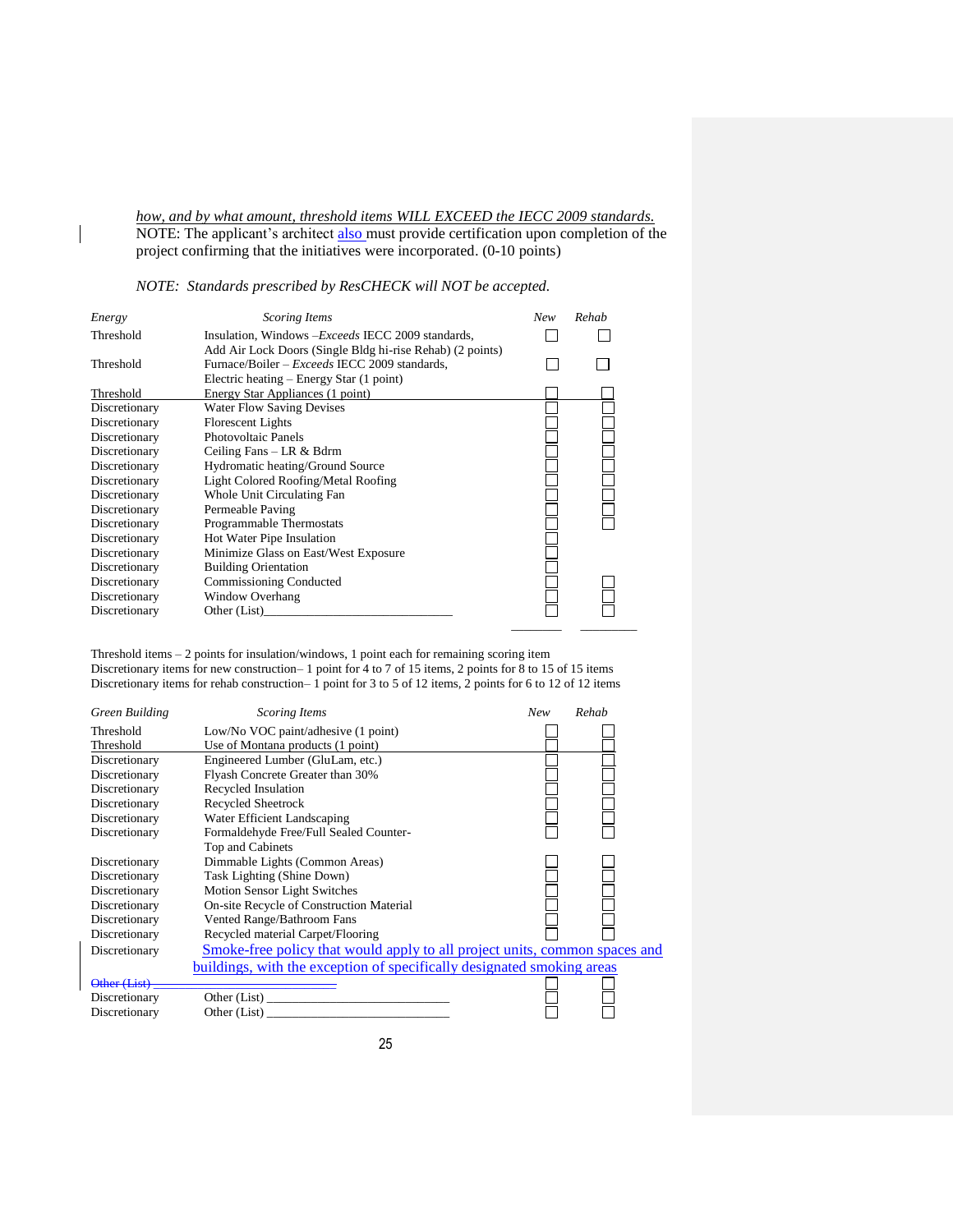Threshold items  $-1$  point for each scoring item Discretionary items – 1 point for 3 to 5 of 15 items, 2 points for 6 to 10or more of 15 items TOTAL (up to 10 points)

6. Development Team (Sponsor) Characteristics\* (0-6 points): Participation by an entity with a demonstrated track record of quality experience in completed development or management of low income housing tax credit projects. The Board will consider all members of the development team and whether housing projects have been developed and operated with the highest quality either in Montana or another state. Special attention will be paid to existing projects, amount of active local community participation used to develop projects, and a management entity with a good compliance track record and specialized training. If an entity has a poor demonstrated track record with respect to developments in Montana or in another state, the Board reserves the right to assign up to ten (10) negative points. MBOH reserves the right to contact community officials, developer team references, credit bureaus, other state tax credit administering agencies and all other sources as appropriate (0-6 points or as much as minus (-) 10 points each for (i) poor demonstrated track record with respect to developments in Montana or in another state, or (ii) for failure to respond within 10 working days of MBOH letter of inquiry). The application must list all LIHTC projects in Montana or any other state developed, owned, managed or consulted on by applicant or for which an award of tax credits was received, whether or not such projects were successfully completed. Applicant must consent in writing, on a form acceptable to MBOH, to other state tax credit agencies providing information to MBOH regarding the applicant's history of performance on other tax credit projects.

 $\mathcal{L}_\text{max}$  , which is a set of the set of the set of the set of the set of the set of the set of the set of the set of the set of the set of the set of the set of the set of the set of the set of the set of the set of

7. Demonstration of a Montana Presence (0-5 points): Key members of the applicant's development team have a presence in Montana. For purposes of this section, Montana presence means that a team member has a physical presence of some kind in the state of Montana, such as owning an affordable housing project in Montana with a demonstrated quality product, being licensed in Montana (e.g., a licensed contractor), maintaining an office or operation in Montana or other presence in Montana indicating familiarity and experience with development or project operation in Montana. Montana presence does not mean or require that applicants, developers or team members must be Montana businesses, entities or residents.

This section is intended to In order to assist in providing a better quality product for the intended beneficiaries of the program, *i.e.,* persons needing and qualifying for lowincome housing. This section, consistent with the purposes of MBOH and federal law, is intended to assure the ability of the development team to successfully plan, permit, develop, construct and bring a project into service in the local Montana building environment within the applicable time limits and in compliance with all requirementsa development will qualify for points if a member of its development team is Montana based.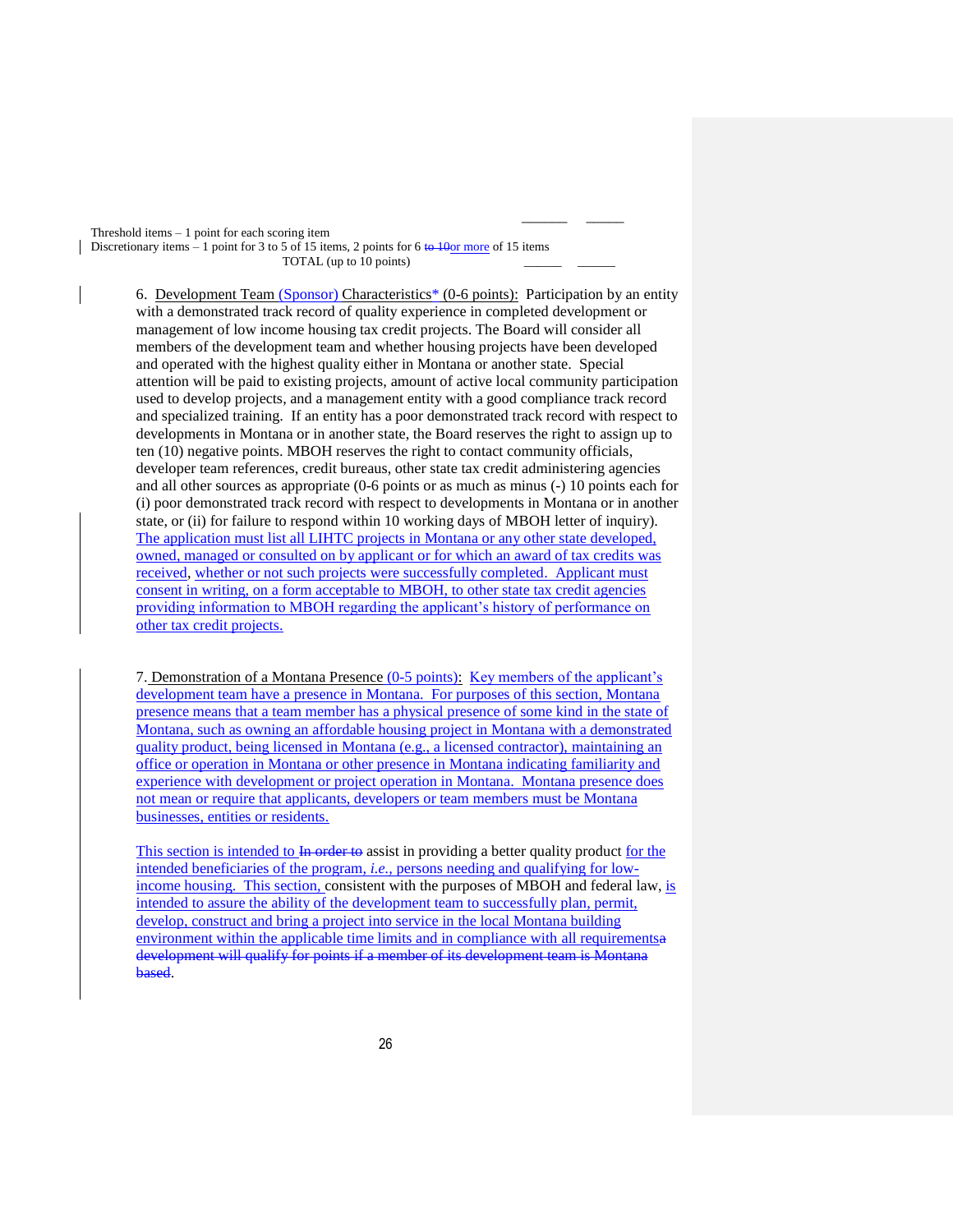The application must include a description of the role in the project of each member claimed to have a Montana presence and documentation that each such team member is qualified for such role and essential for the overall development of the property,  $\overline{\text{One}(1)}$ point will be awarded for each of the following. (0**-**5 points maximum):

- Developer or Project Manager with responsibility for overall development or management of project. (A developer has existing affordable housing project(s) in Montana with a demonstrated quality product.) (2 points if either Developer or Project Manager has Montana presence)
- Contractor or Construction Manager with contractor or management responsibility for overall project (2 points if either Contractor or Construction Manager has Montana presence)
- Either theConsultant, Syndicator, Attorney, Accountant, Architect and/or Engineers (1 point if one or more of specified professionals has Montana presence)

8. Participation of Local Entity (0-5 points): A proposal involving significant participation by a local entity must be evidenced by a signed agreement to participate. Examples of significant participation would be entities providing on-site services, screening and referring tenants through a formal agreement, donation of land or sale at a reduced price to enhance affordability, use of grant money to develop infrastructure, or significant fee waivers on city fees. Monetary or other material support will also be considered. Note: Information submitted during each round of applications will be compared to other applications within the same round. Only new agreements, land donations, and/or grants requested or negotiated for the current round will be considered for awarding points.

9. Tenant Populations With Special Housing Needs\* (0-10 points): Scoring in this category will be based on identified community and state housing needs, and the extent to which the proposed project addresses those needs. A project will receive one  $(1)$  point for each 10% of the units targeting the following identified needs. The application must specify the number of units targeted for each category. Section B Part XII, Units Accessibility, of the Uni App will be used to calculate the score for this item. Units may not be counted more than once or in more than one target category.

- Units targeted specifically for individuals with children (Family units with 2  $\bullet$ bedrooms).
- Units targeted specifically as lLarge family units (Family units with 3 orand 4 bedrooms).
- Units targeted specifically as Section Handicapped504 fully accessible standard units exceeding minimum fair housing requirements.
- Units targeted targeted specifically for elderly tenants.
- Units targeted specifically for persons with disabilities of disability (to receive points for this target category, the application must include a written agreement with a service provider or advocate providing for service or advocacy for the specifically targeted–for the target group).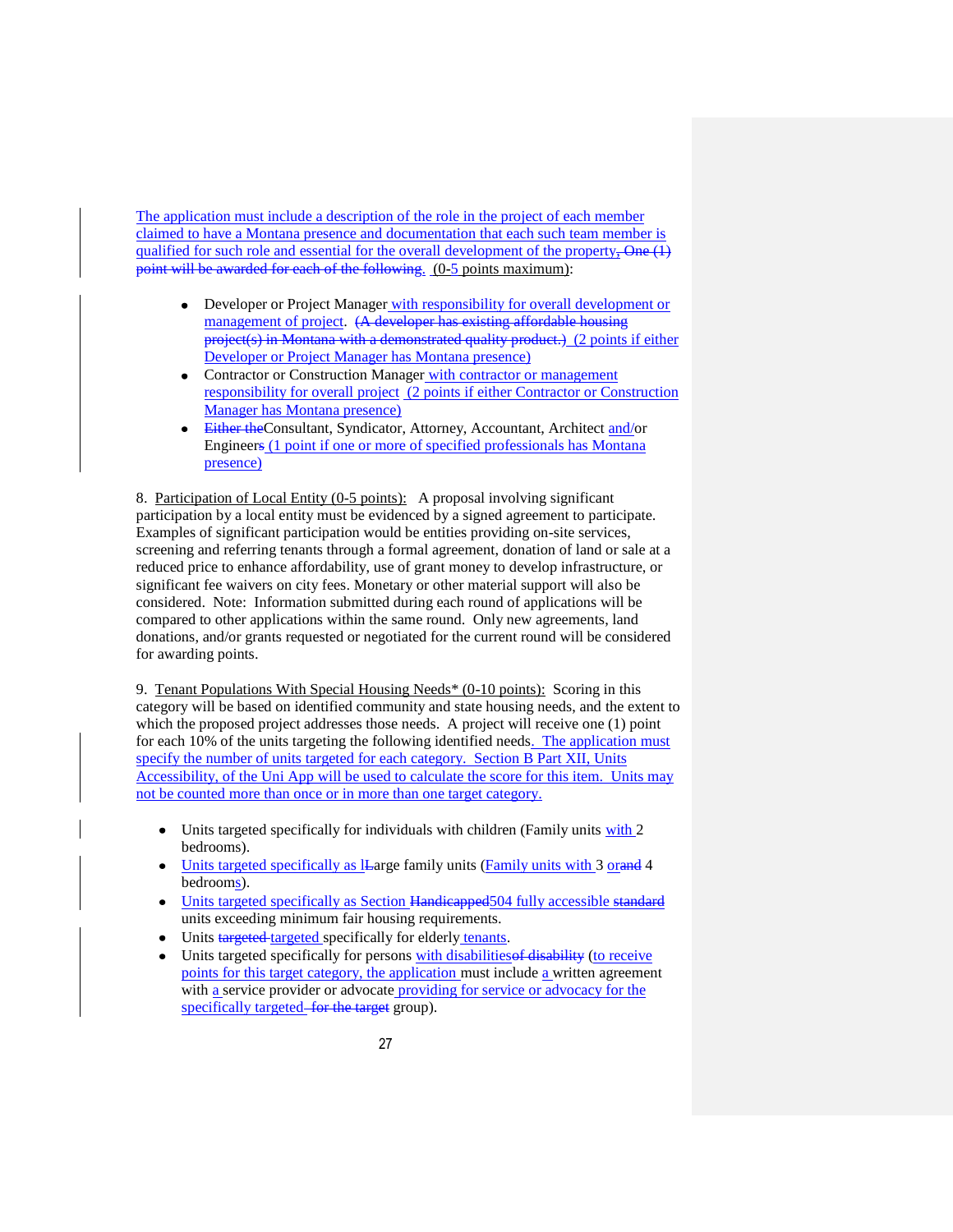10. Preservation of Affordable Housing Projects (0-3 points): For the acquisition and/or rehabilitation of buildings with local, state, or federal historic preservation\* designations, existing affordable housing stock, or projects applying for rehabilitation tax credits that have completed their initial 15-year compliance period. (2 points)

Project is located in a Qualified Census Tract and/or involves existing housing as part of a community revitalization plan.\* Written confirmation must be submitted from a qualified public official stating that the project involves the use of existing housing as part of a community revitalization planThe application must include any community revitalization plan and identify where in the plan such existing housing may be found. (1 point)

11. Market Need & Community Support (0-5 points) & Community Support (0 points): The development must document through the required (market statistics or market study) that a market exists to support the project and that the project meets the needs of the community. Scoring will be based upon demonstrated market need and more points will be scored by developments addressing the highest greatest market needs. This will be compared with other applications in the same round of competition.

*Community support letters will not receive points under the plan but must be included. These support letters must be project specific and address how the project meets the needs of the community. New letters of support (as well as new letters of non-support) must be submitted for each application for each round of competition. Generic support for affordable housing will not be considered support for the specific project being considered. These letters will be provided to the Board for its consideration.*

12. Intermediary Costs (0-10 points): Developments with the lowest percentage of intermediary costs are compared with other applications in the same round of competition. For purposes of this section, intermediary costs include(dDevelopment fees and fees for -attorneys, consultants, architects, etc.) For projects with identities of interest, developer overhead and, construction overhead, fees and soft costs may will also be considered intermediary costs. Soft costs will also be considered in this analysis.

13. Developer Knowledge and Responsiveness (Up to minus (-) 20 points): Applicants (consultants, developers, owners) with past demonstrated management weaknesses, including those listed below may impact on be assigned negative points for developer knowledgethis section (Up to Minus (-) **20** points), for example:

- Has not followed-through on the development of a project from application to rent-up and operation;
- Has not maintained a project to Section 42 standards;
- Has received one or more IRS Forms 8823 (unresolved/uncorrected);
- Has not been trained in a certified compliance training program;  $\bullet$
- Has not retrained management on compliance every four years;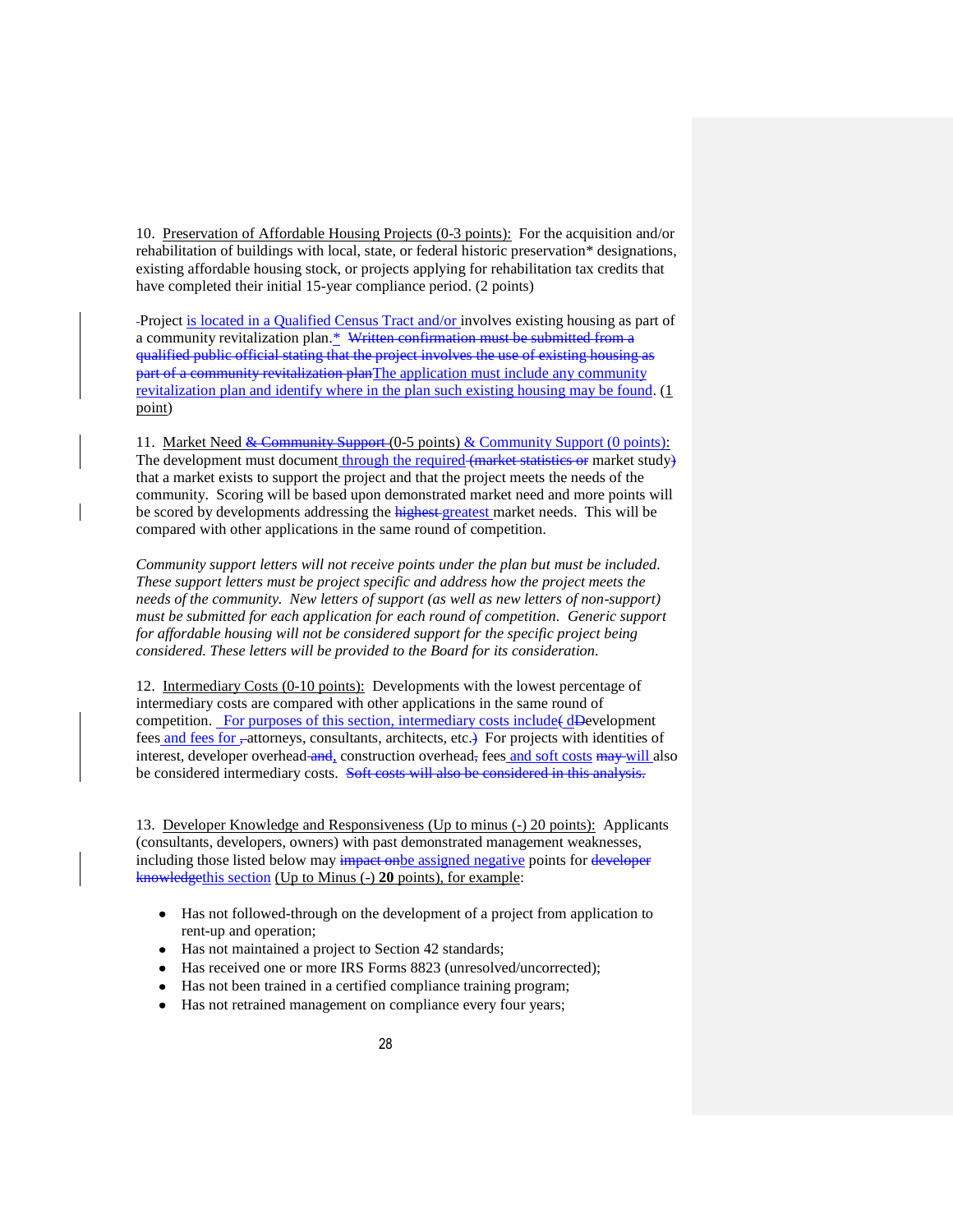- Has not submitted request for 8609 within six months after placed-in-service of previous project(s) $\div$ ;
- Has requested income/rent changes;
- Has repeatedly requested additional credits; and/or
- Has made significant changes to previous tax credit applications.

#### \* **Indicates federally mandated preferencecriteria**

Total Points Achievable  $= 1098$ : Developments not scoring the minimum development selection evaluation criteria score of 80 points will not receive further consideration.

The awarding of points to projects pursuant to the QAP is for the purpose of determining that the projects meet at least the minimum development selection evaluation criteria of the QAP and to assist the Board in evaluating projects, but does not control the selection of projects that will receive an award of tax credits. The Board will select the projects to receive an award of tax credits that it determines best meet the needs of low income people within the state of Montana regardless of the points scored by each of the several projects or staff recommendations. The Board may consider the following factors in selecting projects for an award of tax credits to qualifying projects:

- $\bullet$ The geographical distribution of tax credit projects;
- The rural or urban location of the projects;
- The overall income levels targeted by the projects;
- Rehabilitation of existing low income housing stock;
- Sustainable energy savings initiatives;
- Financial and operational ability of the applicant to fund, complete and maintain the  $\bullet$ project through the extended use period;
- Past performance of an applicant in initiating and completing tax credit projects; and
- Cost of construction, land and utilities.

If the Board awards credit to an applicant where the award is not in keeping with the established priorities and selection evaluation criteria of this Plan, it will publish a written explanation that will be made available to the general public pursuant to Section 42(m)(1)(A)(iv) of the Internal Revenue Code.

Changes to Application.

A General Partner must notify MBOH of any requested changes to be made during application/construction/rent-up by first requesting authorization to change accompanied by the proposed change(s) and justification.

Any requested changes submitted to application criteria requiring MBOH action may incur additional fees. Changes to tax credit site, construction of building(s), architectural, engineering, or any on-site review by any member of MBOH will incur additional charges. Fees will be determined based upon the cost of travel for that purpose.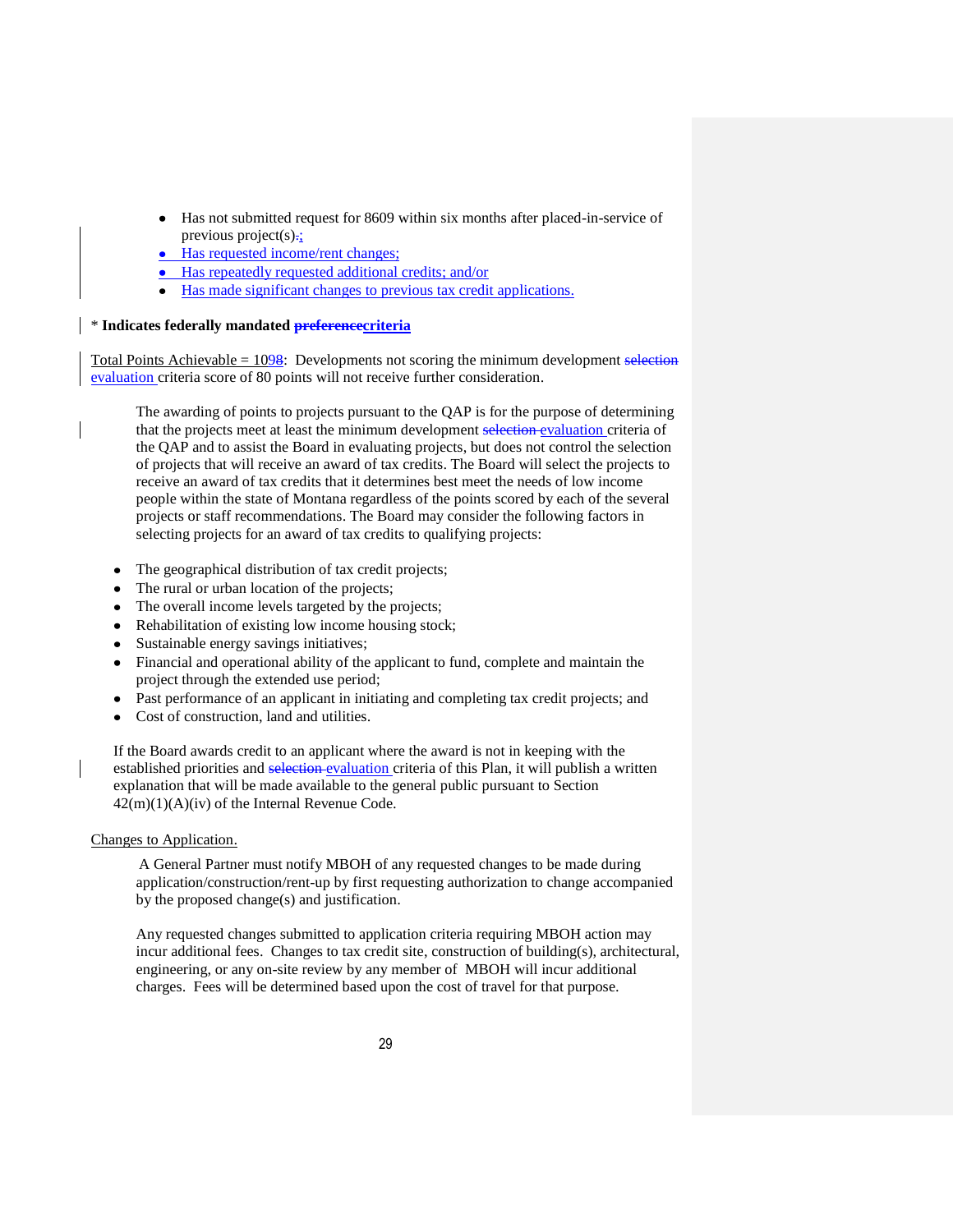#### SECTION 9– EVALUATION & AWARD

Evaluation: In order to facilitate planning by owners and developers of potential tax credit developments, MBOH will provide credits through a three underwriting evaluations award/reservation, carryover commitment/allocation allocation10% cost certification allocation, and final allocation/8609.

The MBOH staff will review all applications received in the application cycle for completeness, soundness, and eligibility based on federal requirements and this QAP.

MBOH will return and not consider for credit award:

- Incomplete or unsound (where there is no adequate showing of an adequate market or the project is not feasible) applications.
- An application submitted by an entity with a demonstrated poor track record in completed development or management of low income housing, whether located in Montana or another state.
- Applicants with current project(s) that have outstanding substantial IRS Form 8823's may be turned down without the application being scored.

MBOH staff will review applications whose developers have another tax credit project currently being completed to determine if the applicant has sufficient resources to complete two or more projects at one time. In this review, criteria that may be used includes, but are not limited to, the percentage of completeness of current project(s) and/or past project work performance. If staff or the Board determines that an application for a new project does not demonstrate viability to cash-flow or need within the community, the new application may be turned downreturned without scoring and will receive not further consideration.

Applications meeting all minimum threshold requirements and not excluded from further consideration under this QAP will be reviewed according to the Development Selection Evaluation Criteria (Section 8). Applications are scored against other applications in the same roundaccording to the Development Evaluation Criteria in this QAP and will be evaluated for the amount of tax credits needed for feasibility and long term viability. Tax credits will be limited to the amount that MBOH, in its sole discretion, deems necessary to make the development feasible. However, the selection of a project to receive an award of tax credits is not a representation or warranty that the owner or developer should undertake the development, or that no risk is involved for the investor.

Federal law mandates that, although a proposed development may be technically eligible for a certain credit amount, MBOH may not allocate more credit than is necessary for the financial feasibility of the development and its viability as a qualified low income housing project throughout the compliance period.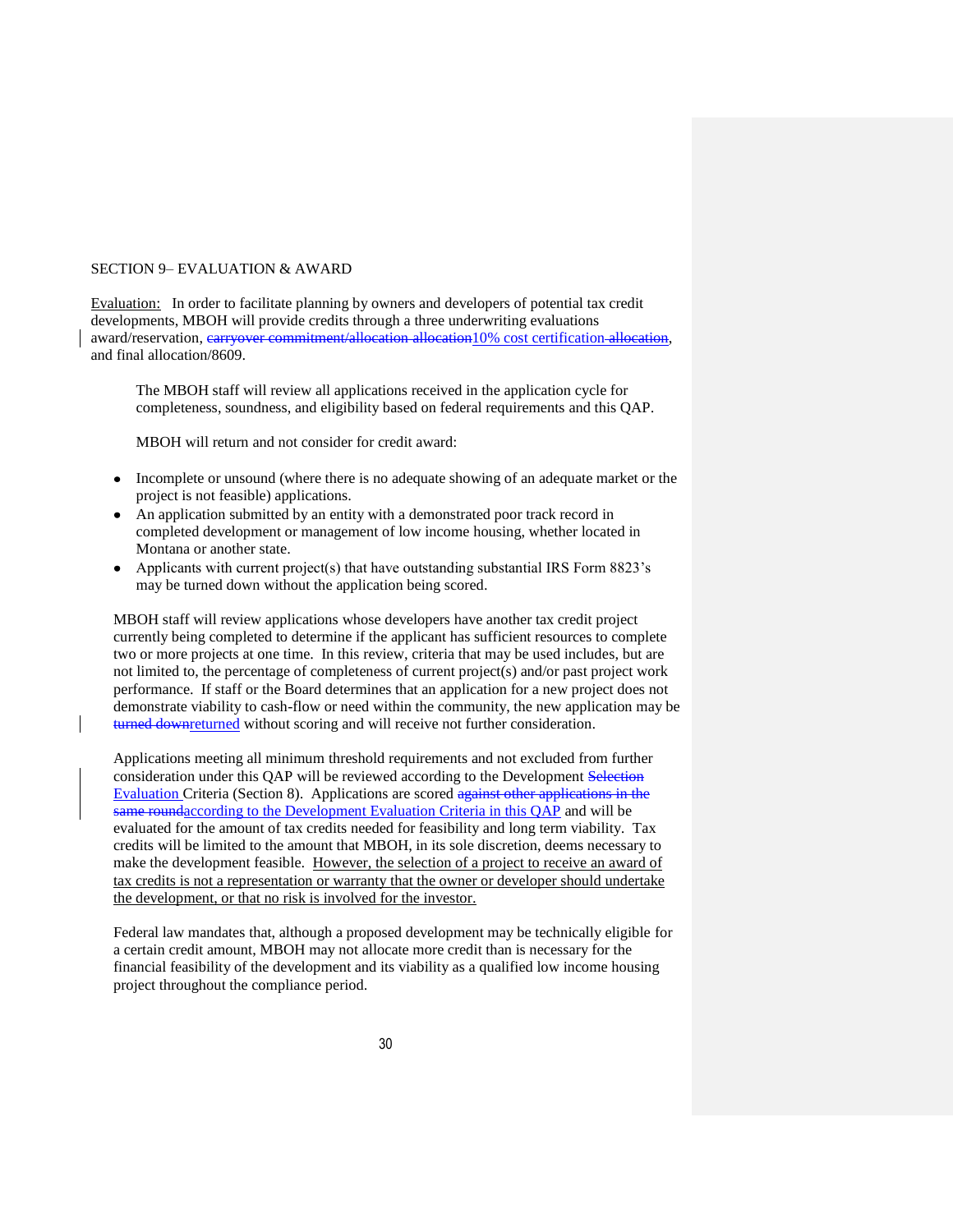#### MBOH must consider:

- The sources and uses of funds and total financing planned for the project. Sources of Funds including loans using "federal funds" i.e., HOME grant money, Rural Development, etc., made by or through a parent organization to a project may be loaned at a rate below AFR. Such loans will not reduce the basis for the project providing they are true loans.
- Grants made with federal funds directly to a project will reduce basis.
- Any proceeds or receipts expected to be generated by the tax credits.
- The percentage of costs used for project costs other than the cost of intermediaries.
- The reasonableness of the developmental and operational costs of the project.

MBOH, or its staff, may query an applicant or other persons regarding any concerns related to tax credit application, the management, construction, or operation. Questionable or illegal housing practices or management, insufficient or inadequate response by the applicant, general partners, or management company as a whole or in part may be grounds for nonconsideration.

As part of its review of applications, MBOH will contact community officials of the project location to discuss relevant selection evaluation criteria information pertaining to the application and the proposed project. MBOH may also confirm specific information in the application or seek clarification regarding information represented in the application. This will include checking developer team references and all other sources as appropriate (i.e. credit reports and direct contact with the project developer).

Between the submission deadline and the Board meeting, as required by federal law, MBOH notifies the chief executive officer of the local jurisdiction of each proposed development to solicit comments on the development. MBOH also notifies community housing providers, low income housing advocates, and local community officials, to solicit comments on the proposed development.

#### Award

Based on its evaluation, MBOH will estimate the amount of credit it will award for each application. This determination is made solely at MBOH's discretion, and is not intended to be a representation or warranty to anyone as to the feasibility of the development. Rather, it will serve as the basis for making an award of credits. A similar analysis will be done at the time of 10% cost certification and prior to issuing IRS Form(s) 8609.

If all of the authorized credits are awarded after a particular cycle, MBOH may place qualifying applications which did not receive an award of tax credits on a waiting list for potential award of tax credits in the event credits become available at a later date.

Once MBOH has selected projects and determined the award of tax credits**,** MBOH will provide a Reservation Agreement, Gross Rent Floor Election, and Declaration of Restricted Covenants to the partnership.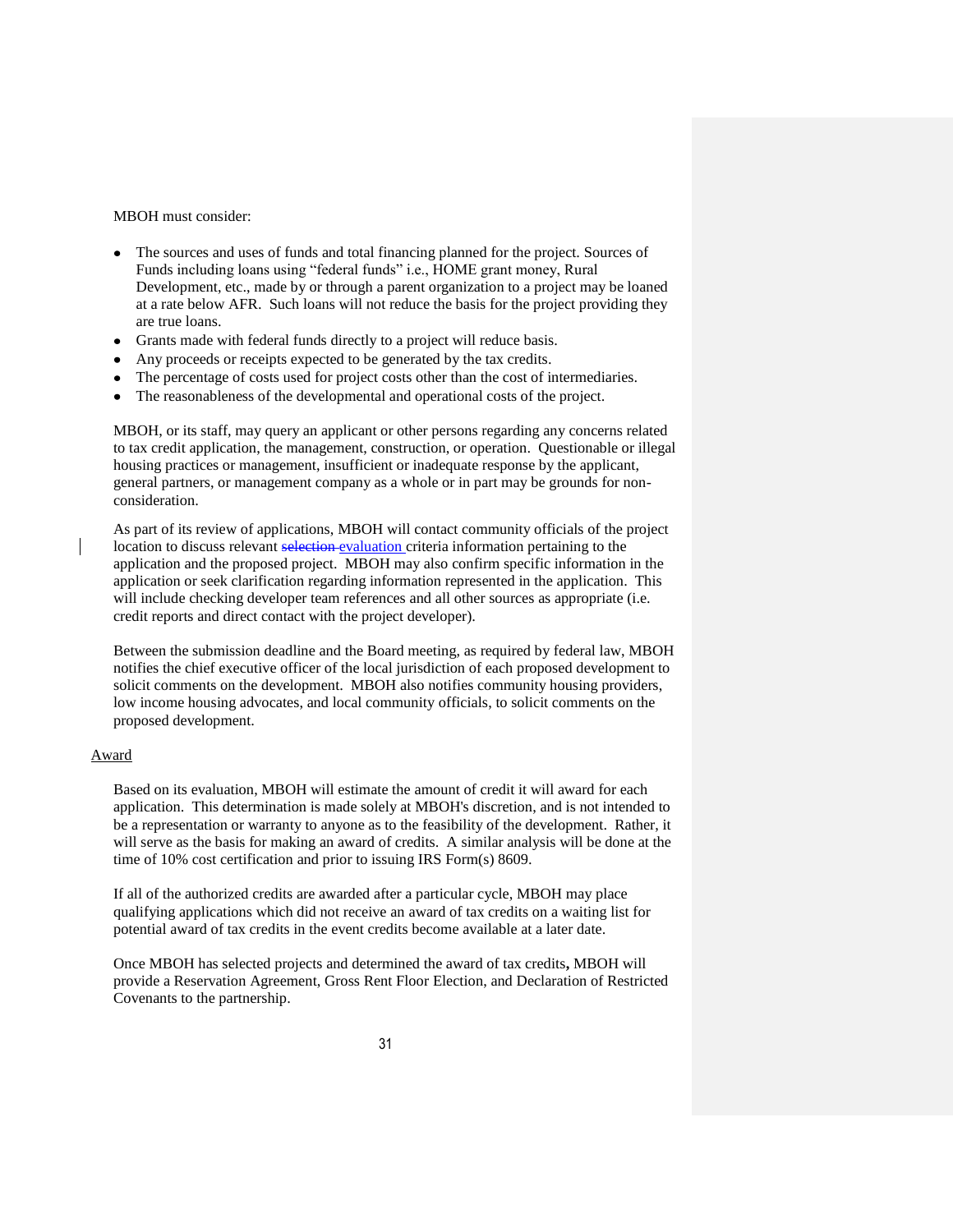Reservation:MBOH will ask each successful applicant to sign a letter of reservation. The partnership should review, complete, sign, and return the Reservation Agreement and Gross Rent Floor Election. A reservation is a commitment conditioned on evidence of timely progress toward completion of the development acceptable to MBOH, and compliance with federal tax credit requirements.

The following will be required from the partnership, prior to entering into a Reservation Agreement:

- Demonstrated financial ability to proceed (conditional financing commitment)
- Certain other updated application material

Where applicable, if the owner elects the federal percentage(s) in the month that the reservation is issued by MBOH, the reservation document must be signed and returned on or before the 25<sup>th</sup> of that month to assure the lock-in of the rate. Owners electing the placed-in-service date should return the signed reservation document immediately. Upon receipt, MBOH will sign the Agreement, and return a copy to the partnership.

The balance of the reservation fee (based on the fee schedule) will be due December  $1<sup>st</sup>$ of that year.

The applicant will have until December  $1<sup>st</sup>$  to accept and sign the Reservation Agreement and provide evidence to MBOH that the project is progressing (i.e., purchase of land, conditional financing commitment). If the applicant cannot show significant evidence toward meeting reservation requirements, MBOH may withdraw approval of the application.

Once the partnership enters into a Reservation Agreement with MBOH, the partnership must then meet the conditions described in the Reservation Agreement and provide the required documentation before it receives an allocation of tax credit**s**.

MBOH will recapture an approved Tax Credit reservation when a project fails to make successful progress toward completion. Submitting status reports demonstrating satisfactory evidence of the project's completion is the responsibility of the applicant.

NOTE: Reservations for Tax Credit projects funded through tax-exempt bonds must be completed, signed, and returned to MBOH not later than five days following the close of the bond financing agreement.

Gross Rent Floor Election: The election on this form verifies when the owner elects to enact gross rent floor for the project. There are two options: at the initial allocation, or at the date Placed in Service. This form reflects the election made by the owner in the Reservation Agreement.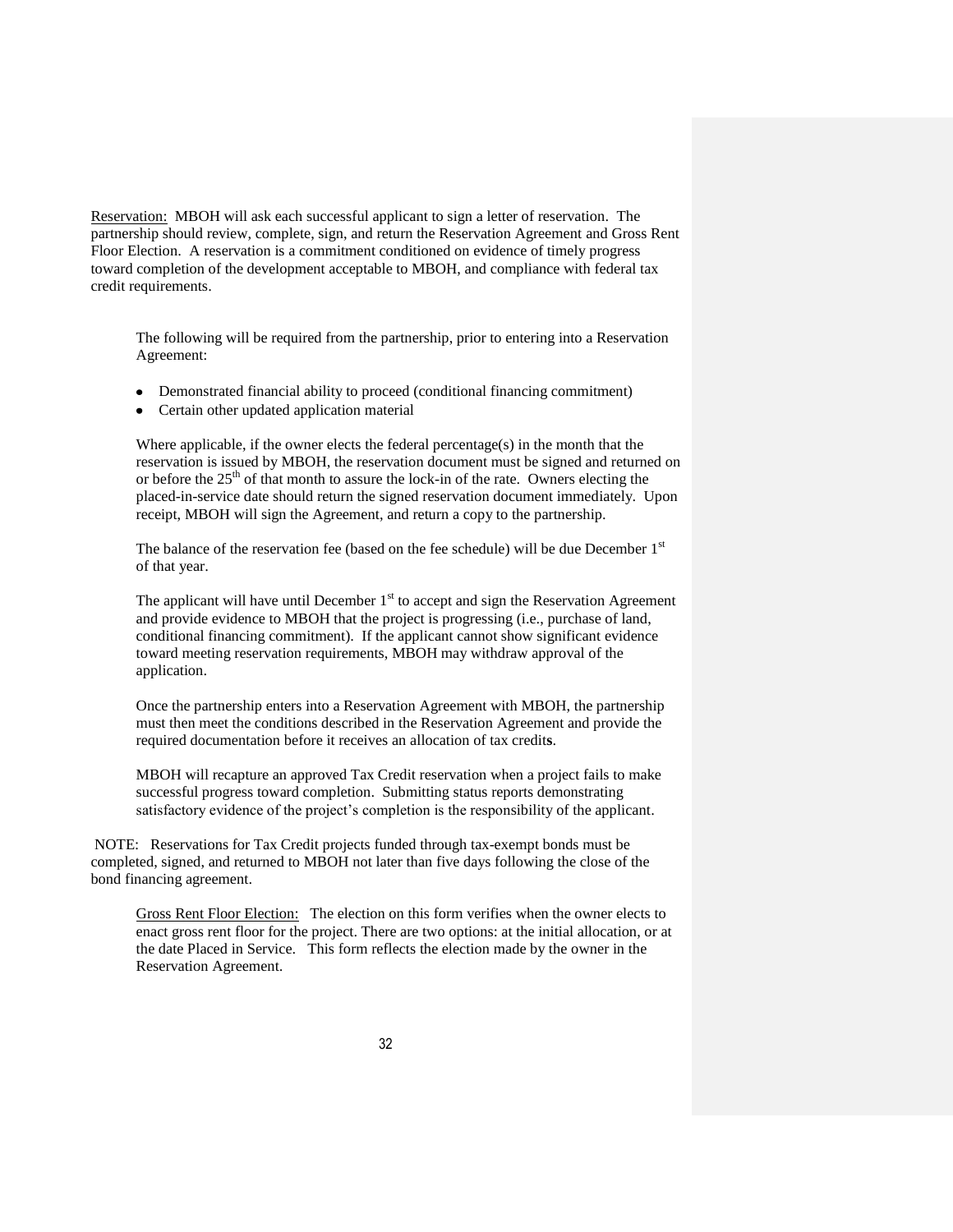Restrictive Covenants: This Document covenants that the land and its use will be restricted for the purposes of providing low-income housing for the period proposed in the application. Provisions included in the Restrictive Covenants will include Exhibit A-1 (Legal Description of Project Land); Exhibit A-2 (Conditions of Tax Credit Allocation) indicating the number of units at the appropriate elected rent levels, e.g., 30%, 40%, 50%, 60% AMI as determined by the application. Owners will be required to maintain those rent levels through the extended use period of the project; Exhibit A-3 (Energy and Green Building) indicating the architect's letter provided in the application outlining those energy and green building initiatives. In unusual circumstances, and for good cause shown, the Board may permit amendments at a subsequent date if it so chooses. The Declaration of Restrictive Covenants must be recorded in the county in which the project real property is located.

# Carryover Allocation

In order to receive a carryover commitment, owners must provide proof of land control, executed and recorded restrictive covenants, and the reservation fee. Land lease periods must be at least one year longer than the Restrictive Covenant period. These must be received by December 1, of the year in which the allocation of credits was made. MBOH will issue carryover commitments before year end.

If a Carryover Allocation of tax credits is requested prior to issuance of the Carryover, MBOH will require a firm commitment from a lender outlining the terms and conditions of financing, or a letter evidencing acceptance of an approved loan by the lender, the scope of work proposed (for rehabilitation), zoning finalized, proof of site control and filed restrictive covenants.

#### 10% Test

MBOH requires that more than 10% of the expected basis in a project, including land, must be expended by  $\Delta \text{pril } 30^{\text{th}}$  of the year following the year in which the allocation was madethe 10% cost certification deadline. MBOH requires that developers provide an independent third party CPA Cost Certification, in a format established by MBOH, relative to the ten percent test.

Developments must submit the 10% requirements, including an accountant's Agreed-Upon-Procedure (cost certification) and other documents, by April 30 of the year following the year of the carryover allocationthe deadline. Failure to do so will result in the loss of the credit award.

At 10% Test, MBOH staff will re-evaluate:

- $\bullet$ The sources and used of funds;
- Total financing planned for the project;
- Proceeds or receipts expected to be generated by the tax credits;
- Reasonableness of the development and operation costs;
- Projected Rental Income and Operational Expenses;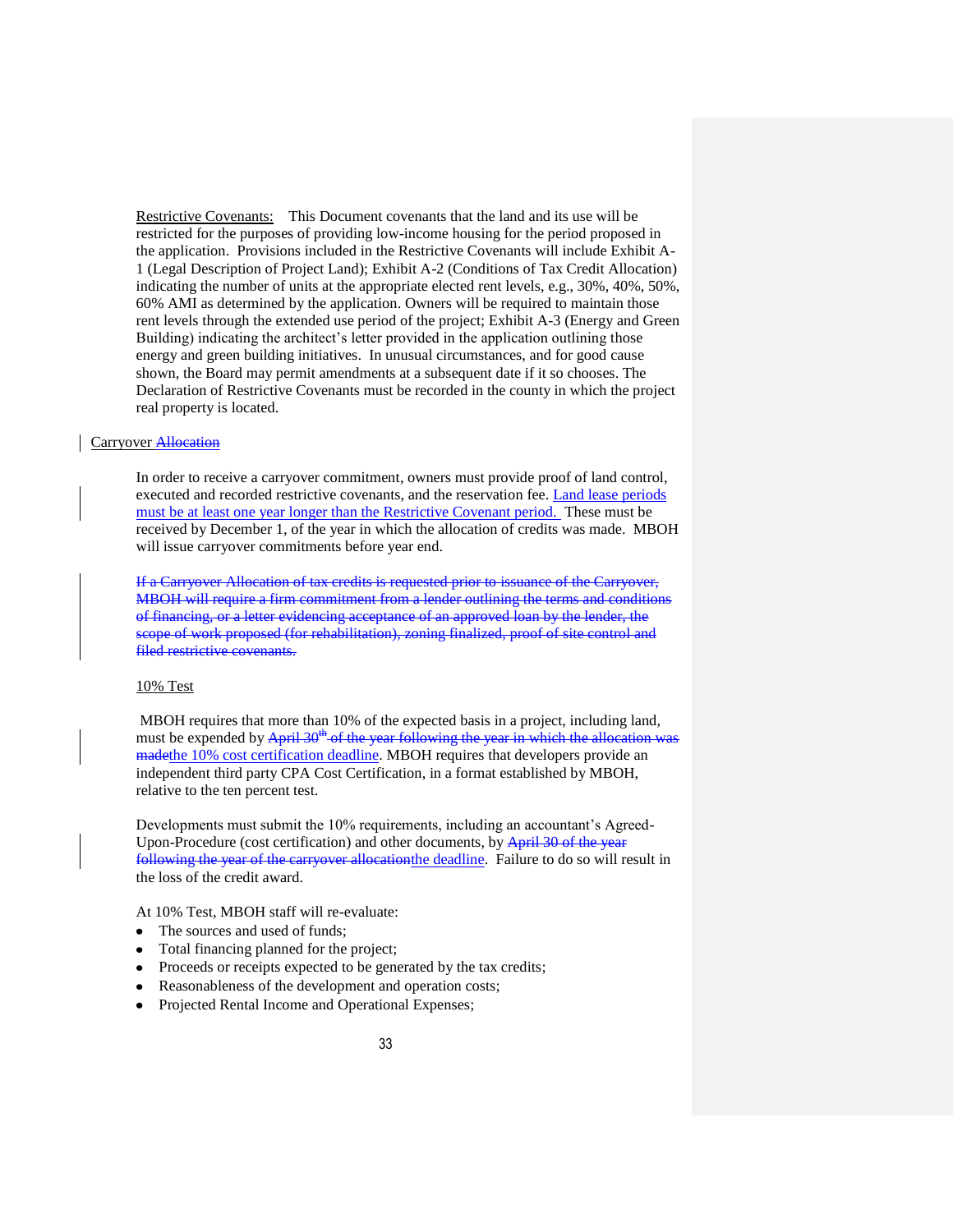- Debt Coverage Ratio;
- Tax Credits required for financial feasibility of the project

Deadline for submission of required 10% information is April 30th, of the year following the year of the allocation. Failure to submit certification for 10% documentation will cause forfeiture of allocated tax credits for the project. The Board may extend the deadline when other governmental processes beyond the owner's control impede the process.

Sponsors of tax credit projects that receive awards "in the second half of the calendar year" will qualify under the ten percent test by the end of the twelfth month following receipt of the reservations.

### Placed in Service

Placed in Service (PIS) is the date on which the building is ready and available for its specifically assigned function (the date on which the first unit in the building is certified as being suitable for occupancy in accordance with State or local law). This certification is the Certificate of Occupancy (C of O).

New construction and substantial rehabilitation buildings must be placed in service (receive C of O), not later than the close of the second calendar year following the calendar year in which the carryover commitment is made.

Other rehabs that are not substantial (accomplished with residents in place during rehab) can place in service "at the close of any 24 month period over which such expenditures are aggregated". Owner selects placed in service date in this case unless local approval is needed.

#### Final Allocations/8609

Documentation for the request of 8609's must be submitted to MBOH within 6 months of the last building Placed In Service date. MBOH will not allocate tax credits on IRS Form 8609 until a qualified building is placed in service. A site visit and file audit by MBOH may be conducted prior to the issuance of the IRS Form 8609.

The request for 8609(s) must include:

- The independent third party CPA's Cost Certification and Owner's Statements; (website)
- The architect's verification that the items for green and energy in the application (and included as exhibit A-3 of the Restrictive Covenants) as well as provisions of accessibility listed in paragraph (page 9) have been met;
- Certificates of Occupancy  $(C \text{ of } O's)$ ;
- Copies of all permanent loan and/or grant documents;
- Copy of partnership/equity agreement; and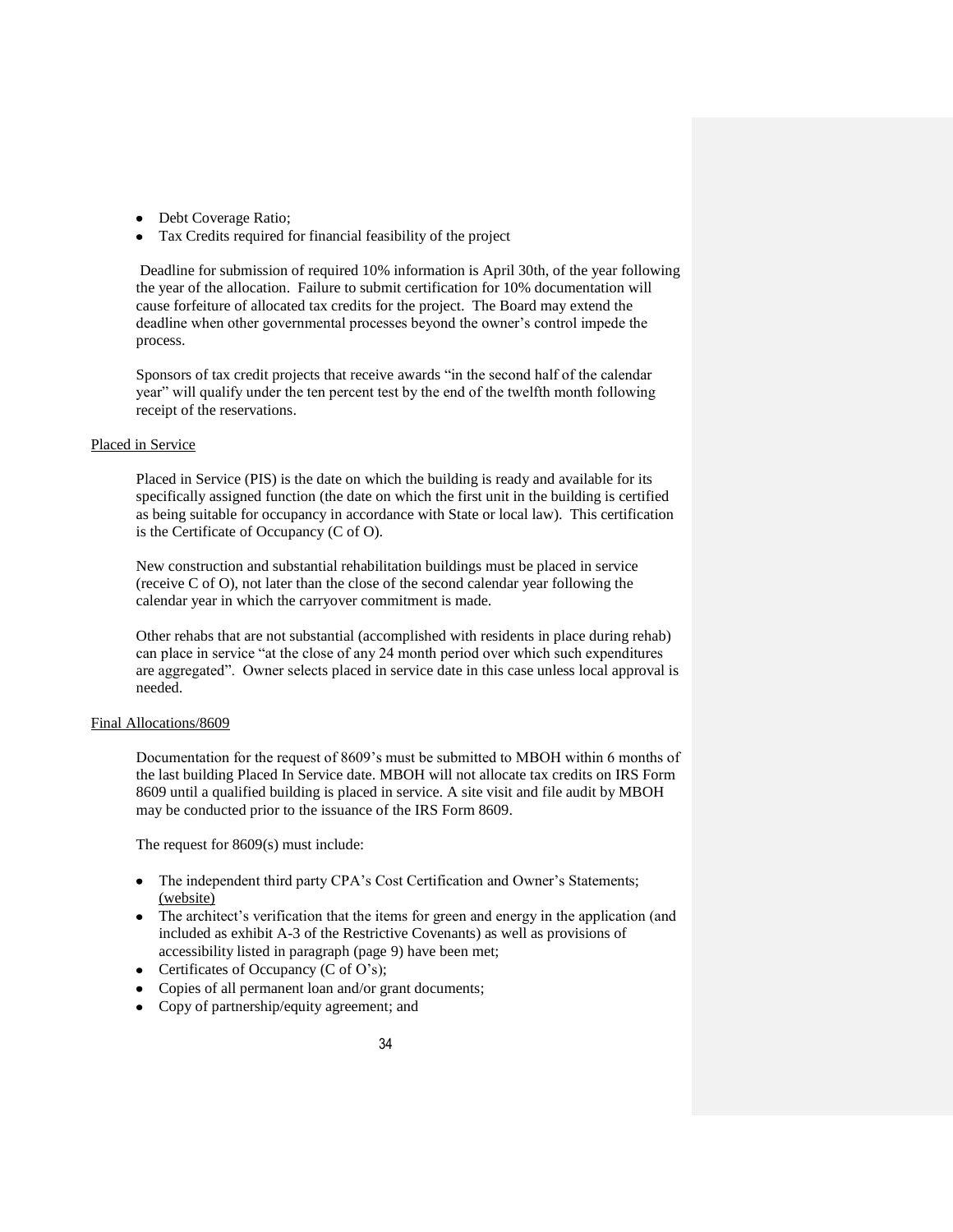• Statement of items or costs excluded from eligible basis

MBOH will complete the final credit allocation evaluation. Once the 8609(s) is issued and delivered to the owner(s) he/they must complete the bottom half, and sign the document(s). A copy of each completed document must be sent back to MBOH within six months of issuance.

#### SECTION 10 - DEVELOPER/APPLICANT RESPONSIBILITIES

Developer/Applicant must respond to a written MBOH request within 10 working days. Failure to do so may result in the application being deemed ineligible for that funding round.

Developer/Applicant agrees to proceed according to the timeframe identified in the Implementation Schedule. Adjustments up to 60 days are acceptable. Changes to the Implementation Schedule greater than 60 days after reservation must be requested and justified in writing and approved by MBOH.

State Law Requirements: The applicant and development team must certify and agree to comply with Montana State law requirements (e.g., certificate of contractor registration, workers compensation, unemployment compensation, and payroll taxes). MBOH will include this certification in the execution of all Reservation and Carryover Allocation documents.

Public Notification: Any public relations actions by a recipient of tax credits that require notification to the public involving MBOH funds or tax credits must specifically state that a portion of the funding is from MBOH. This will be included in radio, television, and printed advertisements (excluding rental ads), public notices, and on signs at construction sites**,** e.g., "Low Income Housing Tax Credits allocated by the Montana Board of Housing, Montana Department of Commerce."

Status Reporting: All applicants receiving reservations of credits must provide written status reports for each calendar quarter, beginning with the quarter in which the tax credit award is made. Status reports will be due on or before April 10, July 10, October 10, & January 10. The documentation regarding the progress must be development specific, and include such items as planning approval and building permits, firm debt and/or equity financing commitments, construction progress, and lease up progress. Owners must provide a copy of the Certificate of Occupancy for each building with the status report covering the period during which it was issued.

Changes: The applicant must immediately notify MBOH in writing if changes occur in the project with respect to the Applicant, the Developer, or any other principal participant in the project. The Board must review and approve any proposed major changes to the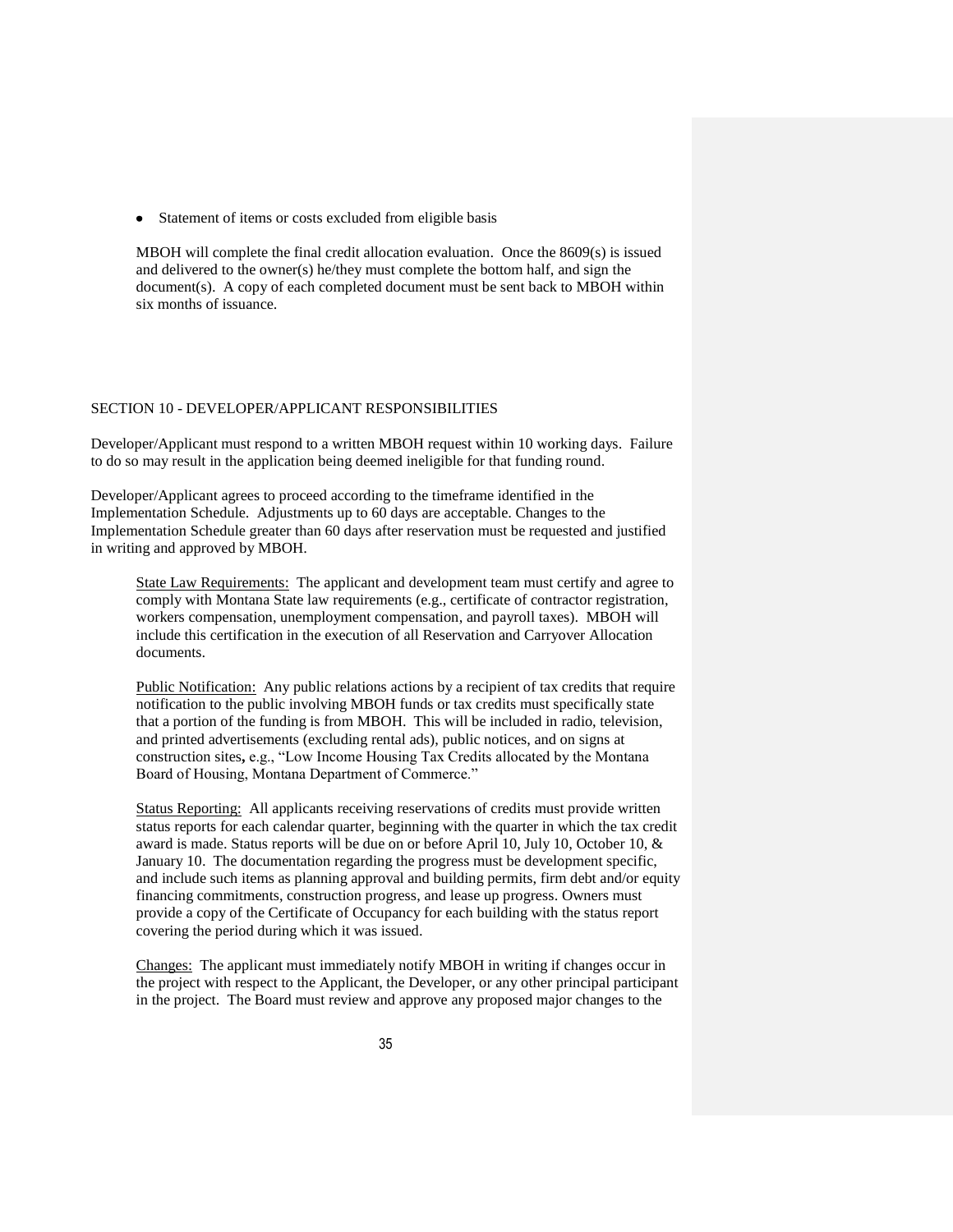project including but not limited to quality of construction, unit composition, target group, location and changes in areas where the project has been scored based on the scoring outlined in this Allocation Plan. The review and approval must happen prior to the change taking effect. Changes completed without Board approval, may result in the loss of some or all credits.

#### SECTION 11 - COMPLIANCE MONITORING

Federal law requires state allocating agencies (MBOH) to monitor compliance with provisions of Section 42 of the Internal Revenue Code (26 U.S.C. § 42). In addition, Federal law requires allocating agencies to provide a procedure the agency will follow in monitoring for noncompliance and inform tax credit recipients (owners) of procedures and requirements.

Included in the requirements are procedures for notifying the Internal Revenue Service (IRS) of any non-compliance of which the allocating agency becomes aware. Federal income tax regulations related to Procedures for Monitoring Compliance with Low-Income Housing Credit Requirements are published in 26 CFR Part 1 and 602.

For complete LIHTC compliance guidance, refer to the MBOH Program Compliance Manual **(website)**.

Compliance Fees: Developments will incur a reasonable compliance monitoring fee to offset the costs for MBOH compliance monitoring. The compliance monitoring fee of \$35.00 per each non-market unit (subject to change), is payable annually at the time of the Owner's Submission of the Owner's Certificate of Continuing Program Compliance. The following procedure describes MBOH plans for monitoring compliance on tax credit projects. At minimum, each project that has been placed in service will be subject to the following monitoring requirements:

#### Recordkeeping, Record Retention and Data Collection.

Recordkeeping: The owner of a low-income housing project must keep records for each building in the project that show for each year throughout the term of the Declaration of Restricted Covenants (Extended Use Agreement) in effect for such project.

Records Retention: Federal regulations require the owner of a low income housing project receiving tax credits to retain the following information for each qualified low income building in the project. Under the record retention provision of the IRS compliance regulations, the owner is required to retain the above mentioned records for at least 6 years after the due date for filing the federal income tax return for that year. Records for the first year of the credit period, however, must be retained for at least 6 years beyond the due date for filing the federal income tax return for the last year of the compliance period. Owner should also retain records relating to the amount of credit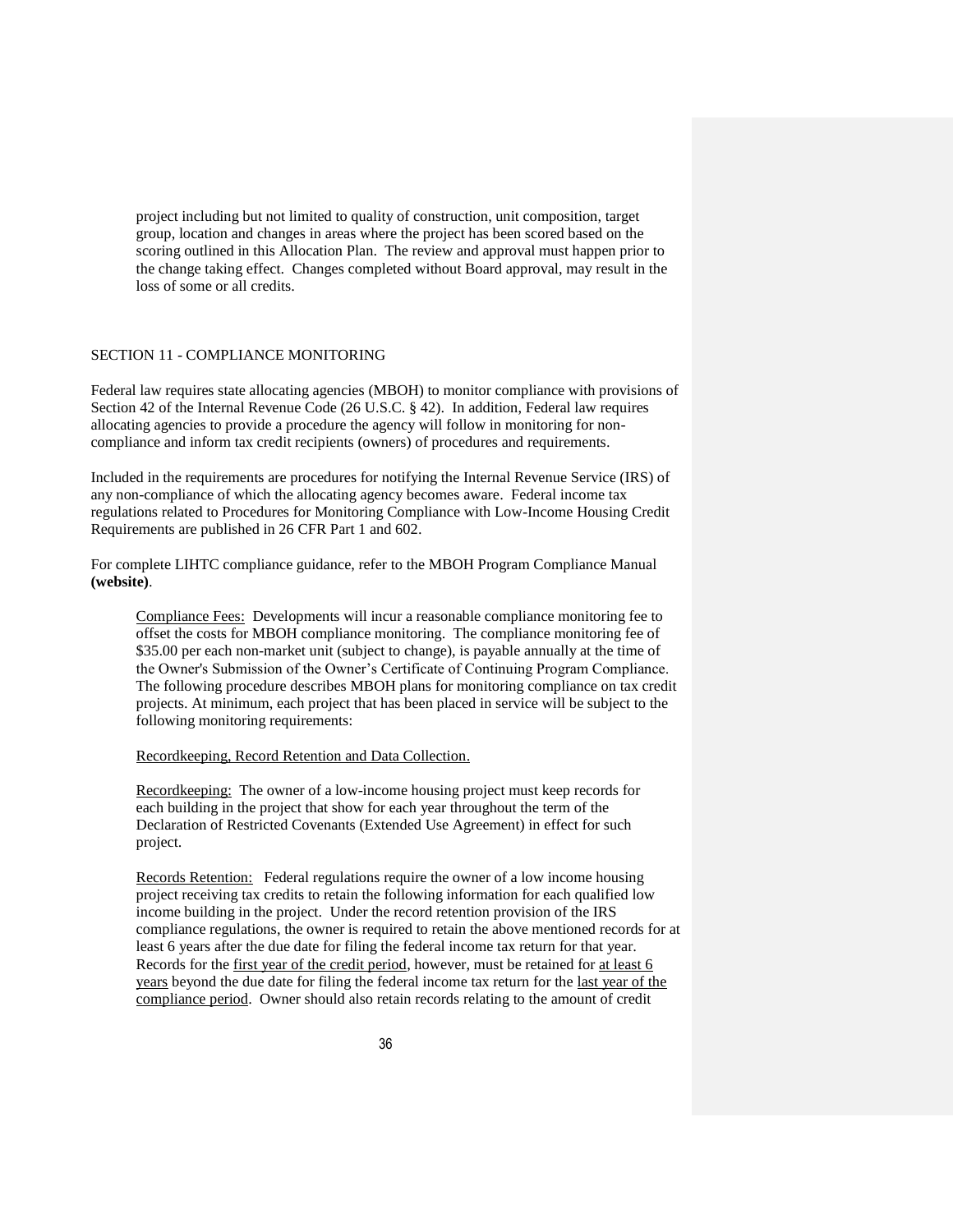claimed for the Low Income Housing Tax Credit, including the Form 8609 and Schedule A of Form 8609.

The information must show for each year in the compliance period:

- The total number of residential rental units in a building (including the number of  $\bullet$ bedrooms and the size in square feet of each residential rental unit).
- The percentage of residential rental units in the building that are low income units.
- The rent charged on each residential rental unit in the building (including any utility allowances and mandatory fees).
- The number of occupants in each low-income unit if the rent was determined by the number of occupants in each unit (projects receiving credit before the Revenue Reconciliation Act of 1989).
- The low income unit vacancies in the building and information that shows when, and to whom, the next available units were rented. If a unit is left vacant, or in a mixed use project is rented to a non-qualifying tenant, the owner must maintain documentation showing a diligent attempt was made to rent the unit to a qualifying tenant.
- The tenant income certification of each low income tenant (by unit), including annual certifications for each continuous tenant.
- Documentation to support each low income tenant's income certification. This must include a copy of a) verification of income from third parties such as employers or state agencies paying unemployment compensation, or b) 6 consecutive paystubsb) the tenant's federal income tax return, and c) Forms W-2.
- The eligible basis and qualified basis of the building at the end of the first year of the credit period.
- The character and use of any non-residential portion of the building included in the eligible basis of the building, if applicable.

Data Collection: To the extent required by federal law, the owner will assist the MBOH with meeting federal reporting requirements by collecting and submitting information annually concerning the race, ethnicity, family composition, age, income, use of rental assistance under section 8(o) of the United States Housing Act of 1937 or other similar assistance, disability status, and monthly rental payments of all low-income households.

#### Owner Certification:

MBOH will require a statement of Owner Certification with an authorized notarized signature on an annual basis. This statement must be filed with MBOH every year during the compliance period, and if applicable, during the extended use agreement. Owners must file annual certifications on the form provided by MBOH. This form may not be substituted. Projects that fail to provide an annual certification report before the date established by MBOH will be subject to issue of an IRS Form 8823 for Late Owner's Certification.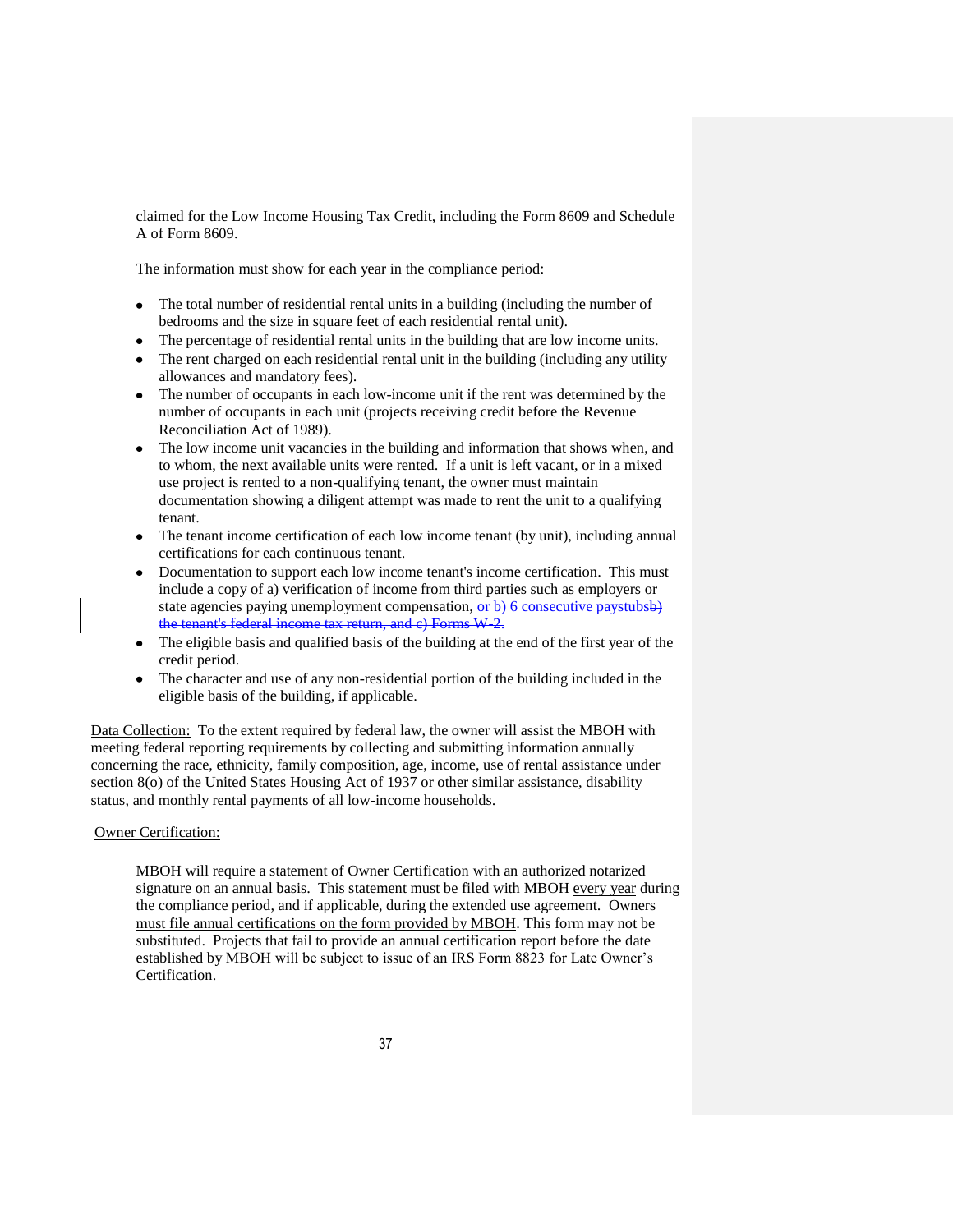Bank statements including Balances as December 31, of the previous year for operating reserves and replacement reserves must be provided with the annual compliance package each year.

Annual Operating Expense Information: All project owners must submit operating income and cost information for the project's latest fiscal period, including a current balance of replacement and operating reserve accounts. This information will be used to maintain a database of all tax credit projects in the state.

Submission Deadlines: Owners must submit Owner Certifications (a separate certification must be submitted for each project having an allocation of tax credits) and Tenant Income Certifications on the prescribed forms prior to January the 25th of the month each yearfollowing the assigned annual period. At the owners request to MBOH an earlier certification date may be set. However, once the certification date is set, certifications will be due at the same time each year. Federal regulations stipulate there must be no more than 12 months between certifications.

#### Review by MBOH staff:

Will review the annual certifications submitted by owners of low-income housing Households, for compliance with the requirements of Section 42 of the Code and with the requirements of the MBOH Low-Income Housing Tax Credit Program via:(COL) Certification On Line System; and

Will randomly select low income units for each project each year and obtain from the owner and review the documentation of the residents who have occupied these units within the Certification Period, including a copy of the annual income certification and the documentation the owner has received to support that certification.

Ownership/Management Changes: Notification of changes to ownership, property management companies, managers, site managers, or changes to points of contact must be made to MBOH prior to or immediately upon implementation of the change.

Project Manager Education: Persons responsible for qualifying tenants and verifying compliance (involved in tenant qualification and compliance) must be certified in LIHTC compliance by one of the nationally recognized training companies. Project managers and property management company personnel must complete a nationally recognized certification course, passing the test. For MBOH purposes, to maintain certification, training with a nationally recognized compliance trainer will be repeated at least once every four years. For each of the other three years, all project managers and property management company personnel are strongly encouraged to attend annual MBOH compliance training. Many nationally recognized training companies recognize MBOH training as qualifying training in lieu of their training. The manager for a LIHTC property must be trained and certified before the project is placed in service. New managers hired for existing LIHTC projects must be certified within their first year of employment. On a case-by-case basis, MBOH may approve our compliance training as adequate training until such time as the next nationally recognized training program is offered within Montana.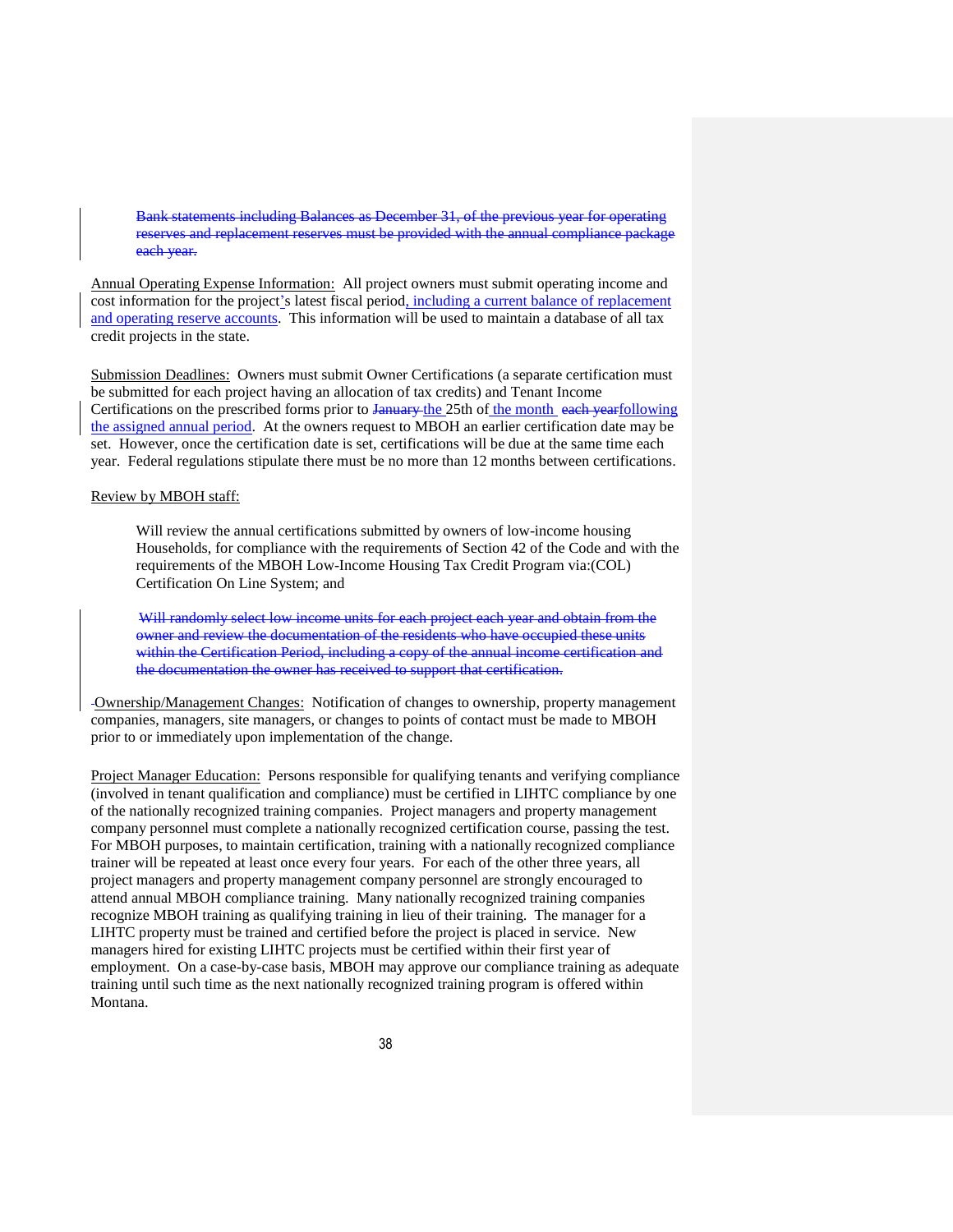#### Tenant Income Certifications (TIC)

Frequency and Form: For all tax credit projects, the owners must complete the MBOH TIC *for all new move-ins* and file it with MBOH for each tenant. Please note the tenant must certify income "under penalty of perjury". MBOH will not require owners to send in documentation supporting the numbers represented on the TIC. MBOH will review supporting documentation as part of the Annual On Site Review process.

An annualTimely annual Re-certifications (TICs) *for mixed projects* must be completed and signed by the owner/manager and tenant, and filed with the MBOH and submitted to MBOH utilizing Certification On Line (COL), in addition to the Owners Annual Certification. Projects which are 100% low income and every unit is occupied by a qualified tenant and credit is claimed on 100% of the units

All properties must provide certifications *of student status annually* for all all LIHTC qualified tenants *prior to their move-in* anniversary *date*.

MBOH will NOT accept Form FmHA 1944-8 Tenant Certification for Rural Development projects.The Certification On-Line TIC is the only acceptable form.

#### On-Site Review Process:

MBOH will perform an on-site review and inspection of each project at least once every three years. MBOH will notify the owner/manager in advance prior to the review. During this review MBOH staff will:

- Tour and inspect the project, each building, and inspect a minimum of 20% of the units. MBOH, at its discretion, may request to view additional units based on the initial inspection. MBOH will not notify the Owner/Manager which units are to be sampled in advance.
- Inspect supporting documentation for numbers represented on the Tenant Income Certification for a sample of tenants. MBOH will not notify the Owner/Manager of which tenant records are to be sampled in advance.
- Inspect lease-up rent records for each unit and new tenant.
- If applicable, review completed IRS Forms 8609 and Schedule A of Form 8609 for the project for the last tax filing.

Complete copies of tenant official tax credit rental files from original lease-up forward must remain within the State of Montana at the location of the rental property or the regional in-state office for each unit.

If MBOH determines it is necessary, projects may be inspected more than once every three years. The cost of any additional inspections will be billed to the respective project.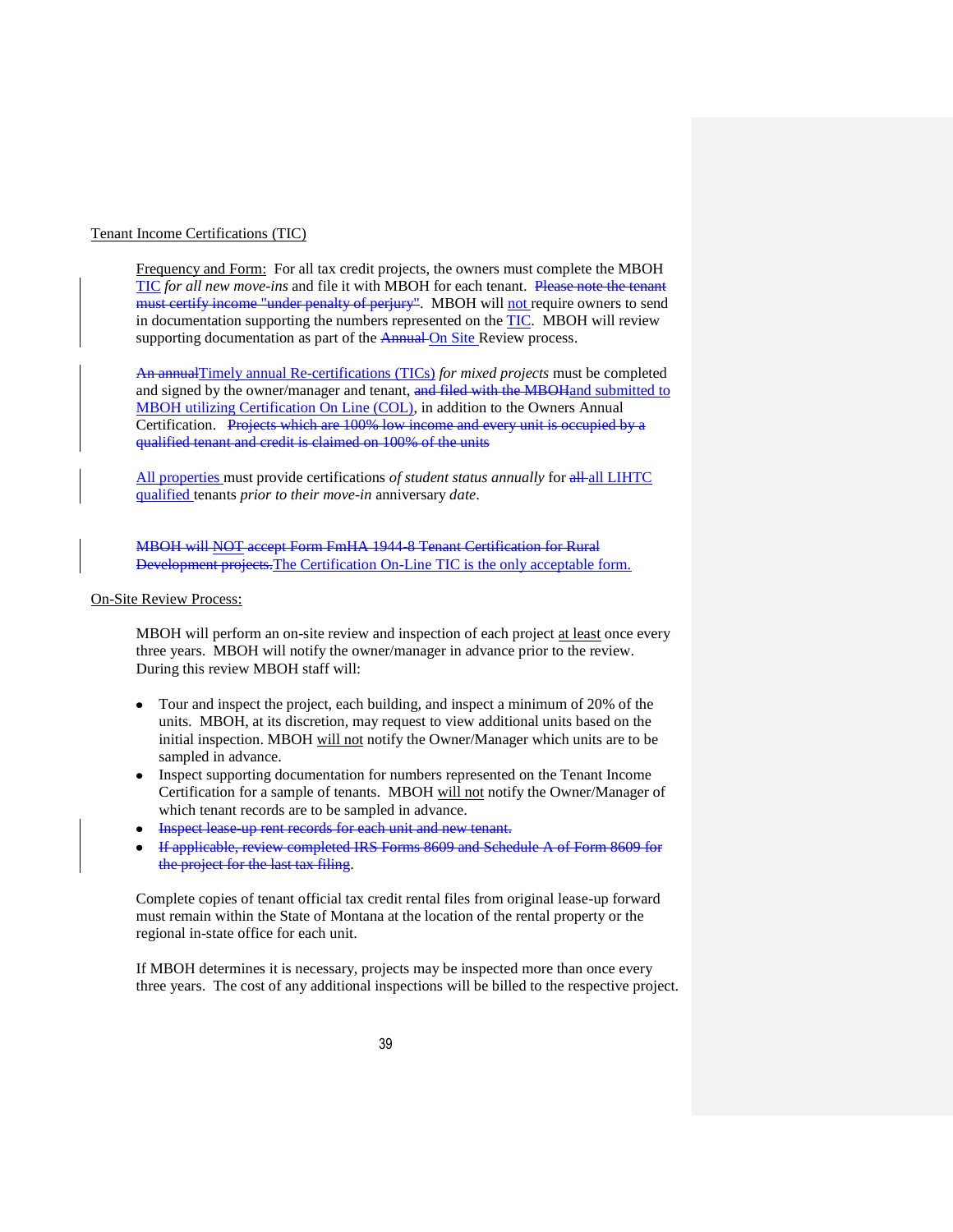Under the inspection provision  $(26 \text{ CFR } 1.42 \text{ (d)}), \text{MBOH}$  has the authority to perform an on-site inspection of any low-income housing project at least through the end of the compliance period of the buildings in the project. As discussed under "Compliance Term" above, on-site reviews may continue through the extended use period for applicable projects.

If concerns over occupancy restrictions under Section 42 of the Code or the implementing regulations require MBOH to undertake additional monitoring (or the MBOH elects to undertake additional monitoring), MBOH will require the owner to document correction of non-compliance. The Owner will take any and all actions reasonably necessary to comply. The Owner will pay a reasonable fee to MBOH for such monitoring activities.

-Notice To Owner (26 CFR 1.42 (e)(2)): Under the notification-of-noncompliance provisions, MBOH must provide prompt written notice to the owner if MBOH does not receive the certification(s) described in this document, or is not permitted to inspect the tenant income supporting documentation, rent records, or the project. In addition, MBOH must provide prompt written notice to the owner if MBOH discovers by inspection, review, or in some other manner, that the project is not in compliance with the provisions of Section 42.

## Correction Period (26 CFR 1.42 (e)(4)):

The owner will be given a correction period of up to 90 days from the date of notice. If MBOH determines that good cause exists, an extension to complete noncompliance may be granted. During this time, the owner must supply any missing certifications and/or bring the project into compliance with the provisions of Section 42. IRS regulations require MBOH to notify the IRS even if the non-compliance is cured so the IRS may determine whether a penalty is necessary. IRS does not intend to have MBOH determine whether penalties will be assessed.

If the project is out of compliance, a penalty may apply to all units in the project. The IRS will determine whether penalties will be assessed for the project. Penalties may include:

- Recapture of any accelerated portion of the tax credits for prior years.
- Disallowance of the credit or a portion of the credit for the entire year in which the non-compliance occurs.
- Assessment of interest for the recapture year and previous years.

Notice To IRS (26 CFR 1.42 (e)(3)): MBOH must file IRS Form 8823 "Low-Income Housing Credit Agencies Report of Noncompliance" with the IRS no later than 45 days after the end of the correction period, and no earlier than the end of the correction period. Again, MBOH must file this notice whether or not the noncompliance or failure to certify is corrected.

# Liability (26 CFR 1.42 (g)):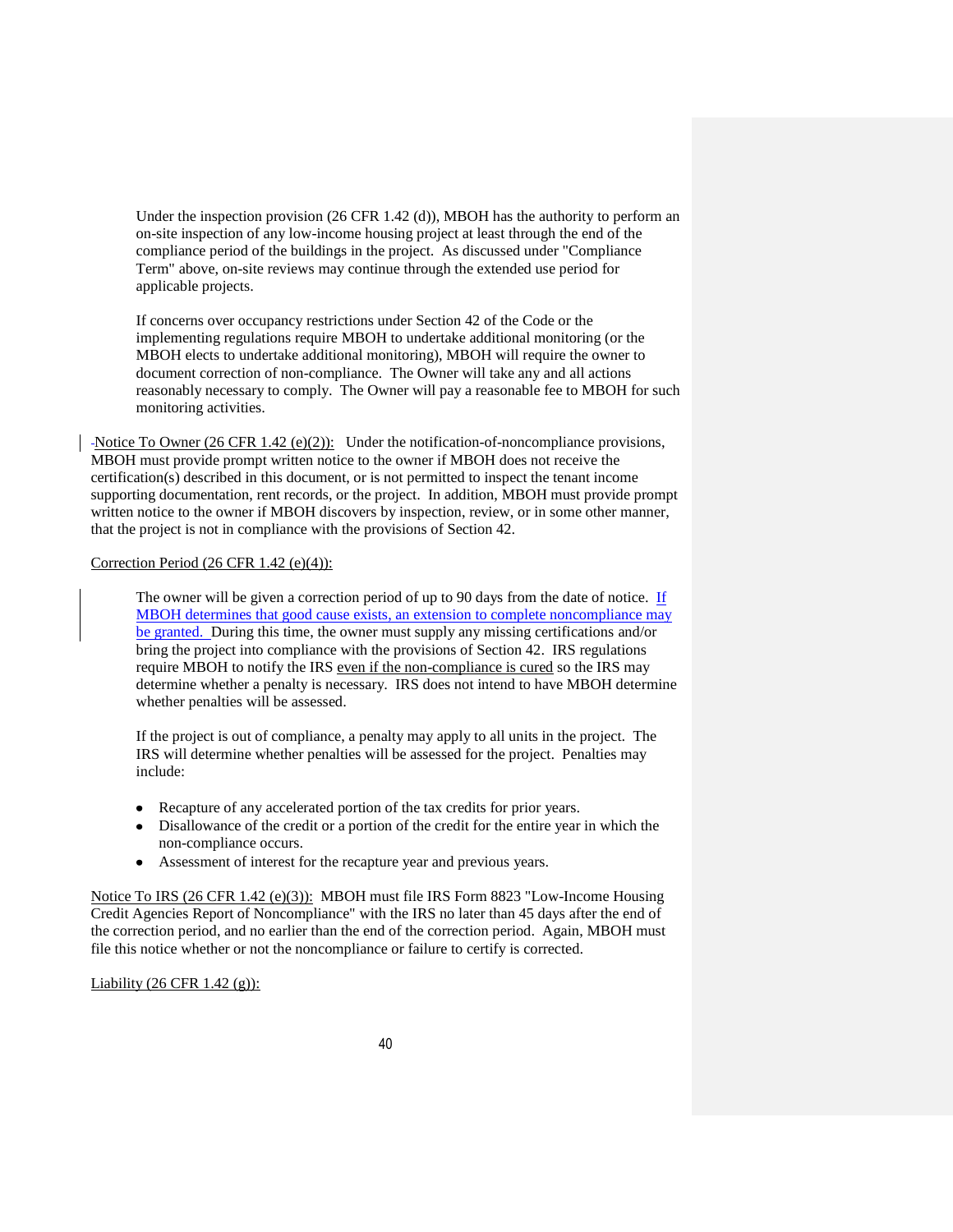Compliance with the requirements of Section 42 is the responsibility of the owner of the building for which the credit is allowable. MBOH's obligation to monitor for compliance with the requirements of Section 42 does not make the Agency liable for an owner's noncompliance.

No member, officer, agent, or employee of MBOH shall be personally liable concerning any matters arising out of, or in relation to, the compliance monitoring of a low-income housing project.

Marketing the Project: MBOH expects all projects receiving funding to advertise the rental units on the State-approved Housing Locator website, MTHousingSearch.com. Using this product meets the criteria for advertising vacant units and provides for broad coverage to those searching for affordable housing in Montana. There is no charge for this advertising.

# **SECTION 12 - DISCLAIMER**

MBOH Policy on Non-Discrimination: Montana Board of Housing is an Equal Opportunity concern. All employees, who work for or with this Agency, agree not to discriminate against any client or co-worker based on race, color, religion, sex, handicap, familial status, national origin and any other classes protected in Montana. The failure of any employee to take the Agency policy seriously and to in fact discriminate will lead to immediate termination of employment.

Qualified Allocation Plan Revisions:This QAP may be amended at any time after giving public notice, scheduling and holding a public hearing, and with the approval of MBOH and the Governor.

MBOH is charged with allocating no more tax credits to any given development than is required to make that development economically feasible. This decision shall be made solely at the discretion of MBOH, but in no way represents or warrants to any sponsor, investor, lender, or others that the development is feasible or viable.

MBOH reviews documents submitted in connection with this allocation is for its own purposes. In allocation of the tax credits, MBOH makes no representations to the owner or anyone else regarding adherence to the Internal Revenue Code, Treasury regulations, or any other laws or regulations governing Low Income Housing Tax Credits.

No member, officer, agent, or employee of MBOH shall be personally liable concerning any matters arising out of, or in relations to, the allocation of the Low Income Housing Tax Credit.

MBOH Policy on Civil Rights Compliance: The owner, developer, borrowers and any of their employees, agents, or sub-contractors in doing business with the Montana Board of Housing understand and agree that it is the total responsibility of the owner(s) to adhere to and comply with all Federal Civil Rights legislation inclusive of the Fair Housing Laws, Americans With Disabilities Act as well an any State and local Civil Rights legislation along with any required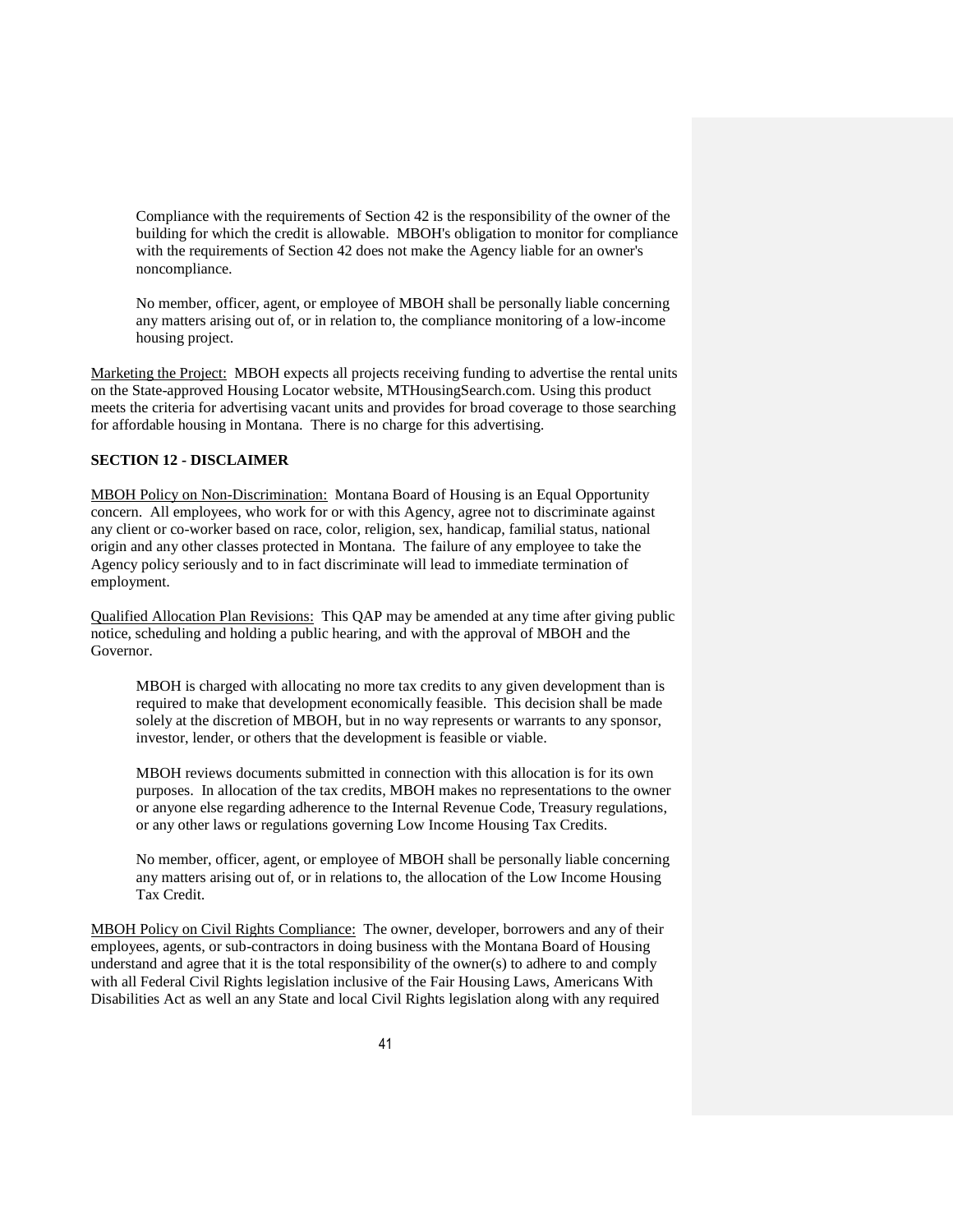related codes and Laws. Should requirements, such as design, not be specified by MBOH, it is none the less the owner(s) responsibility to be aware of and comply with all non-discrimination provisions related to race, color, religion, sec, handicap, familial status, national origin an any other classes protected in Montana, including design requirements for construction or rehabilitation, Equal Opportunity in regard to marketing and tenant selection and reasonable accommodation and modification for those tenants covered under the Laws.

#### **MBOH proposal for Changes Coming up in 2014**

**MBOH plans to put out an RFP for Market Studies. MBOH will commission all market studies. Applicants would pay a share of the cost of market studies as part of their application fees. A pre-application consisting of the uniform application will be due probably mid summer of 2013. Market studies will be performed late summer to early fall 2013. Staff will review market studies and present pre-applications to board mid fall 2013. Developers will be notified of applications to proceed to application submission in January of 2014.**

#### **EXHIBIT A - HIGH COST AREAS**  LOW INCOME HOUSING TAX CREDITS

Section 42(d)(5)(C) of the Internal Revenue Code defines a Qualified Census Tract as any census tract or equivalent geographic area in which at least 50% of households have an income less than 60% of the Area Median Gross Income (AMGI). Section 42 defines a Difficult Development Area as any area designated by the Secretary of HUD as an area that has high construction, land and utility costs relative to the AMGI.

When an area, which can be a county or a specific census tract, is designated as either a Qualified Census Tract or a Difficult to Develop Area, a project proposed for a high cost area is eligible for an increase in eligible basis of up to 130%. This means that a greater amount of tax credits than otherwise available may be approved, if it is determined that the greater amount is needed for financial feasibility of given projects.

# MONTANA BUREAU OF CENSUS DESIGNATED QUALIFIED CENSUS TRACTS

*Specific information referencing current application year is posted to the Housing website as soon as it becomes available. Please note specific year for appropriate application.*

#### MONTANA HUD DESIGNATED DIFFICULT TO DEVELOP AREAS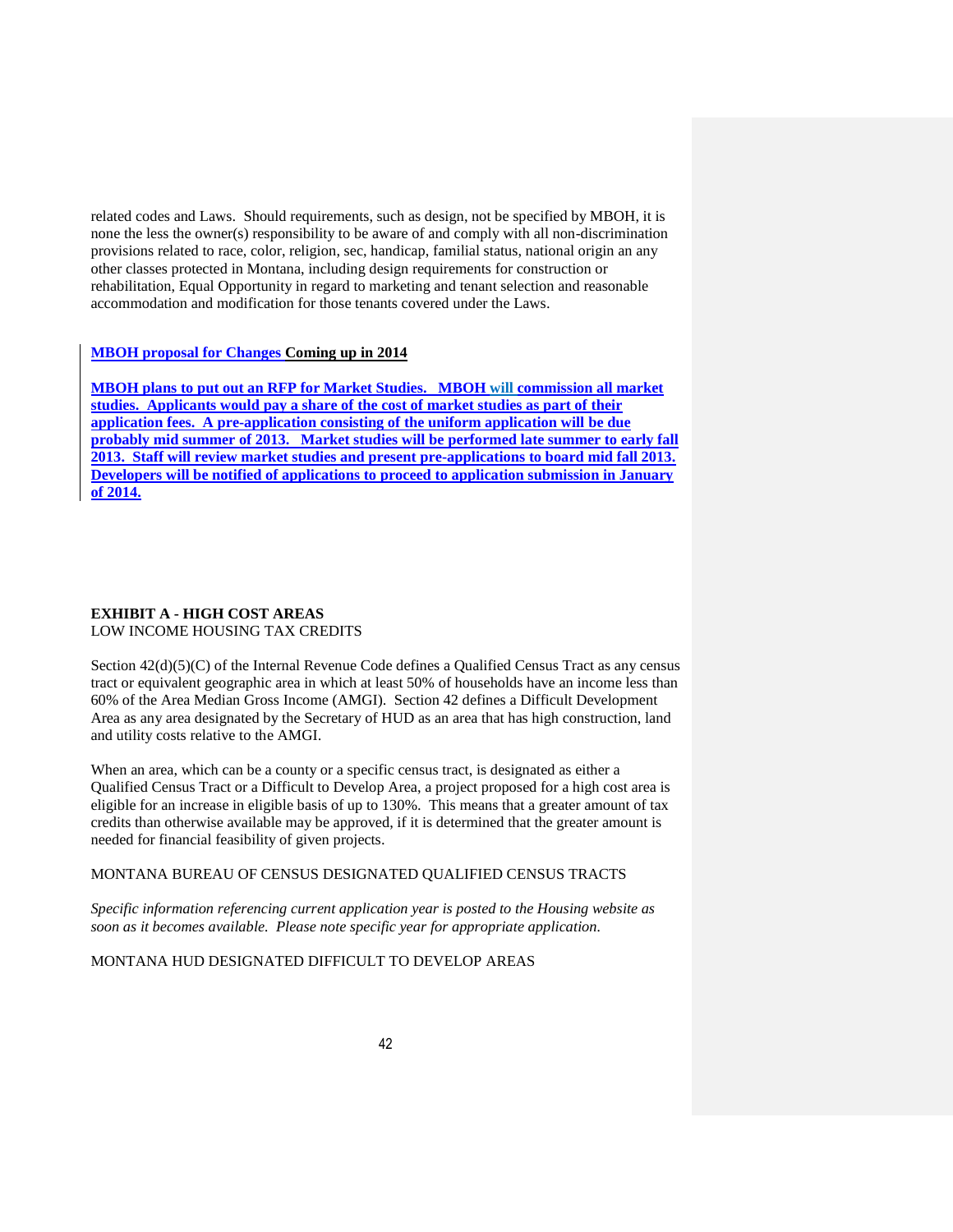*Specific information referencing current application year is posted to the Housing website as soon as it becomes available. Please note specific year for appropriate application.*

#### **EXHIBIT B - MINIMUM MARKET STUDY REQUIREMENTS**

Guidelines for Market Analysts

- I. Executive Summary
- II. Project Description
	- a. Description of market area (general and specific)
	- b. Site amenities (including any unique characteristics)
	- c. Description of improvements (as available in the case of new construction) (1) Unit mix, unit amenities, common amenities
- (2) Comparison to market rate projects (does project have typical finish, amenities found in local market)
	- (3) Comparison to other rent restricted projects
- III. Market Area Economy
	- a. Delineation of market area
	- b. Population and household trends
- c. Housing trends, including proposed projects and other new developments
- d. Supply and demand analysis
	- (1) Market rate supply
		- A. Existing
		- B. Potential
	- (2) Market rate demand
		- A. Vacancy rates, incentives
		- B. Rent trends
		- C. Absorption

(3) Rent-restricted supply (discuss HUD-Assisted housing, TC projects, subsidized projects, and public housing, as applicable)

- A. Existing
- B. Potential/developing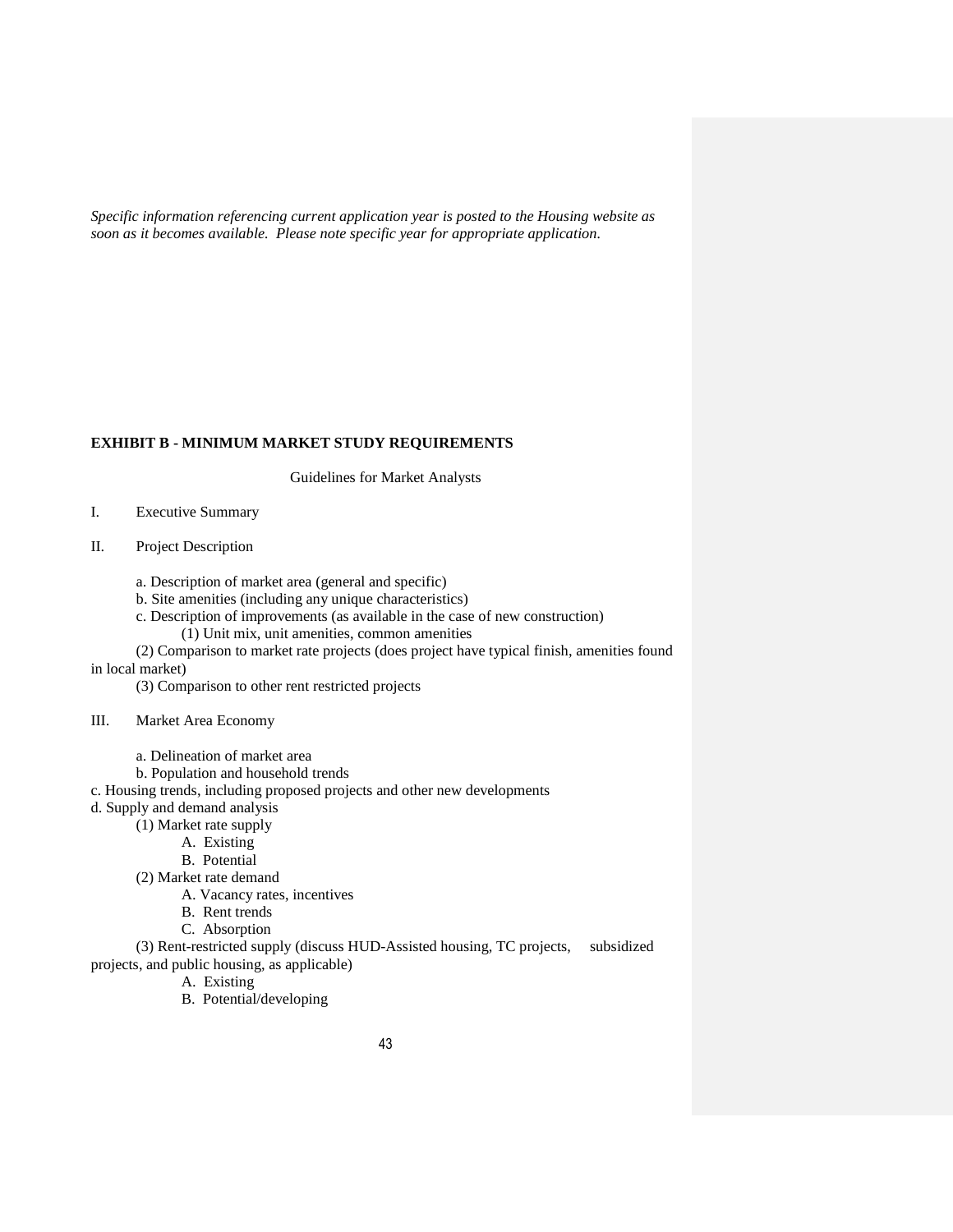(4) Rent-restricted Demand

A. Vacancy Rates

B. Market penetrating analysis (Use income comparisons, minimum and maximum income for project)

C. Project absorption for project

(5) Analysis of project's special-needs (if applicable)

- A. Statistical analytical information from appropriate social services agencies
- B. Analysis of specific demand for special-needs units
- (6) Conclusion Proposed project's competitive position

# IV. Competitive Rental Market

Description of comparable properties, both market rate and rent restricted

- (1) Analysis of rents, including amenities and utilities
- (2) Conclusion of rents by unit type

V. Analysis of rent gap (gap between maximum restricted rents, projected rents, and market rents)

VI. Analysis of the project's effect on the market area including the impact on Tax Credit and other affordable rental housing

# VII. Conclusion

a. Specifically address:

- (1) Is the project, as proposed, viable?
- (2) Does the project meet a current or projected market need?
- (3) Does the project supply units below market rate?
- (4) If not, does the project provide some other public benefit?

(i.e. currently deferred maintenance or supplying better hosing than currently

available, holding rents stable in a market of increasing housing prices, or supplying reasonably-priced housing where there is a shortage)

b. Summary

(1) Recap of project

(2)Conclusions and recommendations

#### Market Study Summary

The market study must clearly identify the following on a summary sheet:

Average (comparable) market unit rents in immediate area

- 0 Bedroom \$
- 1 Bedroom \$\_\_\_\_\_\_\_
- 2 Bedroom \$\_\_\_\_\_\_\_

3 Bedroom \$\_\_\_\_\_\_\_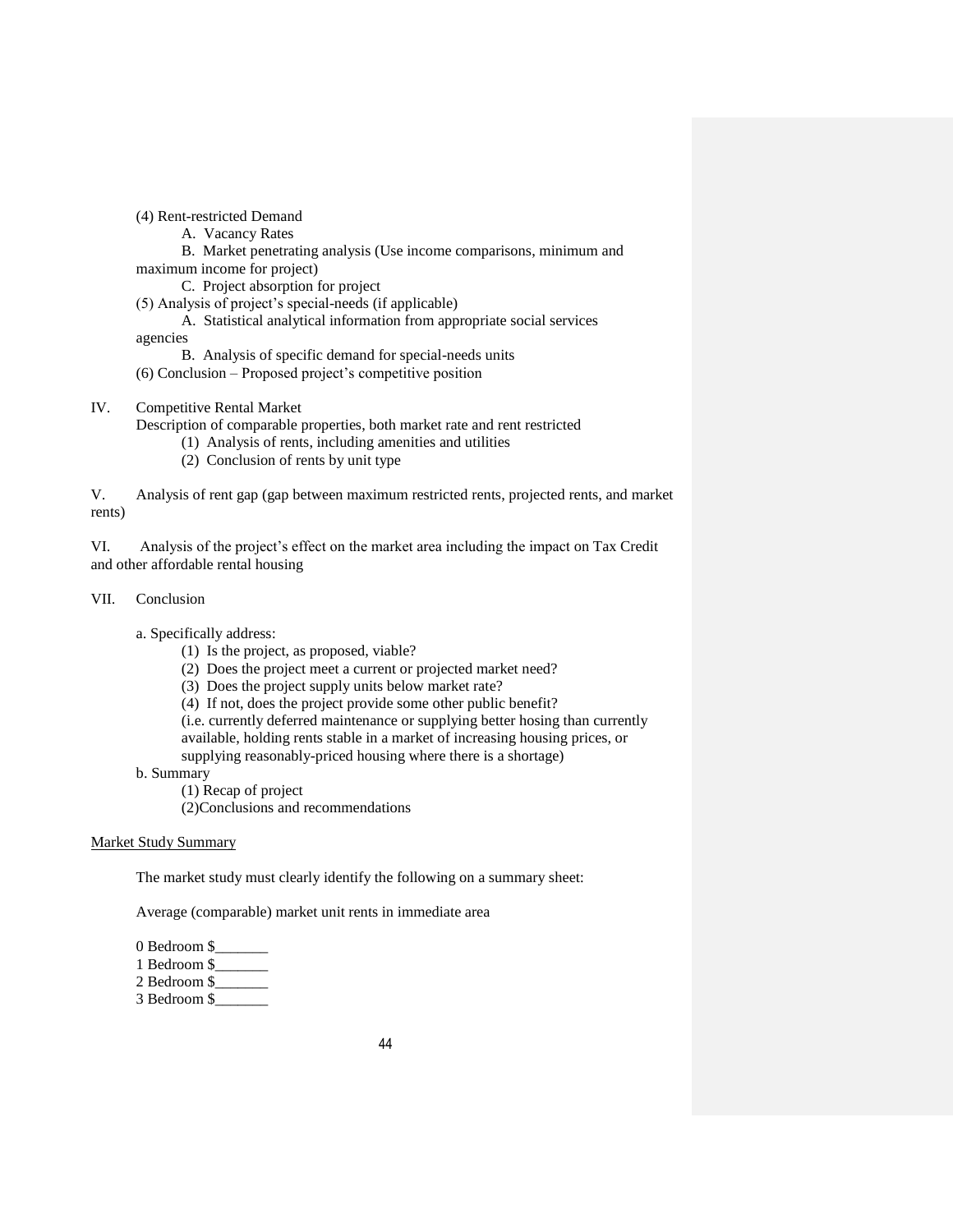4 Bedroom \$ \_\_\_\_\_\_\_ Reference page \_\_\_\_\_\_ Vacancy Rate \_\_\_\_\_\_% Reference page \_\_\_\_\_\_ Capture Rate **\_\_\_\_\_\_**% Reference page \_\_\_\_\_\_ (projected income eligible tenants who will move in next year / proposed units) Units needed in market area **\_\_\_\_\_\_\_** Reference page \_\_\_\_\_\_\_\_ Absorption Rate **\_\_\_\_\_\_**% Reference page \_\_\_\_\_\_ (proposed units / existing LIH, market area units required) Penetration Rate \_\_\_\_\_\_% Reference page (existing LIH units/total eligible households) Number of LI households that can afford rent of proposed project \_\_\_\_\_

Reference page

**Distances to essential services as listed in Development SelectionEvaluation Criteria #3, page 21**

# **10% and 8609 Letters and Forms**

The Board will require sponsors to certify that they have disclosed all of a development's funding sources and uses, as well as its total financing.

Attached you will find information regarding the submission of 10% documents, 8609 documents.

10% documents must be submitted not later than the April 30 of the year following the year of the reservation of tax credits.the deadline. The documents include:

- Independent auditor's report,
- Owner's statement, 10% Certification
- Exhibit A
	- Itemized Cost and Eligible Basis worksheet,
	- Maximum Credits Based on Qualified Basis worksheet,
	- Sources and Uses of Funds worksheet,
	- Final Credit Calculation worksheet,
	- Qualified basis on a Building-by-Building Basis worksheet,
	- Tenant Paid Utility Worksheet, Income and Rent Schedule, and Annual
	- Operating Expenses Worksheet, and
	- Unit-by-Unit Breakdown
	- **-** Copies of all loan and grant agreements/notes

8609 information must be submitted to not later than six (6) months after the project has been placed in service. The final documents include:

- Final cost certification, independent auditor's report,
- Owner's statement, final allocation, and
- Occupancy Certificates for each building

Exhibit A –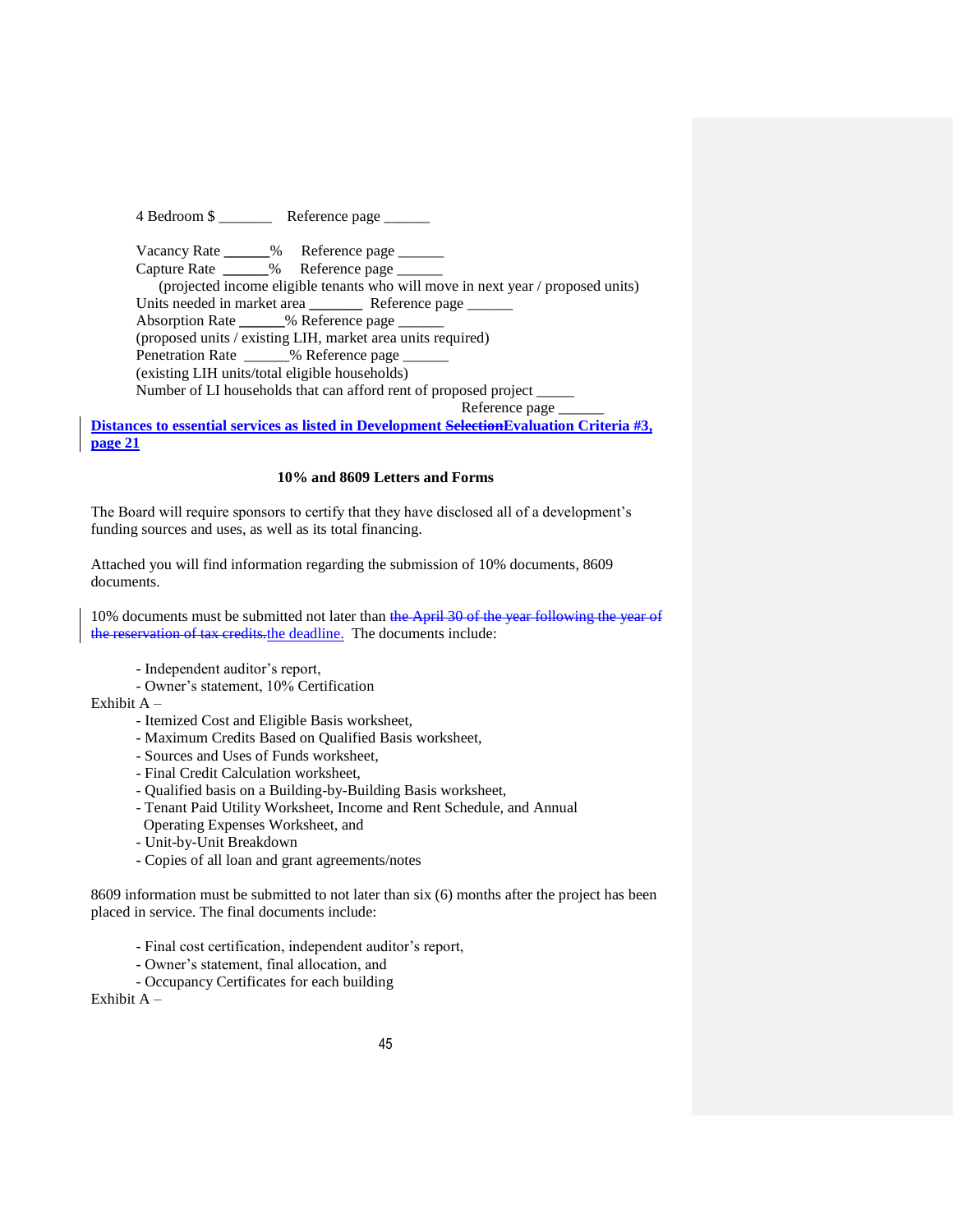- Itemized Cost and Eligible Basis worksheet,

- Maximum Credits Based on Qualified Basis worksheet,

- Sources and Uses of Funds worksheet,

- Final Credit Calculation worksheet,
- Qualified basis on a Building-by-Building Basis worksheet,
- Tenant Paid Utility Worksheet, Income and Rent Schedule, and Annual
- Operating Expenses Worksheet, and
- Unit-by-Unit Breakdown
- Architects letter certifying energy and green elements proposed have been met
- Partnership Agreement
- Copies of loan and grant agreements/notes
- Statement of items or costs excluded from eligible basis

### **10% Cost Certification Independent Auditors' Report**

Date: \_\_\_\_\_\_\_\_\_\_\_\_\_\_, 20\_\_\_\_

To: Montana Board of Housing Multifamily Program PO Box 200528 Helena MT 59620-0528

and

\_\_\_\_\_\_\_\_\_\_\_\_\_\_\_\_\_ (the "Owner")

Street City, State Zip Code

Re: 10% Examination for \_\_\_\_\_\_\_\_\_\_\_\_\_\_\_\_\_("the Project")

We have examined the accompanying "Costs Incurred" to satisfy the 10% test ("Exhibit A, Itemized Actual Cost and Eligible Basis") for the Owner of (the "Project") as of April 30, 20<sub>\_\_\_</sub>. Exhibit A is the responsible of the Owner. Our responsibility is to express an opinion on Exhibit A based on our examination.

Our examination was conducted in accordance with attestation standards established by the American Institute of Certified Public Accountants and, accordingly, included examining on a test basis, evidence supporting the information presented in the column entitled Costs Incurred, shown on Exhibit A, Itemized Actual Cost and Eligible Basis and performing such other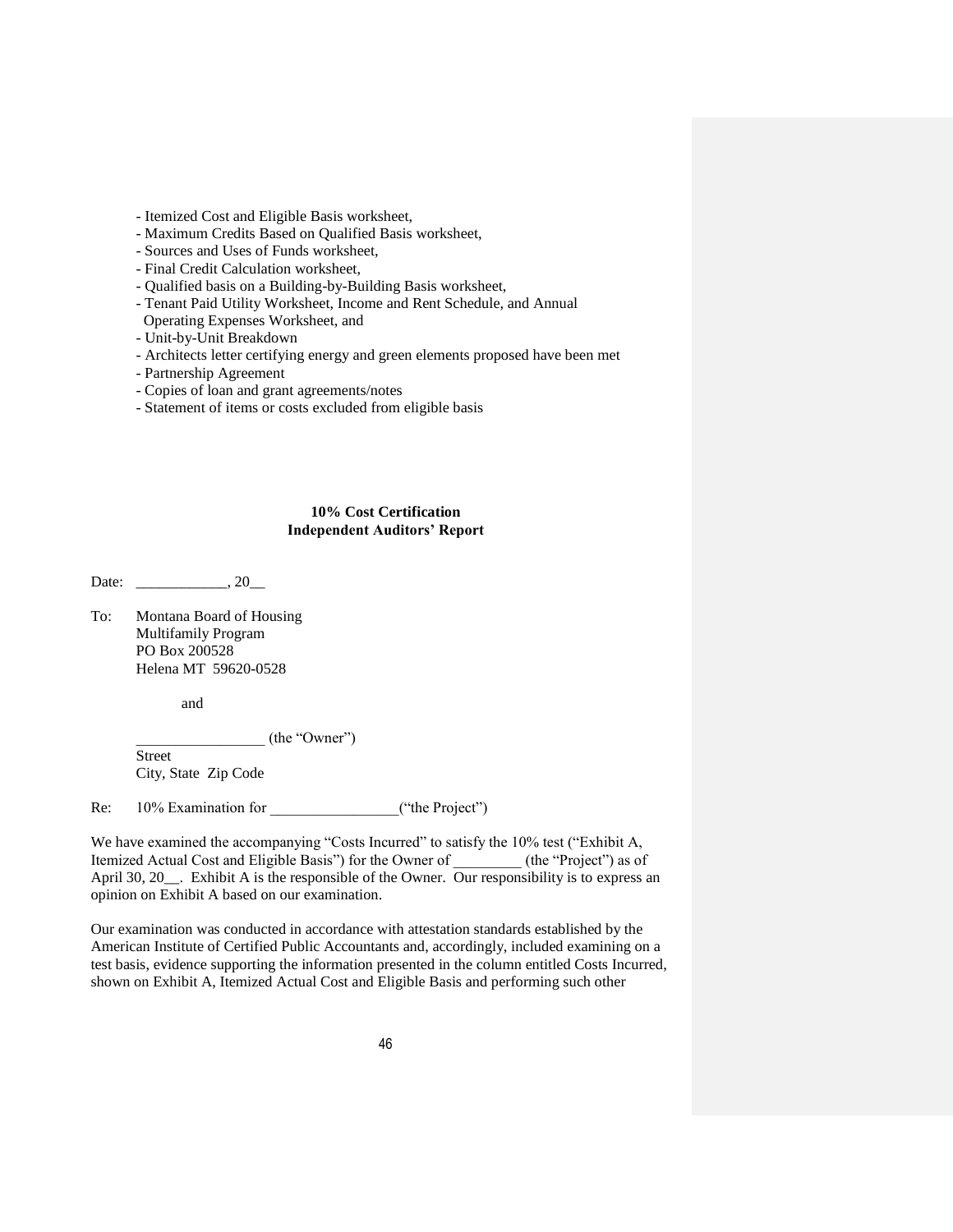procedures as we considered necessary in the circumstances. We believe that our examination provides a reasonable basis for our opinion.

The accompanying Exhibit A was prepared in conformity with the accounting practices prescribed by the Internal Revenue Service under the accrual method of accounting and by the Montana Board of Housing, which is a comprehensive basis of accounting other than generally accepted account principles.

The 10% Test includes an estimate prepared by the Owner of total development costs and reasonably expected basis, as defined in Treasury Regulation Section 1.42-6. We have not examined or performed any procedures in connection with such estimated total development costs and reasonably expected basis and, accordingly, we do not express any opinion or any other form of assurance on such estimates. Furthermore, even if the project is developed and completed there will usually be differences between the project and actual results, because events and circumstances frequently do not occur as expected, and those differences may be material. We have no responsibility to update this report for events and circumstances occurring after the date of this report.

In our opinion, the column entitled "Costs Incurred", "Exhibit A, Itemized Actual Cost and Eligible Basis" referred to above presents fairly, in all material respects, costs incurred by the Project as of April 30, 20\_\_, on the basis of accounting described above.

In addition to examining Exhibit A, we have, at your request, performed certain agreed-upon procedures, as enumerated below, with respect to the Project. These procedures, which were agreed to by the owner and the MBOH, were performed to assist you in determining whether the Project has met the 10% test in accordance with the Internal Revenue Code Section 42(h)(1)(E) and the Treasury Regulation Section 1.42-6. These agreed-upon procedures were performed in accordance with standards established by the American Institute of Certified Public Accounts. The sufficiency of these procedures is solely the responsibility of the specified users of the report. Consequently, we make no representations regarding the sufficiency of the procedures below either for the purpose for which this report has been requested or for any other purpose.

We performed the follow procedures:

We calculated, based upon estimates of total development costs provided by the Owner, the Project's total reasonably expected basis, as defined in Treasury Regulation Section 1.42-6, to be \$ as of December 31, 20.

We calculated the reasonably expected basis incurred by the Owner as of April 30, 20 to be \$\_\_\_\_\_\_\_\_\_.

We calculated the percentage of the development fee incurred by the Owner as of April 30, 20\_\_ to be \_\_% of the total development fee.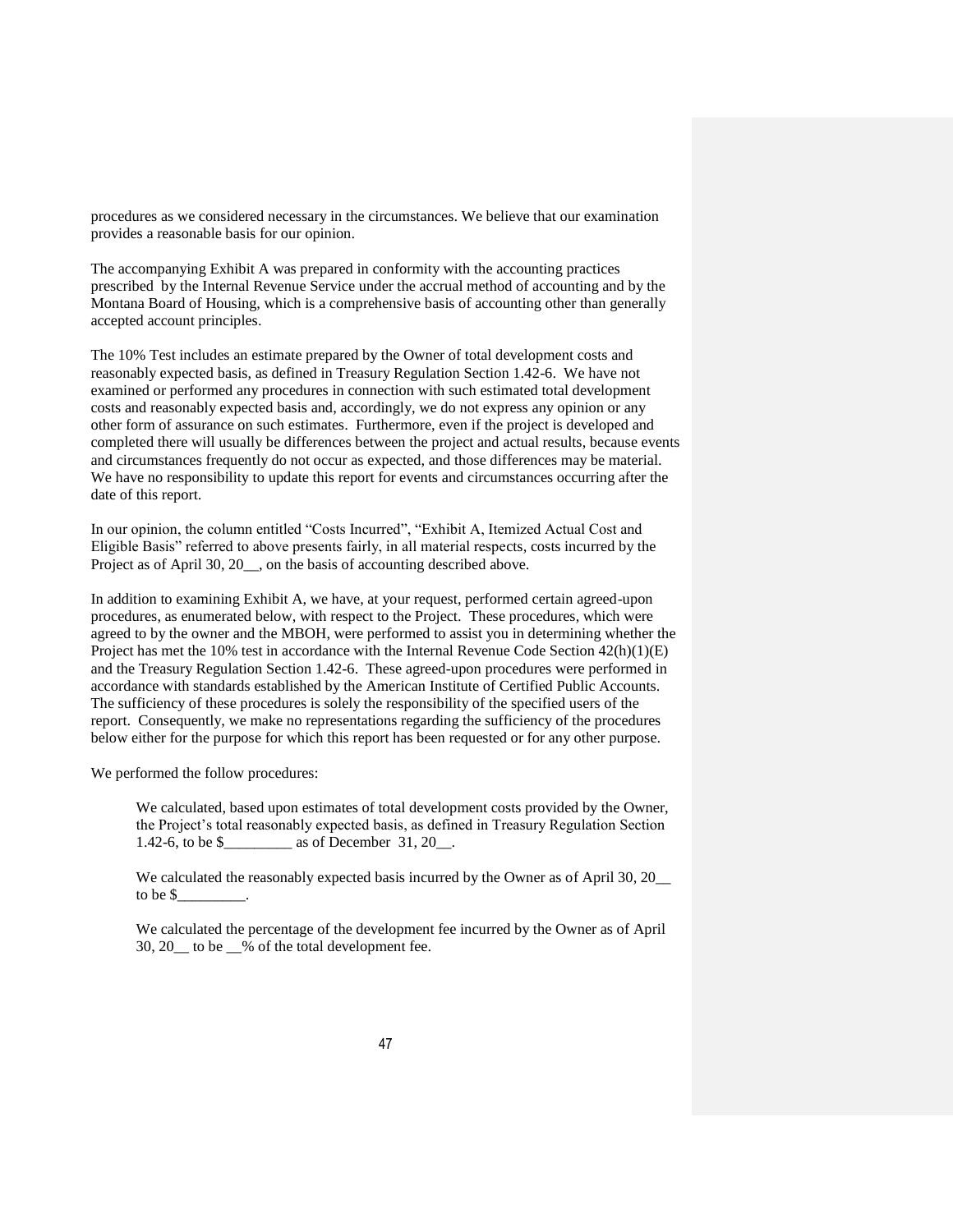We compared the reasonably expected basis incurred as of April 30, 20 to the total reasonably expected basis of the Project, and calculated that \_\_% had incurred as of April 30, 20\_\_.

We determined that the Owner uses the accrual method of accounting, and has not included and construction costs in carryover allocation basis that have not been properly accrued.

Based on the amount of total reasonably expected basis listed above, for the Owner to meet the 10% test in accordance with Internal Revenue Code Section  $42(h)(1)(E)$  and Treasury Regulation Section 1.42-6, we calculate that the Project needed to incur at least \$\_\_\_\_\_\_\_\_ of costs prior to April 30, 20\_\_. As of April 30, 20\_\_, costs of at least \$\_\_\_\_\_\_\_\_ had been incurred, which is approximately \_\_% of the total reasonably expected basis of the Project.

We were not engaged to, and did not perform an audit of the Owners financial statements or of the Project's total reasonably expected basis. Furthermore, even if the Project is developed and completed there will usually be differences between the projected and actual results, because events and circumstances frequently do not occur as expected, and those differences may be material. Accordingly, we do not express such an opinion. Had we preformed additional procedures, other matters might have come to our attention that would have been reported to you.

This report is intend solely for the information and use of the Owner for filing with the MBOH and should not be used by those who have not agreed to the procedures and taken responsibility for the sufficiency of the procedures for their purposes.

Independent Auditor's Signature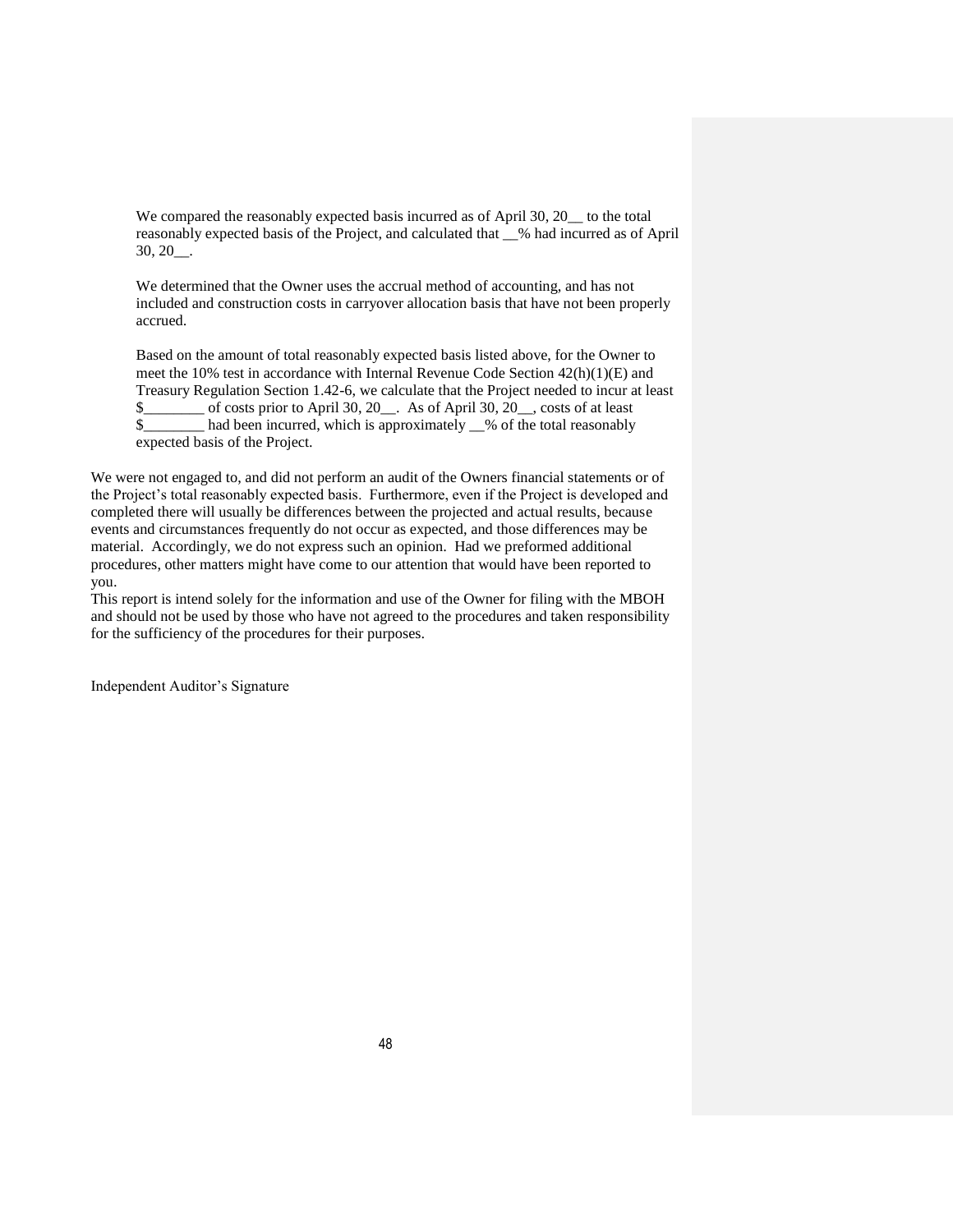### **OWNER'S STATEMENT 10% CERTIFICATION**

This information is provided by (the "Owner") to the Montana Board of Housing in connection with the reservation of  $\frac{1}{\sqrt{2\pi}}$  low-income housing tax credits for the Project'').

I certify that I have disclosed all of the development's funding sources and uses, as well as its total financing.

1) The Owner's basis in the Project as of  $\frac{1}{\sqrt{1-\frac{1}{\sqrt{1-\frac{1}{\sqrt{1-\frac{1}{\sqrt{1-\frac{1}{\sqrt{1-\frac{1}{\sqrt{1-\frac{1}{\sqrt{1-\frac{1}{\sqrt{1-\frac{1}{\sqrt{1-\frac{1}{\sqrt{1-\frac{1}{\sqrt{1-\frac{1}{\sqrt{1-\frac{1}{\sqrt{1-\frac{1}{\sqrt{1-\frac{1}{\sqrt{1-\frac{1}{\sqrt{1-\frac{1}{\sqrt{1-\frac{1}{\sqrt{1-\frac{1}{\sqrt{1-\frac{1}{\sqrt$ 

Basis  $\frac{1}{2}$ 

The Owner's reasonable expected basis in the Project as of December 31, 20\_\_\_ is:

Reasonably Expected Basis \$

2) The Owner's basis in the Project as of\_\_\_\_\_\_\_\_\_\_\_\_\_\_, 20\_\_\_\_ will exceed 10% of the reasonable expected basis in the project as of December 31, 20\_\_\_\_ (All within the meaning of Section  $42(h)(1)(E)(ii)$  of the Internal Revenue Code.)

3) The Owner will place the building in service no later than December 31, 20\_\_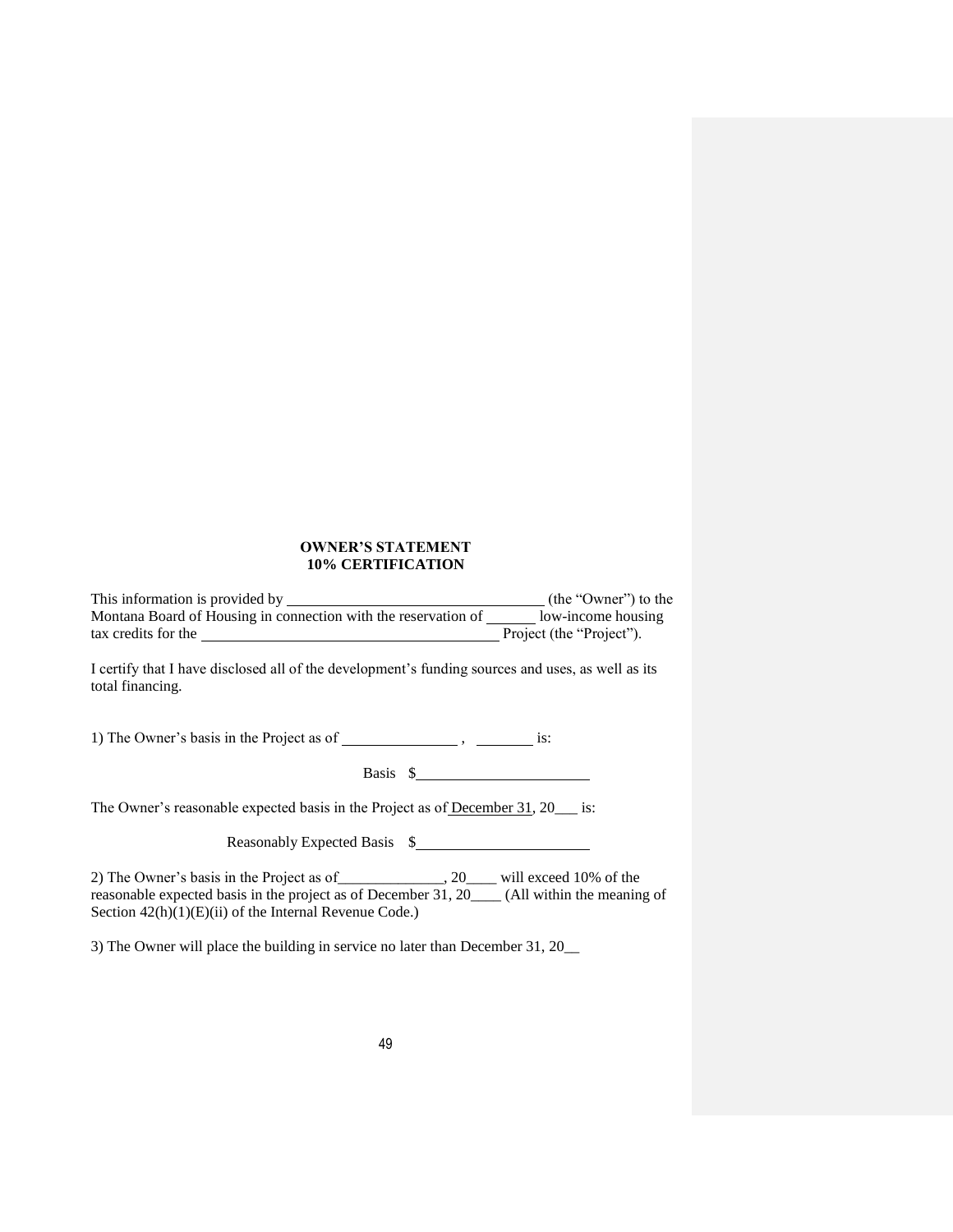4) The Owner anticipates that the building will be completed in  $\_\_\_\_\_\_\_\_\_\_$ (Such date is, however, subject to unanticipated delays in commencement of, or progress during, development.)

Owner:

Address:

Tax I.D. # :

Street Address of Project:

There will be NO tax exempt bond financing or grant financing utilized in the development of the Project.

Under penalties of perjury, I declare that to the best of my knowledge and belief, the information presented herein is true, correct and complete.

BY :

ITS :

DATE :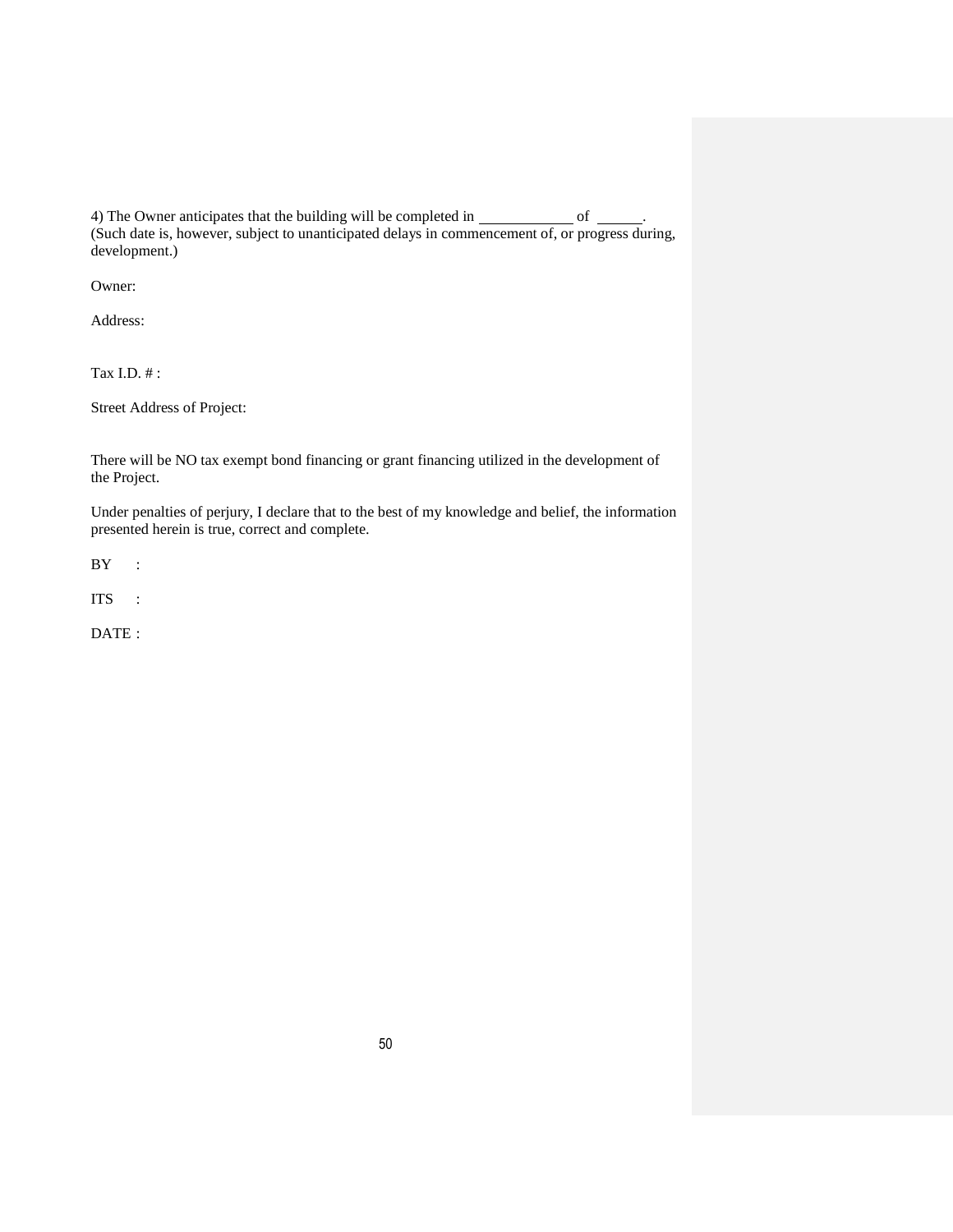# **Final Cost Certification Independent Auditors' Report**

 $.20\_$ 

Owner's Name:

Project Name:

Project Number: MT\_\_\_\_\_\_\_\_\_\_\_\_\_

We have examined the costs included in the accompanying Montana Board of Housing ("MBOH") Final Cost Certification (the "8609 certification") ("Exhibit A, Itemized Actual Cost and Eligible Basis") for \_\_\_\_\_\_\_\_\_\_\_\_\_\_\_\_\_\_\_\_\_\_\_ (the "Owner") for \_\_\_\_\_\_\_\_\_\_\_\_\_\_\_\_\_\_ ("the Project") as of  $\overline{\hspace{1cm}}$ , 20. The Final Cost Certification is the responsibility of the Owner. Our responsibility is to express an opinion on the Final Cost Certification based on our examination.

Our examination was conducted in accordance with attestation standards established by the American Institute of Certified Public Accountants and, accordingly, included examining, on a test basis, evidence supporting the Final Cost Certification and performing such other procedures as we considered necessary in the circumstances. We believe that our examination provides a reasonable basis for our opinion.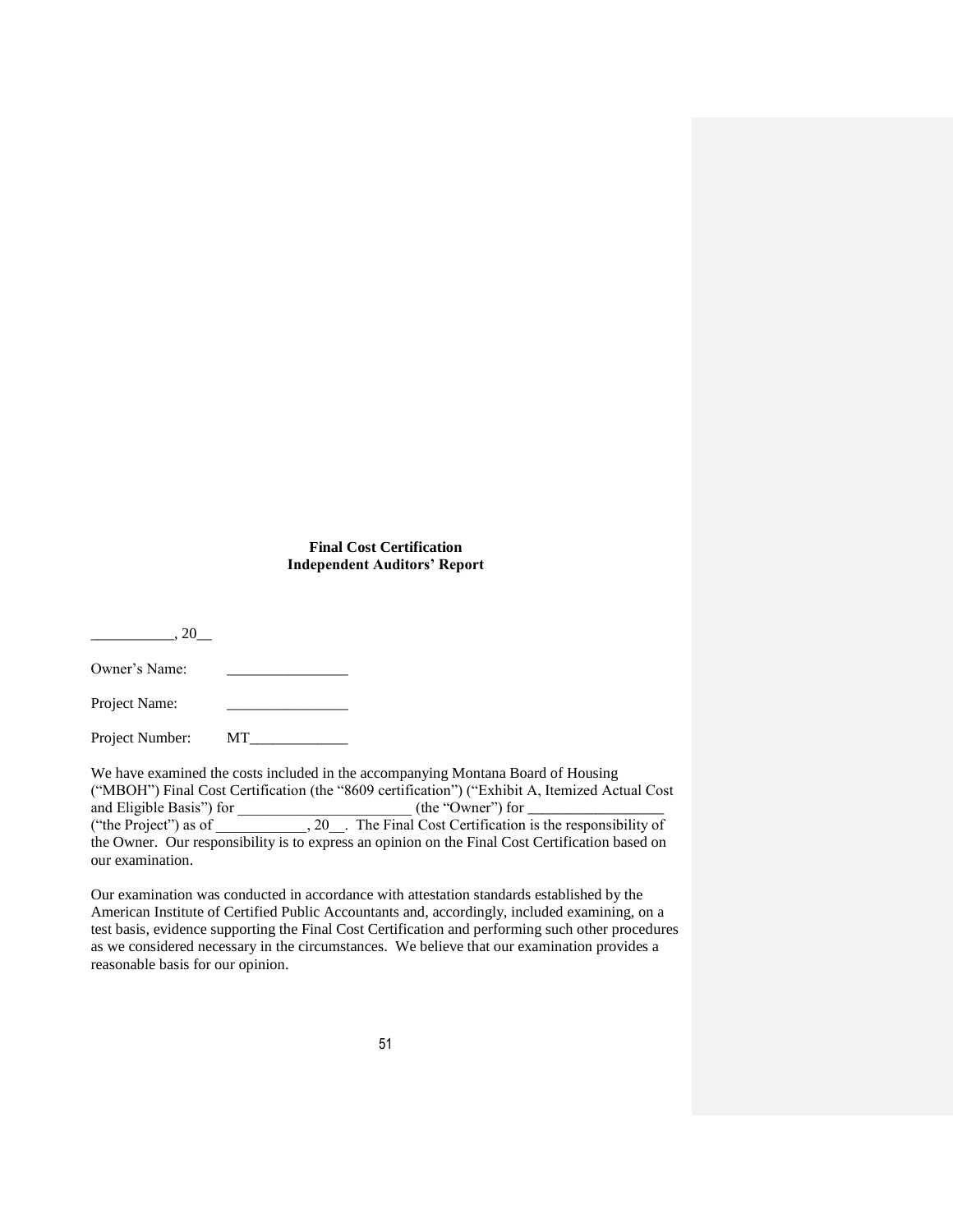The accompanying Final Cost Certification was prepared in conformity with the accounting practices prescribed by the Internal Revenue Service, under the accrual method of accounting, and in conformity with the format and qualified allocation plan rules set by MBOH, which is a comprehensive basis of accounting other than generally accepted accounting principles.

In our opinion the Final Cost Certification presents fairly, in all material respects, the actual costs of \$\_\_\_\_\_\_\_\_\_\_and eligible basis of \$\_\_\_\_\_\_\_\_\_\_of the Owner for the Project as of **\_\_\_\_\_\_\_\_\_\_\_\_\_\_\_,** 20\_\_, on the basis of accounting described above.

This report is intended solely for the information and use of the Owner and for filing with MBOH and should not be used for any other purpose.

We have no financial interest in the Project other than in the practice of our profession.

Independent Auditor's Signature City, State

#### **OWNER'S STATEMENT FINAL ALLOCATION**

This information is provided by (the "Owner") to the Montana Board of Housing in connection with the Final Allocation of  $\frac{1}{2}$  of low-income housing tax credits for the Project (the "Project").

I certify that I have disclosed all of the development's funding sources and uses, as well as its total financing.

1) The Owner's Eligible and Qualified basis in the project as of \_\_\_\_\_\_\_\_\_\_, \_\_\_\_\_\_ within the meaning of Section  $42(h)(1)(E)(ii)$  of the Internal Revenue Code, is:

> Eligible Basis \$ Qualified Basis \$

2) The Owner placed the building(s) in service on  $\_\_\_\_\_\_\_\_\_\_\_\_$ 

Owner:

Address: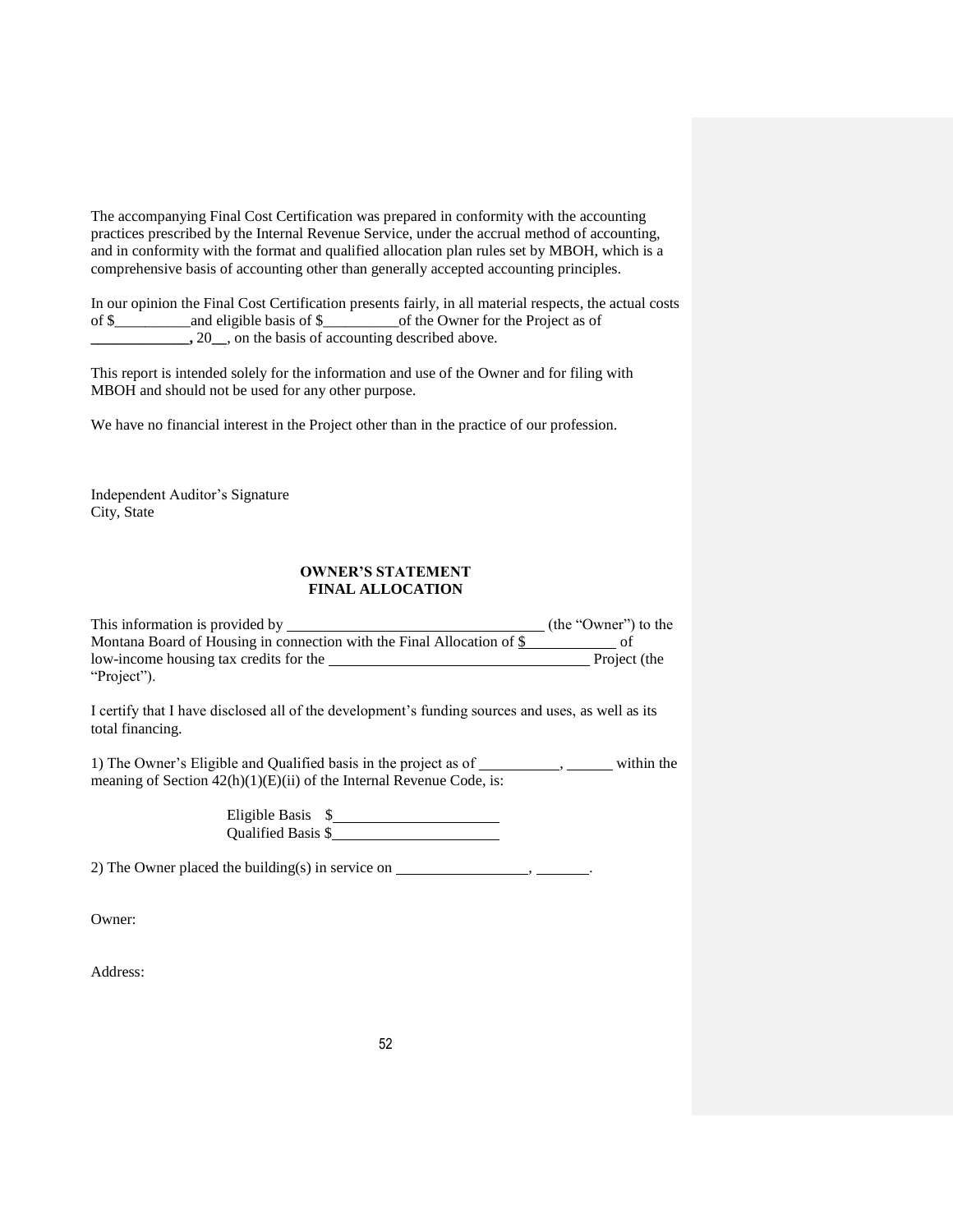Tax I.D. #:

Street Address of Project:

There will be NO tax exempt bond financing or grant financing utilized in the development of the Project.

Under penalties of perjury, I declare that to the best of my knowledge and belief, the information presented herein is true, correct and complete.

BY :

ITS :

DATE :

# **OWNER'S STATEMENT (Acquisition and Rehabilitation) FINAL ALLOCATION**

I certify that I have disclosed all of the development's funding sources and uses, as well as its total financing.

| This information is provided by                                          | (the "Owner") to the |
|--------------------------------------------------------------------------|----------------------|
| Montana Board of Housing in connection with the Final Allocation of $\S$ |                      |
| low-income housing tax credits for the                                   | Project (the         |
| "Project").                                                              |                      |

1) The Owner's Eligible and Qualified basis in the project as of  $\qquad \qquad$ , within the meaning of Section  $42(h)(1)(E)(ii)$  of the Internal Revenue Code, is:

| Acquisition:              |  |
|---------------------------|--|
| Eligible Basis            |  |
| <b>Oualified Basis \$</b> |  |
| Rehabilitation:           |  |

| Eligible Basis            |  |
|---------------------------|--|
| <b>Oualified Basis \$</b> |  |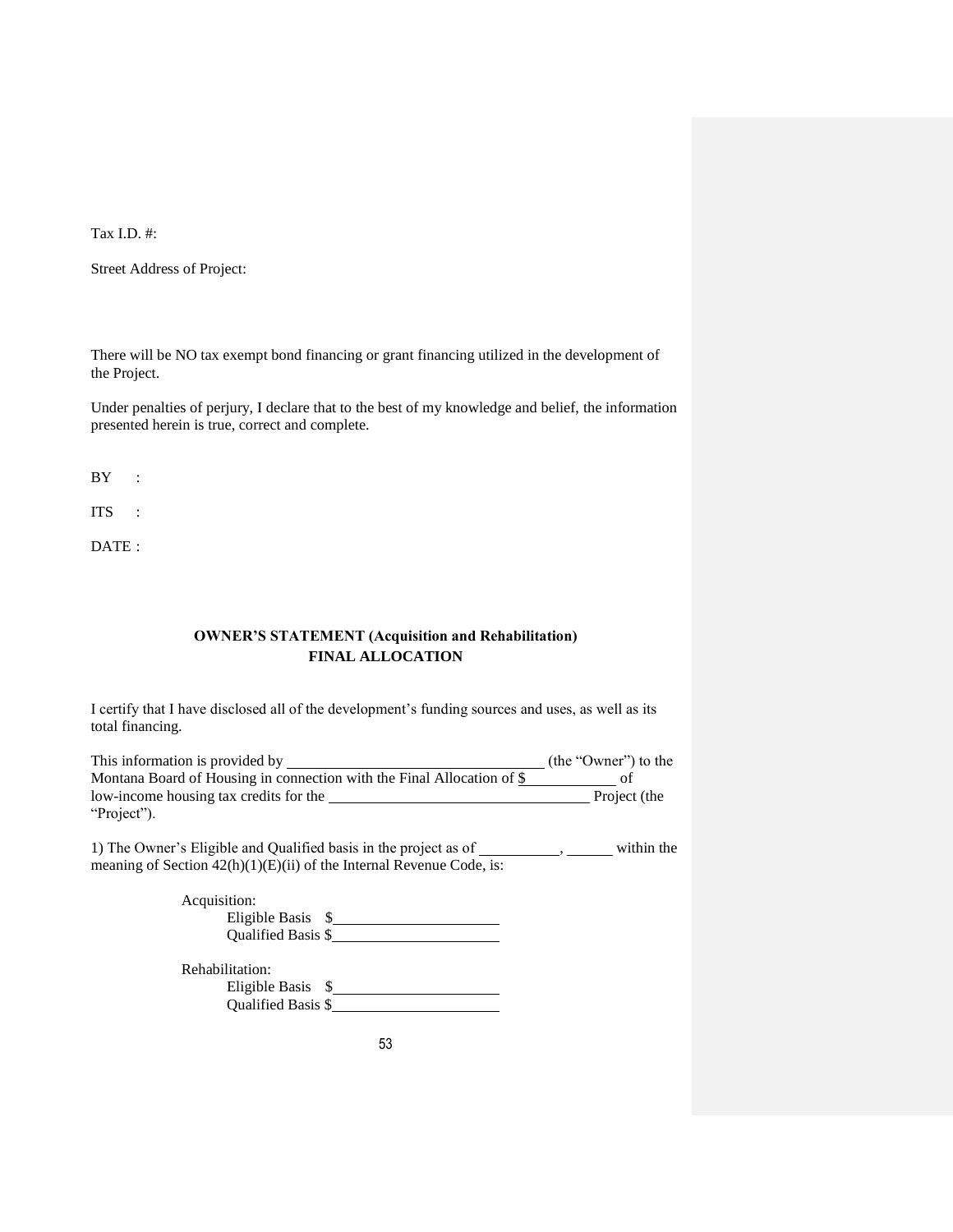2) The Owner placed the building(s) in service on  $\_\_\_\_\_\_\_\_\_\_\_$ 

Owner:

Address:

Tax I.D. #:

Street Address of Project:

There will be NO tax exempt bond financing or grant financing utilized in the development of the Project.

Under penalties of perjury, I declare that to the best of my knowledge and belief, the information presented herein is true, correct and complete.

 $BY$  :

ITS :

DATE: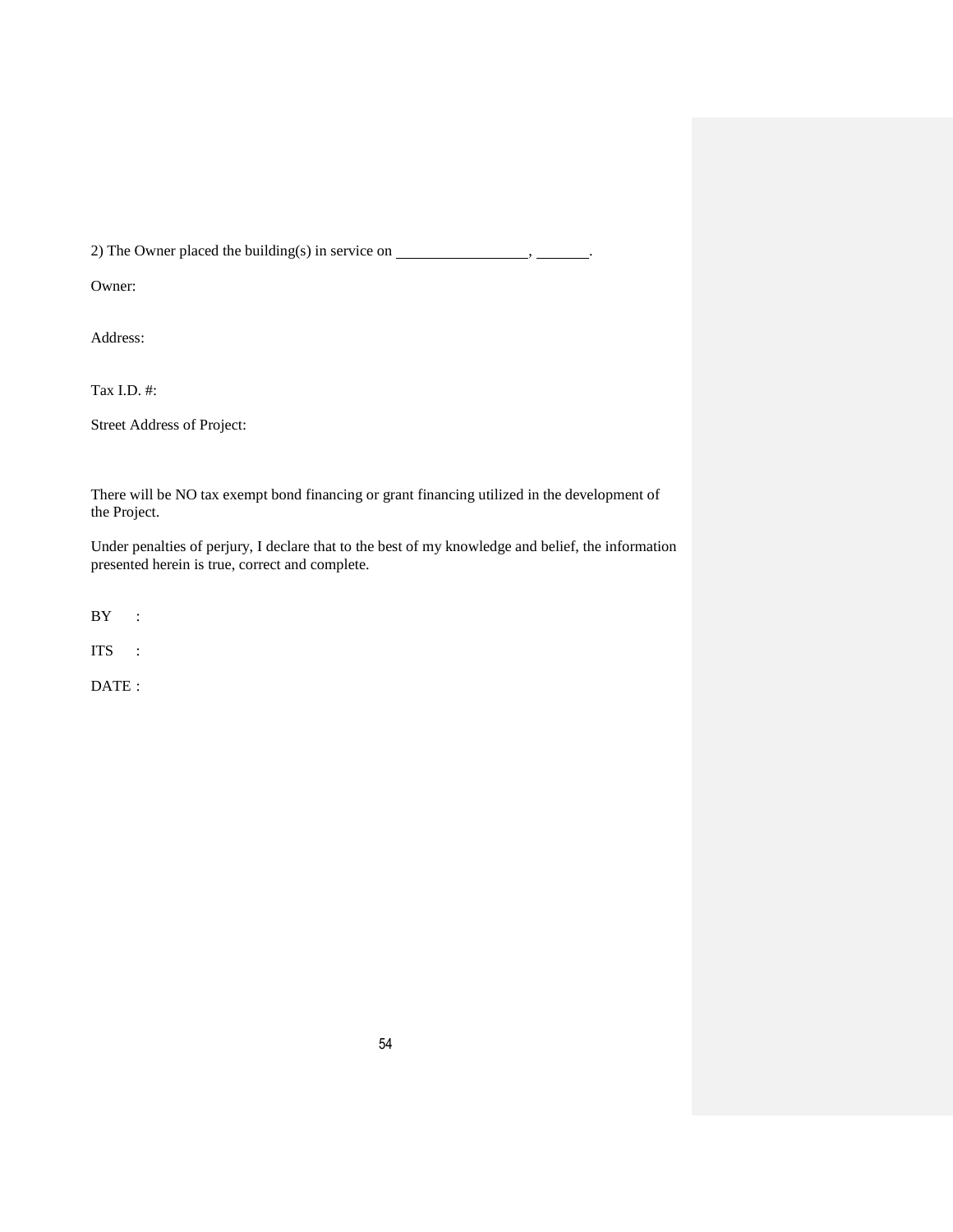| 10% certification (mark one)<br>8609 certification |
|----------------------------------------------------|
|                                                    |
|                                                    |

|                                                                                                                                                                                                                                   |  | <b>Itemized Actual Cost and Eligible Basis</b>                                                                                                                        |  |                                  |
|-----------------------------------------------------------------------------------------------------------------------------------------------------------------------------------------------------------------------------------|--|-----------------------------------------------------------------------------------------------------------------------------------------------------------------------|--|----------------------------------|
| Costs<br><b>Itemized Cost</b><br><b>Incurred</b>                                                                                                                                                                                  |  | Disclose all of a development's<br>funding sources and uses<br><b>List and Indicate</b><br><b>Eligible Basis by Credit Type</b><br>Reasonably<br><b>Expected Cost</b> |  | w/o Fed. Subsidies<br>9% Credits |
| <b>Land and Buildings:</b><br>Land<br><b>Existing Structure</b><br>Demolition                                                                                                                                                     |  |                                                                                                                                                                       |  |                                  |
| <b>Site Work:</b><br>Site Work<br>Off Site Improvements<br>Environmental                                                                                                                                                          |  |                                                                                                                                                                       |  |                                  |
| <b>Rehabilitation and New Const:</b><br>New Building<br>Rehabilitation<br><b>Accessory Structures</b><br><b>General Requirements</b><br><b>Contractor Overhead</b><br><b>Contractor Profit</b><br><b>Construction Contingency</b> |  |                                                                                                                                                                       |  |                                  |
| <b>Professional Work and Fees:</b><br><b>Architect Design</b><br>Architect supervision                                                                                                                                            |  | 55                                                                                                                                                                    |  |                                  |
|                                                                                                                                                                                                                                   |  |                                                                                                                                                                       |  |                                  |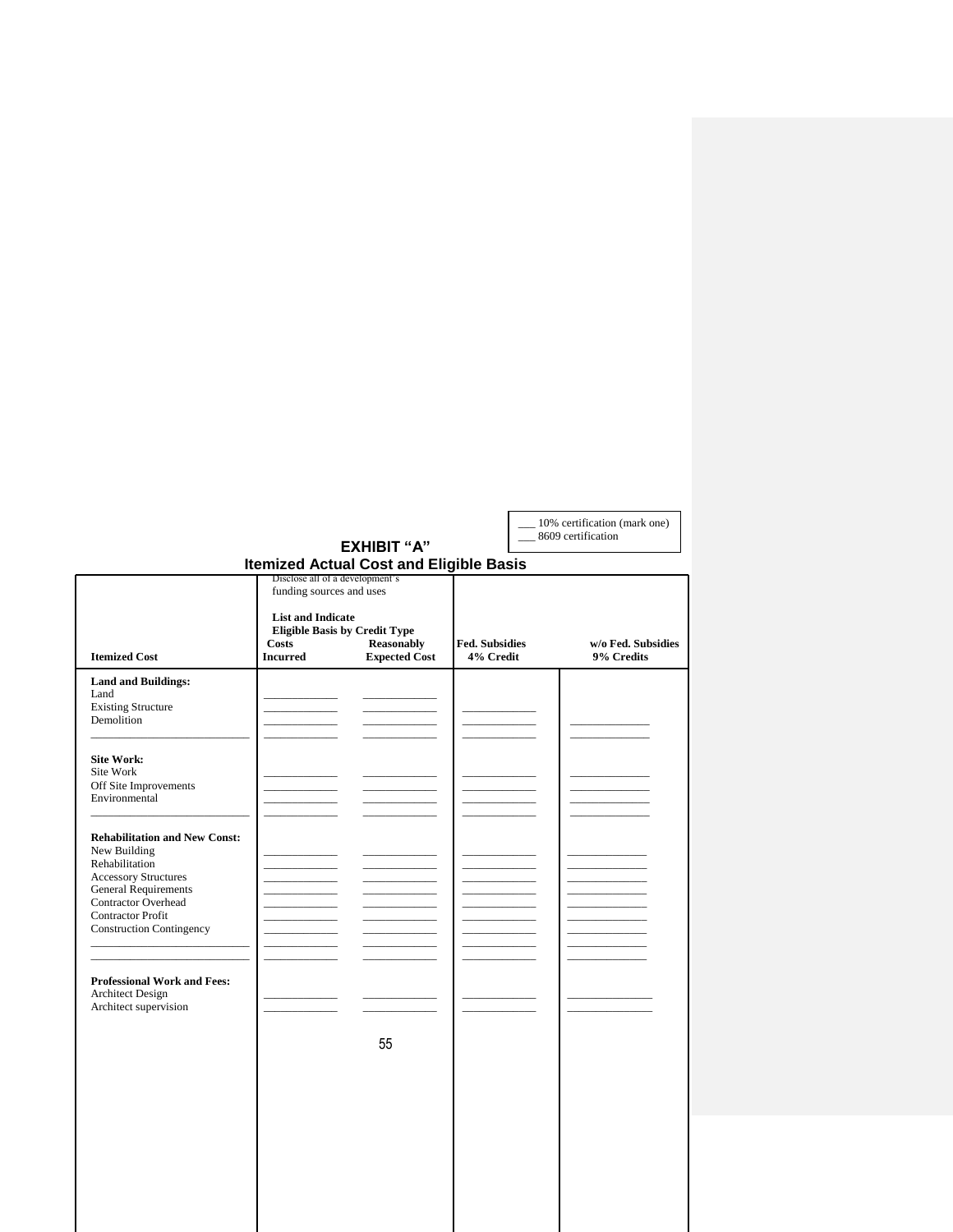| Attorney, Real Estate<br>Consultant/Agent |  |  |
|-------------------------------------------|--|--|
| Engineer/Surveyor                         |  |  |
|                                           |  |  |
|                                           |  |  |
| <b>Construction Interim Costs:</b>        |  |  |
| Hazard & Liability Insurance              |  |  |
| Credit Report                             |  |  |
| <b>Construction Interest</b>              |  |  |
| <b>Origination Points</b>                 |  |  |
| <b>Discount Points</b>                    |  |  |
| <b>Inspection Fees</b>                    |  |  |
| Title & Recording                         |  |  |
| Legal fees                                |  |  |
| <b>Taxes</b>                              |  |  |
|                                           |  |  |
|                                           |  |  |

#### SUBTOTAL THIS PAGE

Page 1 of 6 10% certification (mark one) 8609 certification **EXHIBIT "A" Itemized Actual Cost and Eligible Basis List and Indicate** Elist and material<br>Eligible Basis by Credit Type<br>Subsidies w/o Fed. Subsidies  $\mathbf{Costs}$ Reasonably Fed. Subsidies **Itemized Cost** 9% Credits **Incurred Expected Cost** 4% Credit Financing Fees and Expenses:<br>Hazard Insurance Credit Report Discount Points Construction Interest Origination Points Inspection Fees Title and Recording  ${\tt Legal\,Fees}$ Taxes **Soft Cost:** Credit Report Market Study Environmental Study Tax Credit Fees **Cost Certification Syndication Costs:** Syndration Costs.<br>
Organizational (Partnership)<br>
Bridge Loan Fees and Expenses<br>
Tax Opinion **Developer's Fees:** Developer's Fees-New Overhead<br>Developer's Fees-Rehabilitation 56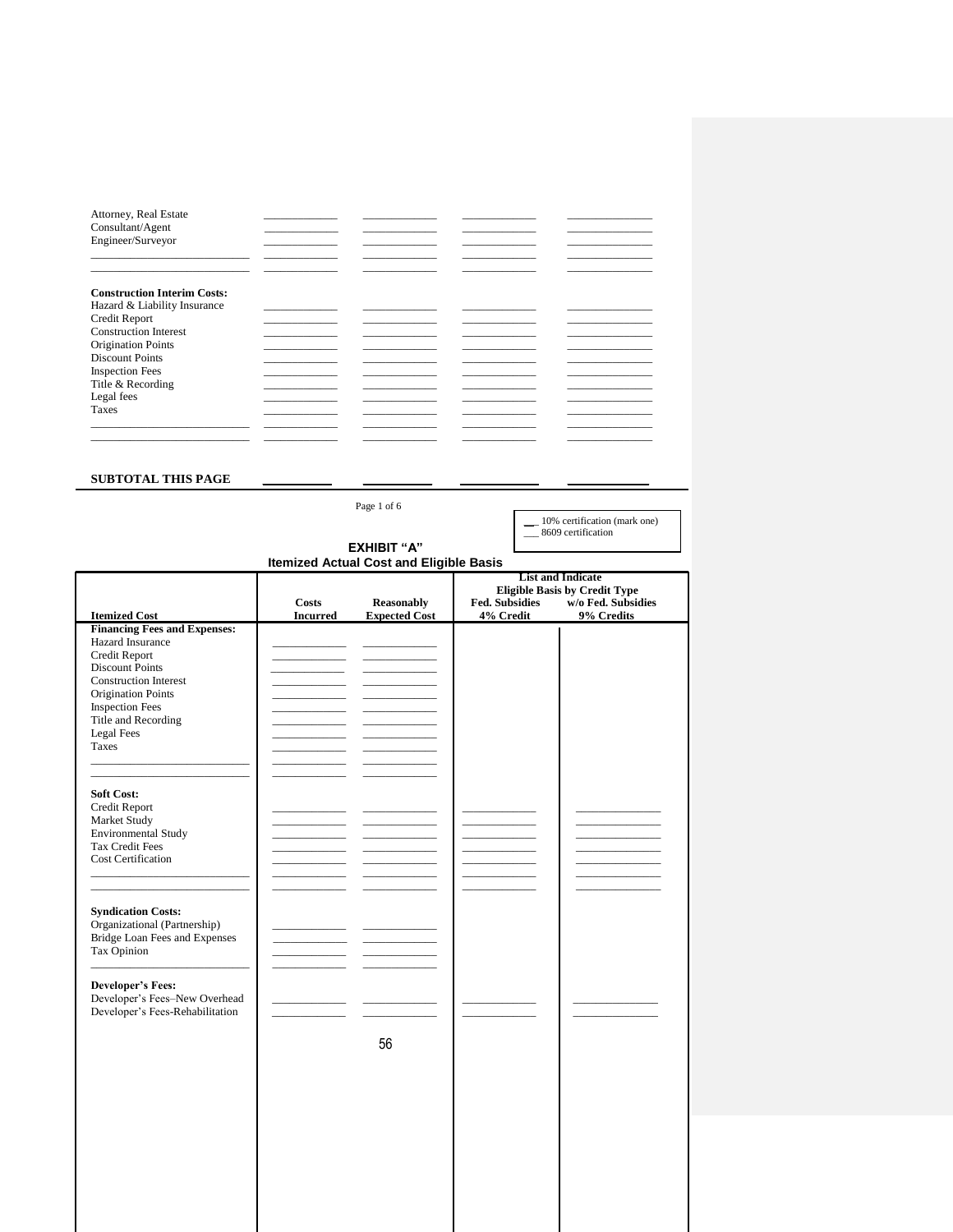| <b>Consultant Fees</b><br>Developer's Fees-Rehabilitation        |                                         |  |  |
|------------------------------------------------------------------|-----------------------------------------|--|--|
| <b>Project Reserves:</b>                                         |                                         |  |  |
| Rent-up Reserves                                                 |                                         |  |  |
| <b>Operating Reserves</b>                                        |                                         |  |  |
| <b>Replacement Reserves</b>                                      |                                         |  |  |
| Prefunded R for R                                                |                                         |  |  |
|                                                                  |                                         |  |  |
|                                                                  |                                         |  |  |
| <b>SUBTOTAL THIS PAGE</b><br>plus<br><b>SUBTOTAL FROM PAGE 1</b> |                                         |  |  |
| <b>Totals</b>                                                    |                                         |  |  |
| Less:                                                            |                                         |  |  |
| Permanent Financing Fees                                         |                                         |  |  |
| <b>Tax Credit Fees</b>                                           | <u> 1989 - Andrea Station Barbara (</u> |  |  |
| Rent-up Reserves                                                 |                                         |  |  |
|                                                                  | the control of the control of           |  |  |
| <b>Organizational Costs</b>                                      |                                         |  |  |
| <b>Totals</b>                                                    |                                         |  |  |

Page 2 of 6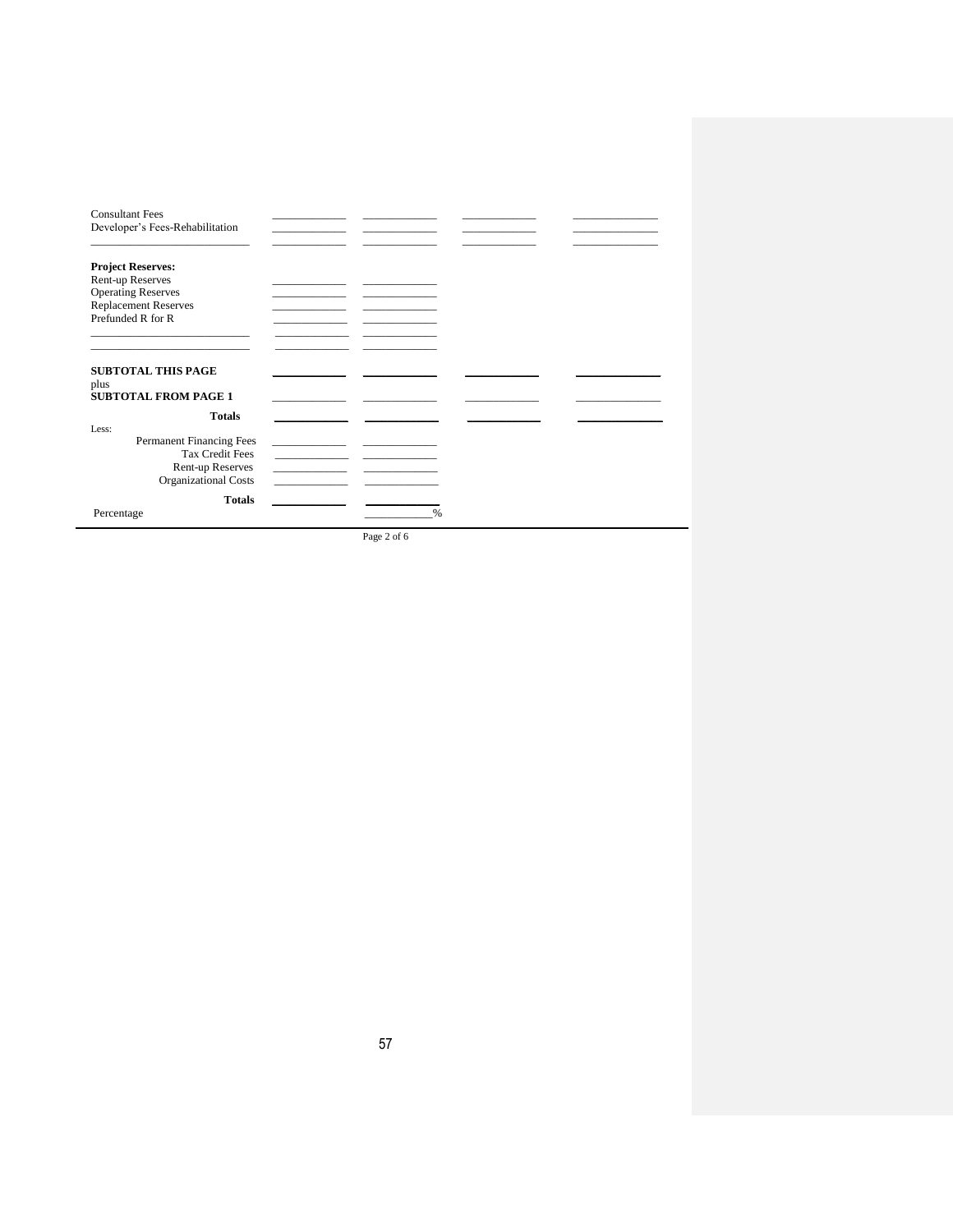\_\_\_ 10% certification (mark one) \_\_\_ 8609 certification

# **EXHIBIT "A"**

**Maximum Credits Based on Qualified Basis**

|                                                                                     | <b>List and Indicate</b><br><b>Eligible Basis by Credit Type</b><br><b>Fed. Subsidies</b><br>w/o Fed. Subsidies<br>4% Credit<br>9% Credits |                    |  |  |  |  |  |
|-------------------------------------------------------------------------------------|--------------------------------------------------------------------------------------------------------------------------------------------|--------------------|--|--|--|--|--|
| <b>Total Eligible Basis (from previous page)</b>                                    |                                                                                                                                            |                    |  |  |  |  |  |
| Less portion of grants used to finance qualified development<br>Costs. List Grants: |                                                                                                                                            |                    |  |  |  |  |  |
| Less amount of nonqualified non-recourse financing                                  |                                                                                                                                            |                    |  |  |  |  |  |
| Less Historic Tax Credits (Residential Portion Only                                 |                                                                                                                                            |                    |  |  |  |  |  |
| Less other nonqualified costs                                                       |                                                                                                                                            |                    |  |  |  |  |  |
| <b>Total Adjusted Eligible Basis</b>                                                |                                                                                                                                            |                    |  |  |  |  |  |
| Is project in QCT* or DDA*? If Yes enter 130%. If No enter 100%.                    | X<br>$\frac{0}{0}$                                                                                                                         | X<br>$\%$          |  |  |  |  |  |
| Total Adjusted Eligible Basis (Includes high cost adjustment)                       |                                                                                                                                            |                    |  |  |  |  |  |
| Applicable Fraction (smaller of Unit or Floor Space Fraction)                       | X<br>$\%$                                                                                                                                  | X<br>$\frac{0}{0}$ |  |  |  |  |  |
| <b>Total Qualified Basis</b>                                                        |                                                                                                                                            |                    |  |  |  |  |  |
| IRS Applicable Fraction (per reservation agreement)                                 | %<br>X                                                                                                                                     | %<br>X             |  |  |  |  |  |
| Total Maximum Annual Credit (by type)                                               |                                                                                                                                            |                    |  |  |  |  |  |
| Total Maximum Annual Credit (Combined)                                              | \$                                                                                                                                         |                    |  |  |  |  |  |

# **Maximum Credits per Reservation Agreement**

| `otal<br>лл<br>ור<br>. |  |
|------------------------|--|
|                        |  |

# **Tax Credit Sales Price**

| Tax Credit Sales Price per agreement with equity investors.<br>(ie \$0.70, \$0.75) |  |
|------------------------------------------------------------------------------------|--|
| $H \cap T$<br>$\sim$ $\sim$ $\sim$ $\sim$<br>Ē                                     |  |

\*QCT = Qualified Census Tract \*DDA = Difficult to Develop Area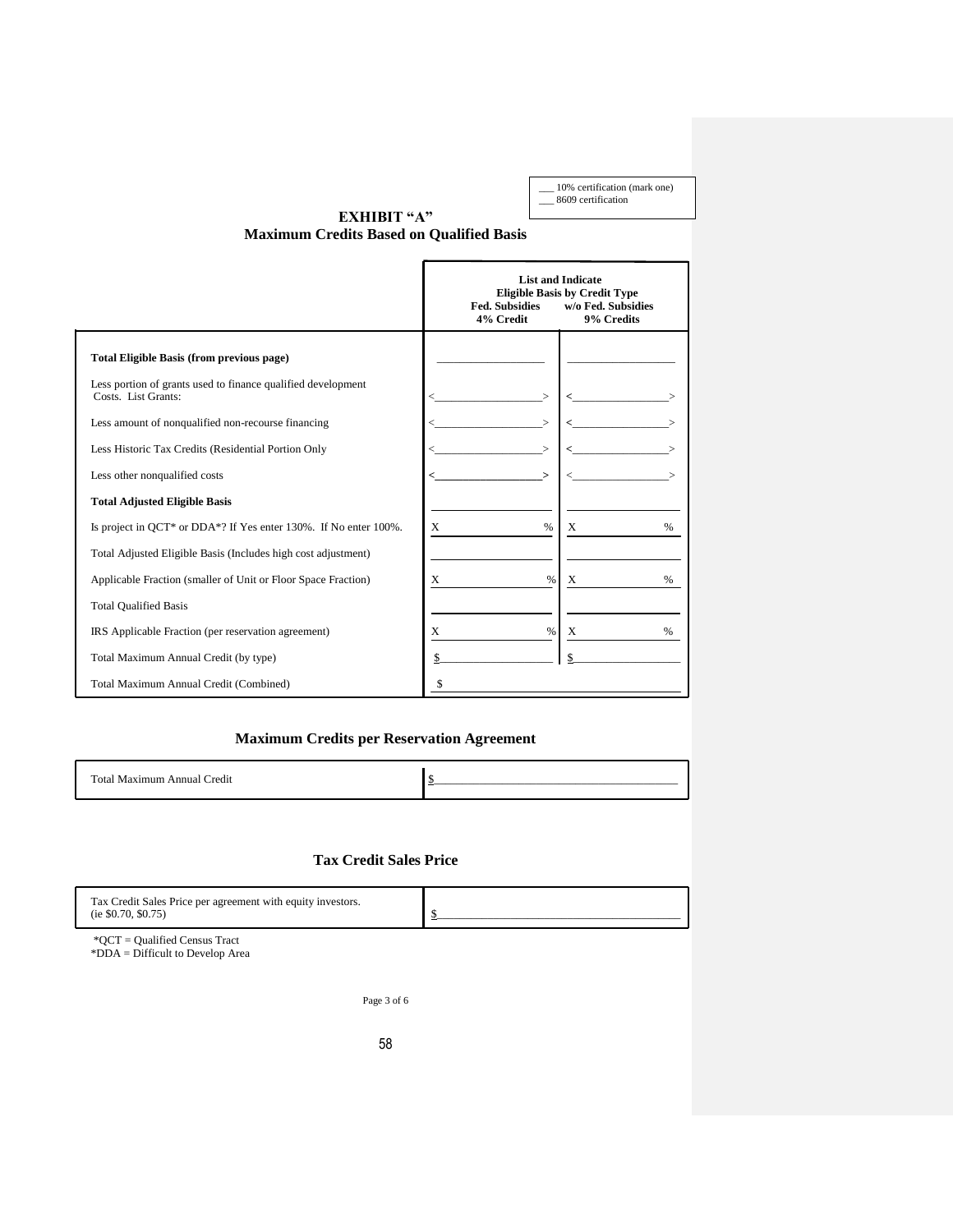\_\_\_ 10% certification (mark one) \_\_\_ 8609 certification

# **EXHIBIT "A" Maximum Credits Based on Qualified Basis**

| Loans:<br>Name of Lender<br><u> 1989 - Johann John Stone, mars and de fin de fin de fin de fin de fin de fin de fin de fin de fin de fin de f</u><br>the company of the company of the company of<br><u> 1990 - Johann Barbara, martin a</u><br><u> 1990 - Johann Stein, mars an Francisco Communication (</u><br><u> 1989 - Johann Harry Harry Harry Harry Harry Harry Harry Harry Harry Harry Harry Harry Harry Harry Harry Harry</u> | Amount<br>s<br>$\frac{\text{S}}{\text{S}}$<br>$s$<br>s<br>$s$<br>$\sim$ | Rate<br>$\frac{9}{6}$<br>$\%$ | Loan<br>Term<br>$\%$ | Amort.<br>Period<br>_______% ________ ________<br>_______% ________ ________ | Annual<br>Debt Service<br>s<br>$\sim$<br>$s$<br>s<br>$s$<br>s |  |  |  |  |
|-----------------------------------------------------------------------------------------------------------------------------------------------------------------------------------------------------------------------------------------------------------------------------------------------------------------------------------------------------------------------------------------------------------------------------------------|-------------------------------------------------------------------------|-------------------------------|----------------------|------------------------------------------------------------------------------|---------------------------------------------------------------|--|--|--|--|
| <b>Total Loans</b>                                                                                                                                                                                                                                                                                                                                                                                                                      |                                                                         | \$                            |                      |                                                                              |                                                               |  |  |  |  |
| Grants:<br>Name of Grantor                                                                                                                                                                                                                                                                                                                                                                                                              | $s$<br>$\frac{1}{2}$                                                    | Amount                        |                      |                                                                              |                                                               |  |  |  |  |
| <b>Total Grants</b>                                                                                                                                                                                                                                                                                                                                                                                                                     |                                                                         | $\mathbb{S}$                  |                      |                                                                              |                                                               |  |  |  |  |
| <b>Other Sources:</b><br>(i.e. owners equity, deferred developer fees)**<br>Name                                                                                                                                                                                                                                                                                                                                                        | Amount                                                                  |                               |                      |                                                                              |                                                               |  |  |  |  |
| <b>Total Other Sources</b>                                                                                                                                                                                                                                                                                                                                                                                                              | s<br>$s$                                                                | $\sim$                        |                      |                                                                              |                                                               |  |  |  |  |
| <b>TAX CREDIT EQUITY</b>                                                                                                                                                                                                                                                                                                                                                                                                                |                                                                         | $\sim$                        |                      |                                                                              |                                                               |  |  |  |  |
| <b>TOTAL SOURCES:</b>                                                                                                                                                                                                                                                                                                                                                                                                                   |                                                                         | $\sim$                        |                      |                                                                              |                                                               |  |  |  |  |
| <b>TOTAL USES: (from page 2)</b>                                                                                                                                                                                                                                                                                                                                                                                                        |                                                                         | $\sim$                        |                      |                                                                              |                                                               |  |  |  |  |
| <b>Sources must equal Uses</b>                                                                                                                                                                                                                                                                                                                                                                                                          |                                                                         |                               |                      |                                                                              |                                                               |  |  |  |  |
| ** Rural Development projects must use required owners equity as a source                                                                                                                                                                                                                                                                                                                                                               |                                                                         |                               |                      |                                                                              |                                                               |  |  |  |  |

Page 4 of 6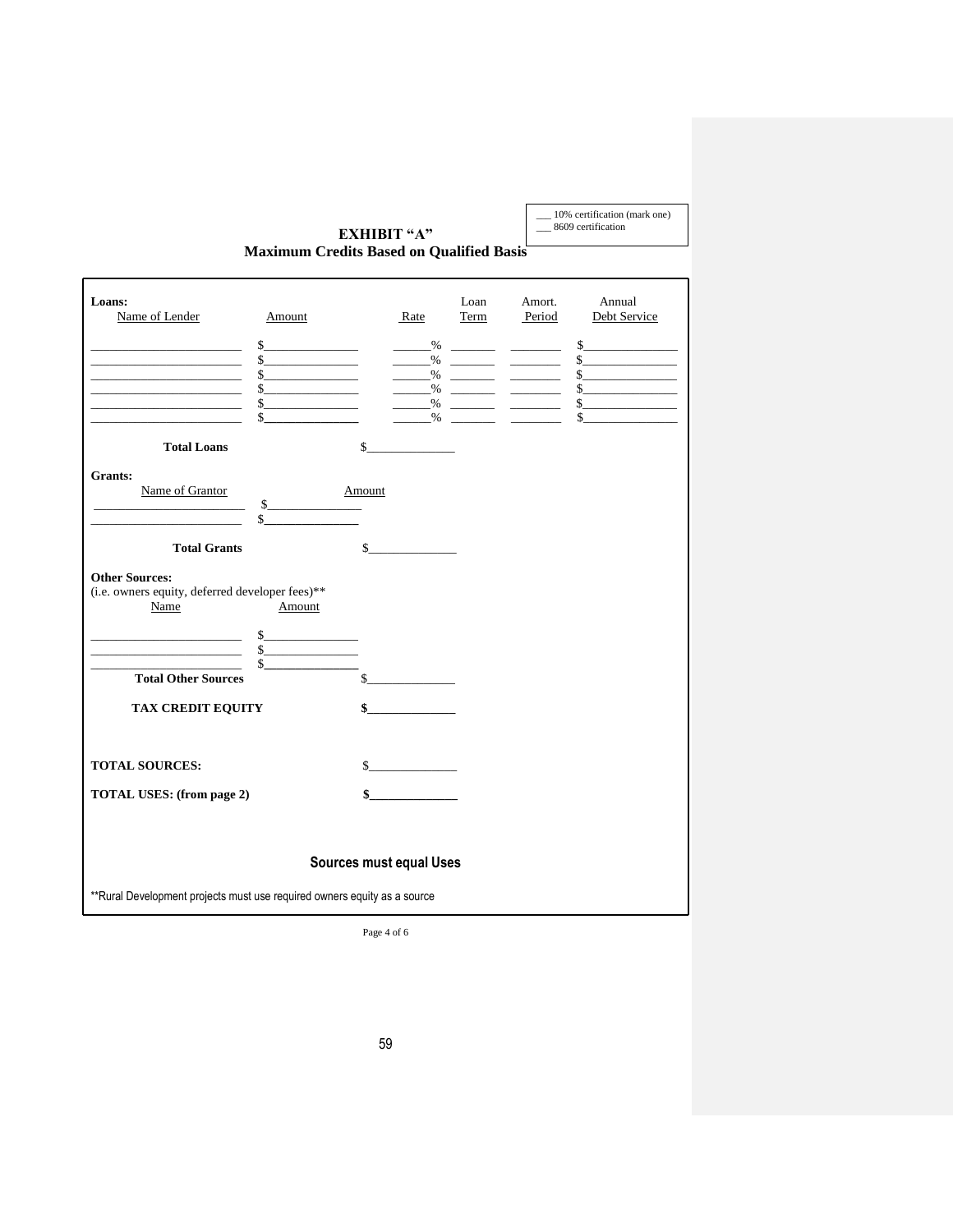|                                                                                     | EXHIBIT "A"<br><b>Final Credit Calculation</b> | 10% certification (mark one)<br>8609 certification |
|-------------------------------------------------------------------------------------|------------------------------------------------|----------------------------------------------------|
| Tax Credit Equity (from page 4)                                                     | \$                                             |                                                    |
| Tax Credit Sales Price (from page 3)                                                |                                                | $\frac{0}{0}$                                      |
| <b>Maximum Annual Credit Calculation:</b><br><b>Methods</b>                         |                                                |                                                    |
| 1. Maximum Credit Based on Tax Credit Equity<br>((Equity / Sales Price) / 10 years) |                                                |                                                    |
| 2. Maximum Credits Based on Qualified Basis<br>(from page 3)                        | S.                                             |                                                    |
| 3. Maximum Credits per Reservation Agreement<br>(from page 3)                       |                                                |                                                    |
| <b>Maximum Annual Credit Amount</b><br>(lesser of the above three methods)          |                                                |                                                    |

# **Tax Credit Net Proceeds**

| <b>Gross Proceeds from Sale of Tax Credits</b>                                                                                                                         |                                                                                                                |
|------------------------------------------------------------------------------------------------------------------------------------------------------------------------|----------------------------------------------------------------------------------------------------------------|
| <b>Intermediary Costs:</b>                                                                                                                                             |                                                                                                                |
| Organizational/Partnership Expenses                                                                                                                                    |                                                                                                                |
| Tax Opinion                                                                                                                                                            |                                                                                                                |
| Commissions                                                                                                                                                            |                                                                                                                |
| <b>Bridge Loan Fees</b>                                                                                                                                                |                                                                                                                |
| <b>Bridge Loan Interest</b>                                                                                                                                            |                                                                                                                |
| Fees to Owner or related party                                                                                                                                         |                                                                                                                |
| Other                                                                                                                                                                  |                                                                                                                |
| Other                                                                                                                                                                  |                                                                                                                |
| <b>Total Intermediary Costs</b>                                                                                                                                        |                                                                                                                |
| <b>Net Proceeds from Sales of Tax Credits</b>                                                                                                                          |                                                                                                                |
| (reduce the gross proceeds from the sale of the tax credits)<br>by the costs the project would not have incurred if it had<br>not used tax credits as funding source.) | (this will be analyzed for reasonableness to determine if<br>tax credits proceeds are being used effectively.) |

Notes:

Page 5 of 6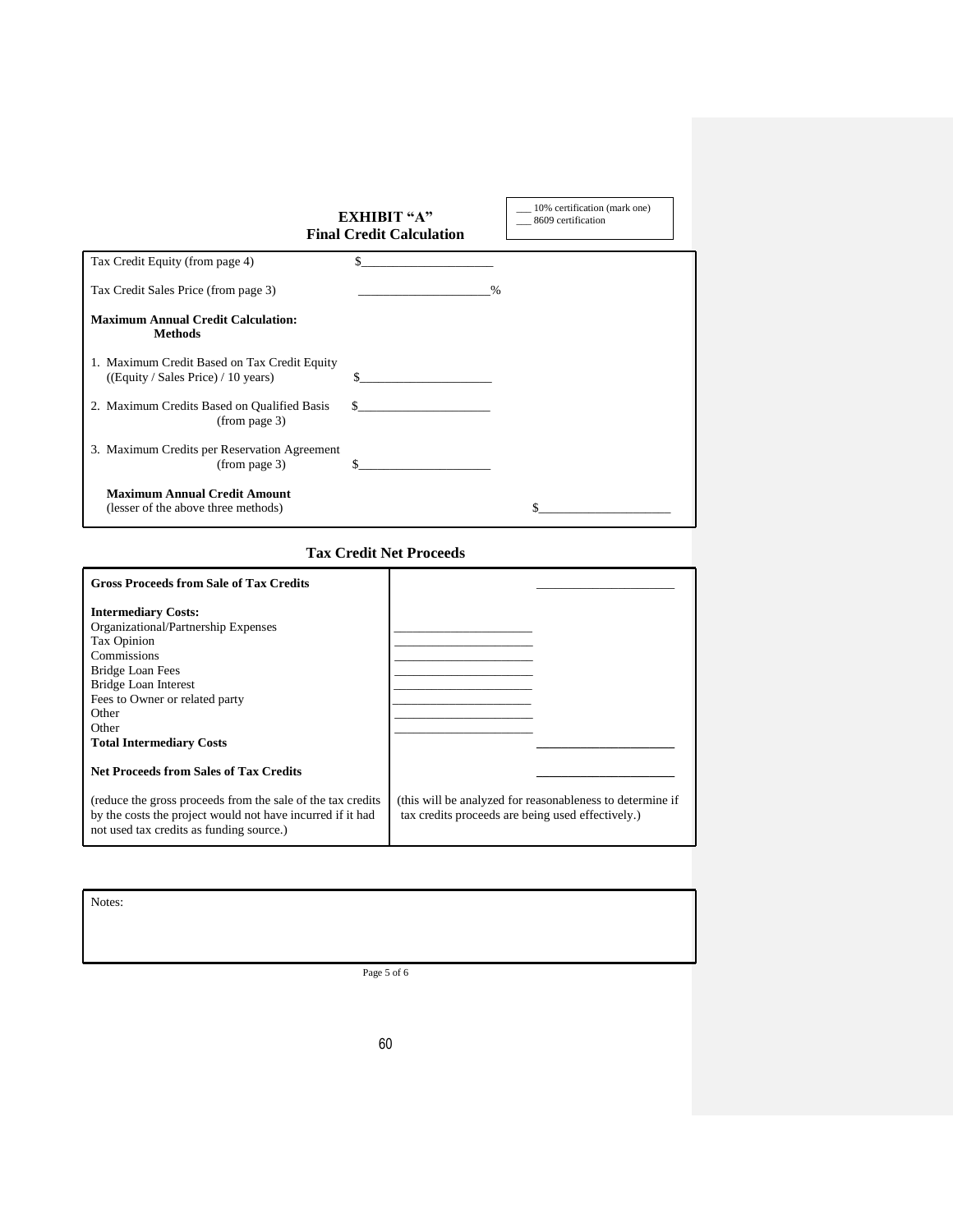\_\_\_ 10% certification (mark one) \_\_\_ 8609 certification

**EXHIBIT "A" Qualified Basis on a Building-by-Building Basis**

| <b>Building Address</b>                                                           | Eligible Basis<br>by Building | Applicable<br>Fraction | <b>Qualified Basis</b><br>by Building | % Qualified Basis<br>by Building | <b>Tax Credits</b><br>by Building | Placed-in-Service<br>Date |
|-----------------------------------------------------------------------------------|-------------------------------|------------------------|---------------------------------------|----------------------------------|-----------------------------------|---------------------------|
| 1.                                                                                |                               |                        |                                       |                                  |                                   |                           |
| 2.                                                                                |                               |                        |                                       |                                  |                                   |                           |
| $\overline{3}$ .                                                                  |                               |                        |                                       |                                  |                                   |                           |
| 4.                                                                                |                               |                        |                                       |                                  |                                   |                           |
| 5.                                                                                |                               |                        |                                       |                                  |                                   |                           |
| 6.                                                                                |                               |                        |                                       |                                  |                                   |                           |
| 7.                                                                                |                               |                        |                                       |                                  |                                   |                           |
| 8.                                                                                |                               |                        |                                       |                                  |                                   |                           |
| 9.                                                                                |                               |                        |                                       |                                  |                                   |                           |
| 10.                                                                               |                               |                        |                                       |                                  |                                   |                           |
| 11.                                                                               |                               |                        |                                       |                                  |                                   |                           |
| 12.                                                                               |                               |                        |                                       |                                  |                                   |                           |
| 13.                                                                               |                               |                        |                                       |                                  |                                   |                           |
| 14.                                                                               |                               |                        |                                       |                                  |                                   |                           |
| 15.                                                                               |                               |                        |                                       |                                  |                                   |                           |
| 16.                                                                               |                               |                        |                                       |                                  |                                   |                           |
| 17.                                                                               |                               |                        |                                       |                                  |                                   |                           |
| 18.                                                                               |                               |                        |                                       |                                  |                                   |                           |
| 19.                                                                               |                               |                        |                                       |                                  |                                   |                           |
| 20.                                                                               |                               |                        |                                       |                                  |                                   |                           |
| 21.                                                                               |                               |                        |                                       |                                  |                                   |                           |
| 22.                                                                               |                               |                        |                                       |                                  |                                   |                           |
| 23.                                                                               |                               |                        |                                       |                                  |                                   |                           |
| 24.                                                                               |                               |                        |                                       |                                  |                                   |                           |
| 25.                                                                               |                               |                        |                                       |                                  |                                   |                           |
| Totals                                                                            | s                             |                        | $\mathsf{S}_-$                        |                                  | s                                 |                           |
| Separate sheet will need to be completed for both acquisition and rehabilitation. |                               |                        |                                       |                                  |                                   |                           |

Page 6 of 6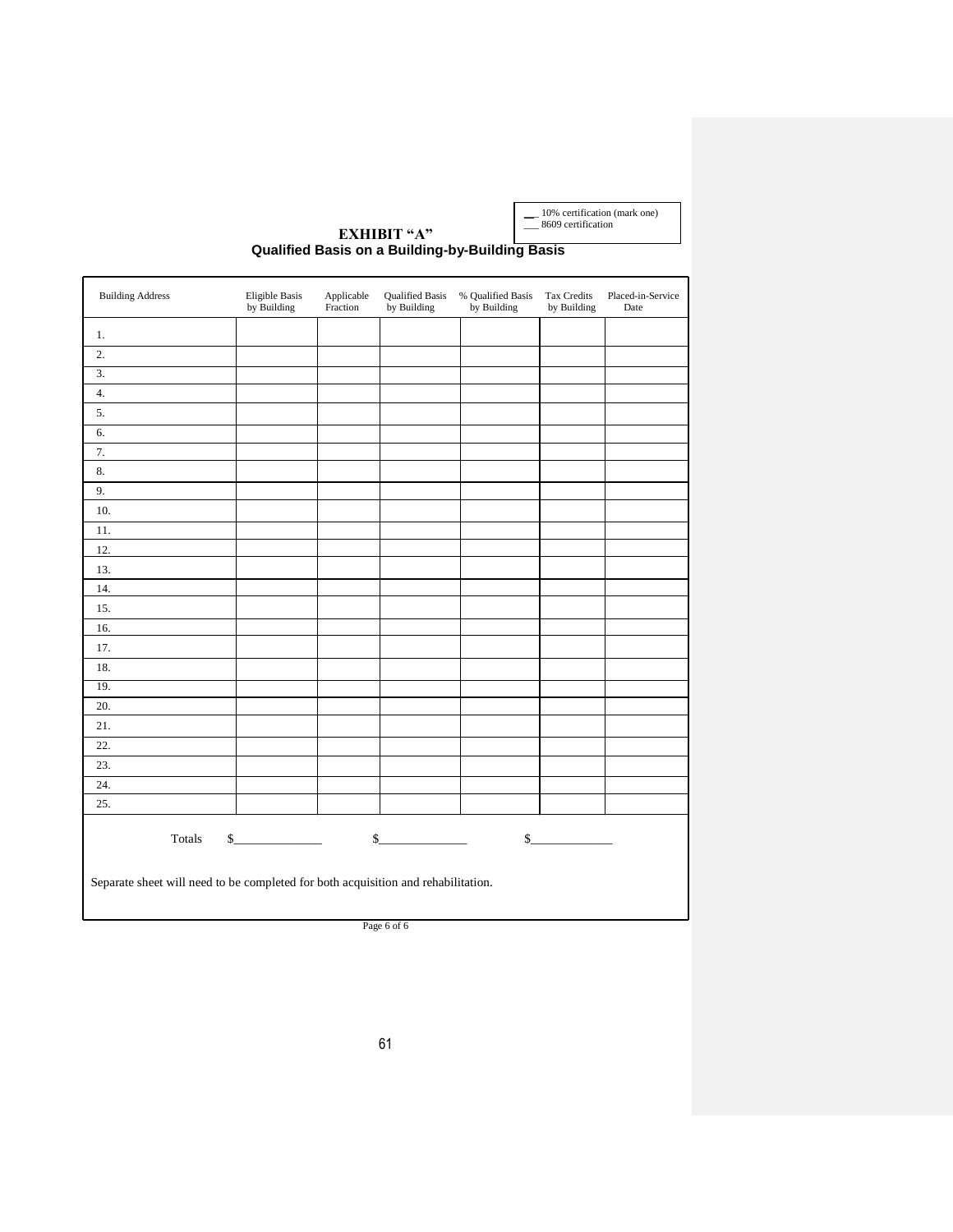# **Owners Statement Attachment**

\_\_\_ 10% certification (mark one) \_\_\_ 8609 certification

# **Tenant Paid Utility Information**

| <b>Utility of Service</b> | <b>Type of Utility</b><br>(ie. Gas, Elec) | O=Owner Pd<br><b>T=Tenant Pd</b> | <b>Bedroom Size:</b><br>0-bdrm | 1-bdrm | 2-bdrm | 3-bdrm | -bdrm |
|---------------------------|-------------------------------------------|----------------------------------|--------------------------------|--------|--------|--------|-------|
| Heating                   |                                           |                                  |                                |        |        |        |       |
| Air Conditioning          |                                           |                                  |                                |        |        |        |       |
| Cooking                   |                                           |                                  |                                |        |        |        |       |
| Other Electricity         |                                           |                                  |                                |        |        |        |       |
| Hot Water                 |                                           |                                  |                                |        |        |        |       |
| Water                     |                                           |                                  |                                |        |        |        |       |
| Sewer                     |                                           |                                  |                                |        |        |        |       |
| Trash                     |                                           |                                  |                                |        |        |        |       |
| <b>Totals</b>             |                                           |                                  |                                |        |        | ¢      |       |

# **Income and Rent Schedule**

| Number of<br><b>Bedrooms</b> | Number of<br>Units | Gross<br>Rent | <b>Utility</b><br><b>Allowance</b>                                                                                                           | Contract<br>Rent | <b>Total monthly</b><br>Rent | Median<br><b>Income</b><br>Rent | Average<br>Sq. Ft<br>Per Unit |
|------------------------------|--------------------|---------------|----------------------------------------------------------------------------------------------------------------------------------------------|------------------|------------------------------|---------------------------------|-------------------------------|
|                              |                    |               |                                                                                                                                              |                  |                              |                                 |                               |
|                              |                    |               |                                                                                                                                              |                  |                              |                                 |                               |
|                              |                    |               |                                                                                                                                              |                  |                              |                                 |                               |
|                              |                    |               |                                                                                                                                              |                  |                              |                                 |                               |
|                              |                    |               |                                                                                                                                              |                  |                              |                                 |                               |
|                              |                    |               |                                                                                                                                              |                  |                              |                                 |                               |
|                              |                    |               | <b>Subtotal - Gross Monthly Income</b><br><b>LESS Vacancy Factor</b><br><b>Other Project Income (monthly)</b><br><b>Total Monthly Income</b> | $\frac{6}{6}$    |                              | $*12=$                          | Yearly                        |

# **Annual Operating Expenses**

| 1. Administrative:<br>Management                   | 3. Maintenance:<br>Decorating ______________                                                                           |
|----------------------------------------------------|------------------------------------------------------------------------------------------------------------------------|
| Advertising ________________________________%      | Repairs                                                                                                                |
| Legal/Partnership                                  | Exterminating                                                                                                          |
| Accounting/Audit                                   | Ground Expense                                                                                                         |
| Office Expenses                                    | Snow Removal                                                                                                           |
| <b>Total Administrative</b>                        | <b>Total Maintenance</b>                                                                                               |
| 2. Operating:<br>Lighting & Misc Power             | 4. Taxes:                                                                                                              |
| Water/Sewer                                        | Real Estate Taxes                                                                                                      |
|                                                    | <u> 1989 - Johann John Harry Harry Harry Harry Harry Harry Harry Harry Harry Harry Harry Harry Harry Harry Harry H</u> |
| Trash Removal                                      | <b>Total Taxes</b>                                                                                                     |
| Payroll/Payroll Taxes                              |                                                                                                                        |
|                                                    |                                                                                                                        |
| Insurance                                          | 5. Total Operating Expenses                                                                                            |
| <u> 1989 - John Stein, Amerikaansk politiker (</u> | <b>6. Annual Replacement Reserves</b>                                                                                  |

Page 1 of 2